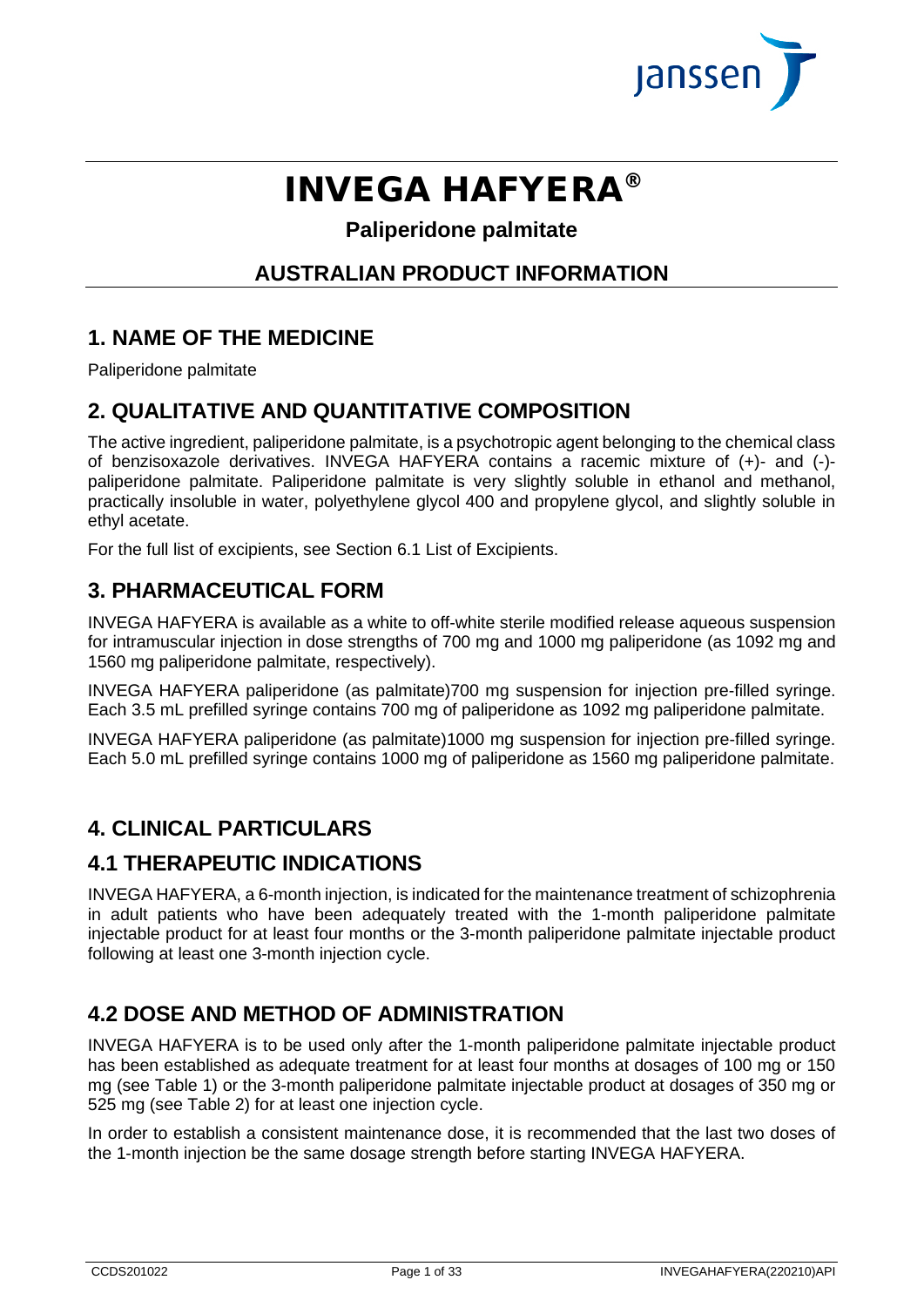### **Dosage**

INVEGA HAFYERA is for gluteal intramuscular use only. Do not administer by any other route.

#### *INVEGA HAFYERA for patients adequately treated with 1-month paliperidone palmitate*

Initiate INVEGA HAFYERA at the time when the next 1-month paliperidone palmitate dose is scheduled with a INVEGA HAFYERA dose based on the previous injection dose as shown in Table 1. INVEGA HAFYERA may be administered up to 7 days before or after the monthly time point of the next scheduled paliperidone palmitate dose.

#### **Table 1: Conversion from 1-month paliperidone palmitate to 6-month paliperidone palmitate**

| If the last dose of 1-month paliperidone<br>palmitate was: | Initiate 6-month paliperidone palmitate at the<br>following dose: |  |
|------------------------------------------------------------|-------------------------------------------------------------------|--|
| $100 \text{ mg}$                                           | 700 mg                                                            |  |
| 150 mg                                                     | $1000 \text{ mg}$                                                 |  |

There are no equivalent doses of INVEGA HAFYERA for the 25, 50, and 75 mg doses of 1-month paliperidone palmitate injection, which were not studied.

#### *INVEGA HAFYERA for patients adequately treated with 3-month paliperidone palmitate*

Initiate INVEGA HAFYERA at the time when the next 3-month paliperidone palmitate dose is scheduled with a INVEGA HAFYERA dose based on the previous injection dose as shown in Table 2. INVEGA HAFYERA may be administered up to 14 days before or after the 3-monthly time point of the next scheduled paliperidone palmitate dose.

#### **Table 2: Conversion from 3-month paliperidone palmitate to 6-month paliperidone palmitate**

| If the last dose of 3-month paliperidone   Initiate 6-month paliperidone palmitate at the<br>palmitate was: | following dose: |
|-------------------------------------------------------------------------------------------------------------|-----------------|
| 350 mg<br>700 mg                                                                                            |                 |
| 525 mg                                                                                                      | $1000$ mg       |

There are no equivalent doses of INVEGA HAFYERA for the 175, and 263 mg 3-month paliperidone palmitate injectable product as these conversions were not studied.

If needed, dose adjustment of INVEGA HAFYERA can be made every 6 months between the dose levels of 700 mg and 1000 mg based on individual patient tolerability and/or efficacy. Due to the long-acting nature of 6-month paliperidone palmitate, the patient's response to an adjusted dose may not be apparent for several months (see section 5.2 Pharmacokinetic Properties). If the patient remains symptomatic, they should be managed according to clinical practice.

#### **Switching from Other Antipsychotics**

INVEGA HAFYERA is to be used only after the patient has been adequately treated with the 1-month paliperidone palmitate injectable product (100 mg or 150 mg) for at least 4 months or the 3-month paliperidone injectable product (350 mg or 525 mg) for one 3-month injection cycle (see sections 4.1 Therapeutic Indications and 4.2 Dose and Method of Administration).

If INVEGA HAFYERA is discontinued, its prolonged-release characteristics must be considered. As recommended with other antipsychotic medications, the need for continuing existing extrapyramidal symptoms (EPS) medication should be re-evaluated periodically.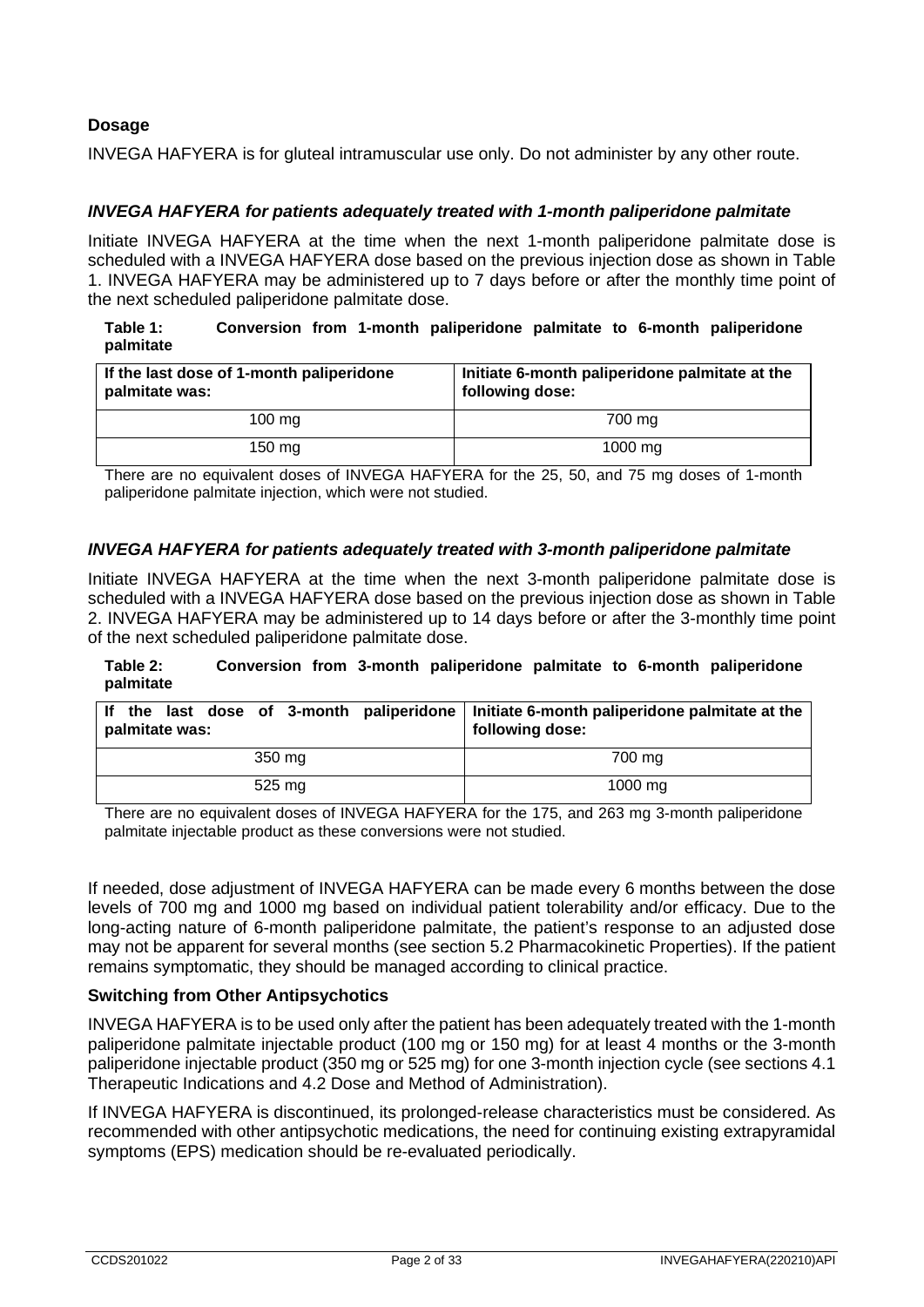#### **Transitioning from INVEGA HAFYERA to the 3-Month Paliperidone Palmitate Injectable Product**

Transitioning from INVEGA HAFYERA to the 3-month paliperidone palmitate injectable product should be started 6 months after the last INVEGA HAFYERA dose using the corresponding dose as shown in Table 3. The 3-month paliperidone palmitate injectable product should then continue, dosed at 3-monthly intervals.

#### **Table 3: Transitioning from the last paliperidone palmitate 6-month injectable product (INVEGA HAFYERA) dose to the paliperidone palmitate 3-month injectable product dose**

| If the last INVEGA HAFYERA dose is: | Administer 3-Month Paliperidone Palmitate at the<br>following dose: |  |
|-------------------------------------|---------------------------------------------------------------------|--|
| 700 mg                              | 350 mg                                                              |  |
| 1000 mg                             | 525 mg                                                              |  |

#### **Transitioning from INVEGA HAFYERA to the 1-Month Paliperidone Palmitate Injectable Product**

Transitioning from INVEGA HAFYERA to the 1-month paliperidone palmitate injectable product should be started 6 months after the last INVEGA HAFYERA dose, using the corresponding dose of 1-month paliperidone palmitate as shown in Table 4. The 1-month paliperidone palmitate injectable product should then continue dosed at monthly intervals.

**Table 4: Transitioning from the last paliperidone palmitate 6-month injectable product (INVEGA HAFYERA) dose to the paliperidone palmitate 1-month injectable product dose** 

| If the last INVEGA HAFYERA dose is: | Administer 1-Month Paliperidone Palmitate at the<br>following dose: |  |
|-------------------------------------|---------------------------------------------------------------------|--|
| 700 mg                              | $100 \text{ ma}$                                                    |  |
| 1000 mg                             | 150 mg                                                              |  |

The initiation dosing as described in the prescribing information for the 1-month paliperidone palmitate injectable product is not required.

# **Transitioning from INVEGA HAFYERA to Oral Paliperidone Extended-Release Tablets**

Transitioning from INVEGA HAFYERA to oral paliperidone extended-release tablets should be started 6 months after the last INVEGA HAFYERA dose and the daily dosing of the paliperidone extended-release tablets should be transitioned over the next several months as described in Table 5. Table 5 provides dose conversion regimens to allow patients previously stabilised on the dose levels of INVEGA HAFYERA to attain similar paliperidone exposure with once daily paliperidone extended-release tablets.

#### **Table 5: Doses of paliperidone extended-release tablets for patients transitioning from INVEGA HAFYERA \***

|                          | Months after last INVEGA HAFYERA dose                |                                                          |                 |
|--------------------------|------------------------------------------------------|----------------------------------------------------------|-----------------|
| <b>INVEGA HAFYERA is</b> | If the last dose of $\vert$ 6 months to 9 months     | More than 9 months to   More than 12 months<br>12 months |                 |
|                          | Daily dose of paliperidone prolonged release tablets |                                                          |                 |
| 700 mg                   | 3 <sub>mg</sub>                                      | 6 mg                                                     | 9 <sub>mg</sub> |
| 1000 mg                  | 6 mg                                                 | 9 mg                                                     | $12 \text{ mg}$ |

All doses of once daily paliperidone prolonged release tablets should be individualised to the specific patient, taking into consideration variables such as reasons for transitioning, response to previous paliperidone treatment, severity of psychotic symptoms, and/or propensity for side effects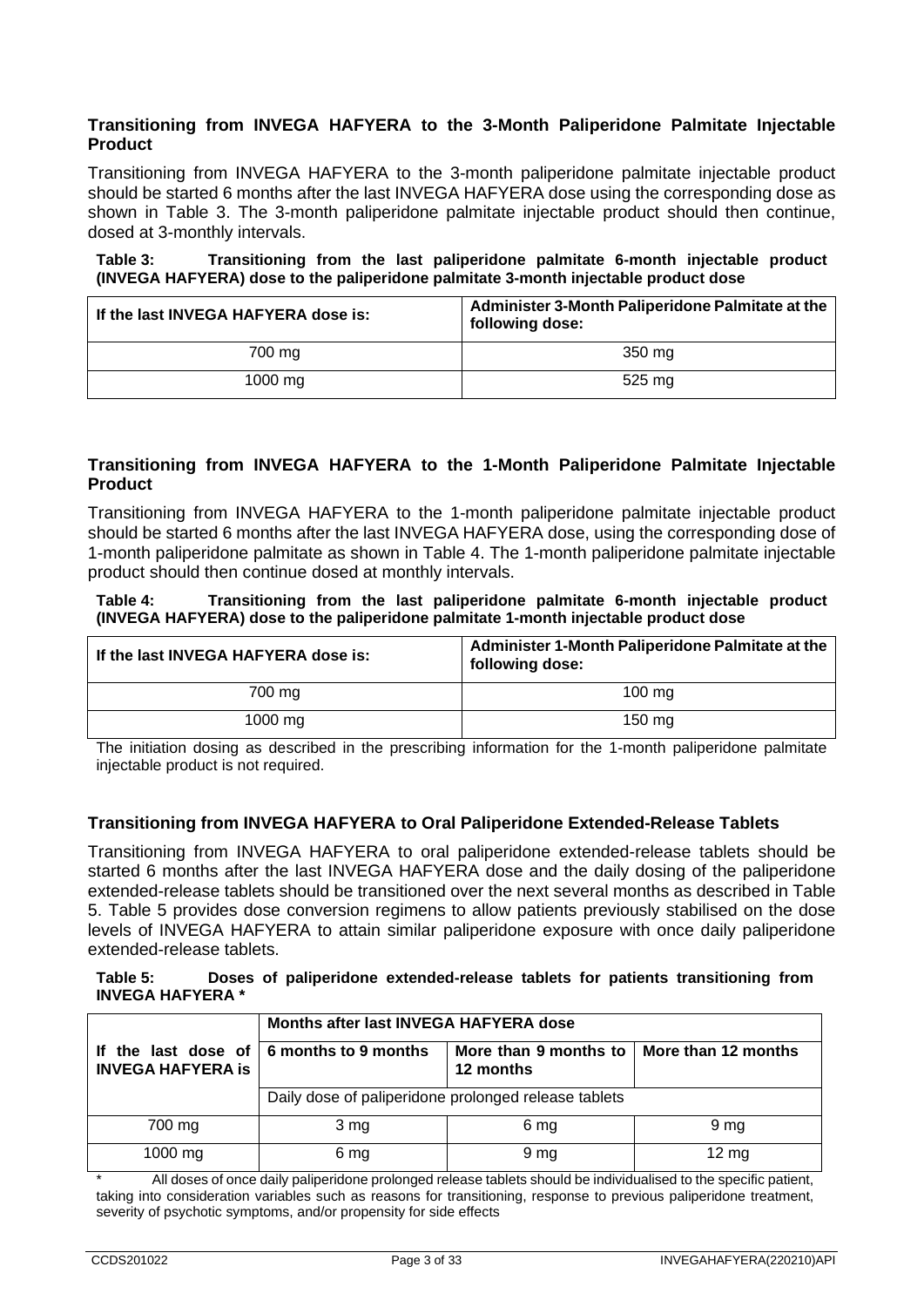## **Dosage in Special Populations**

### Renal Impairment

INVEGA HAFYERA has not been systematically studied in patients with renal impairment (see section 5.2 Pharmacokinetic Properties).

For patients with mild renal impairment (creatinine clearance  $\geq 50$  to  $\leq 80$  mL/min), the dose should be adjusted and the patient stabilised using 1-month paliperidone palmitate injectable product; no dose adjustment of INVEGA HAFYERA is required. Transition to INVEGA HAFYERA at the time when the next 1-month or 3-month paliperidone palmitate dose was to be scheduled with a INVEGA HAFYERA dose based on the previous injection dose as shown in Table 1 and Table 2 respectively. The maximum recommended dose of INVEGA HAFYERA in patients with mild renal impairment is 700 mg.

INVEGA HAFYERA is not recommended in patients with moderate or severe renal impairment (creatinine clearance < 50 mL/min).

#### Hepatic Impairment

INVEGA HAFYERA has not been studied in patients with hepatic impairment. Based on a study with oral paliperidone, no dose adjustment is required in patients with mild or moderate hepatic impairment. Paliperidone has not been studied in patients with severe hepatic impairment. (see section 5.2 Pharmacokinetic Properties).

#### Paediatric Use

Safety and effectiveness of INVEGA HAFYERA in patients < 18 years of age have not been studied. Use in these patients is not recommended.

#### Use in the Elderly

In general, recommended dosing of INVEGA HAFYERA for elderly patients with normal renal function is the same as for younger adult patients with normal renal function. As elderly patients may have reduced renal function, see Renal impairment above for dosing recommendations in patients with renal impairment.

#### Other populations

No dose adjustment for INVEGA HAFYERA is recommended based on gender, race, or smoking status. (For pregnant women and nursing mothers, see section 4.6 Fertility, Pregnancy and Lactation)

#### **Missed Doses**

Following the initial dose, INVEGA HAFYERA should be administered every 6 months. Missed doses of INVEGA HAFYERA should be avoided, although injections given up to 2 weeks before or 3 weeks after the scheduled 6-month time point are not considered a missed dose.

#### Dosing window

To avoid a missed dose, patients may be given the injection up to 2 weeks before or 3 weeks after the scheduled 6-month time point.

#### Missed dose over 6 months and 3 weeks, and up to, but less than 8 months since last injection

If more than 6 months and 3 weeks but less than 8 months have elapsed since the last injection of INVEGA HAFYERA do NOT administer the next dose of INVEGA HAFYERA. Instead, use the reinitiation regimen shown in Table 6.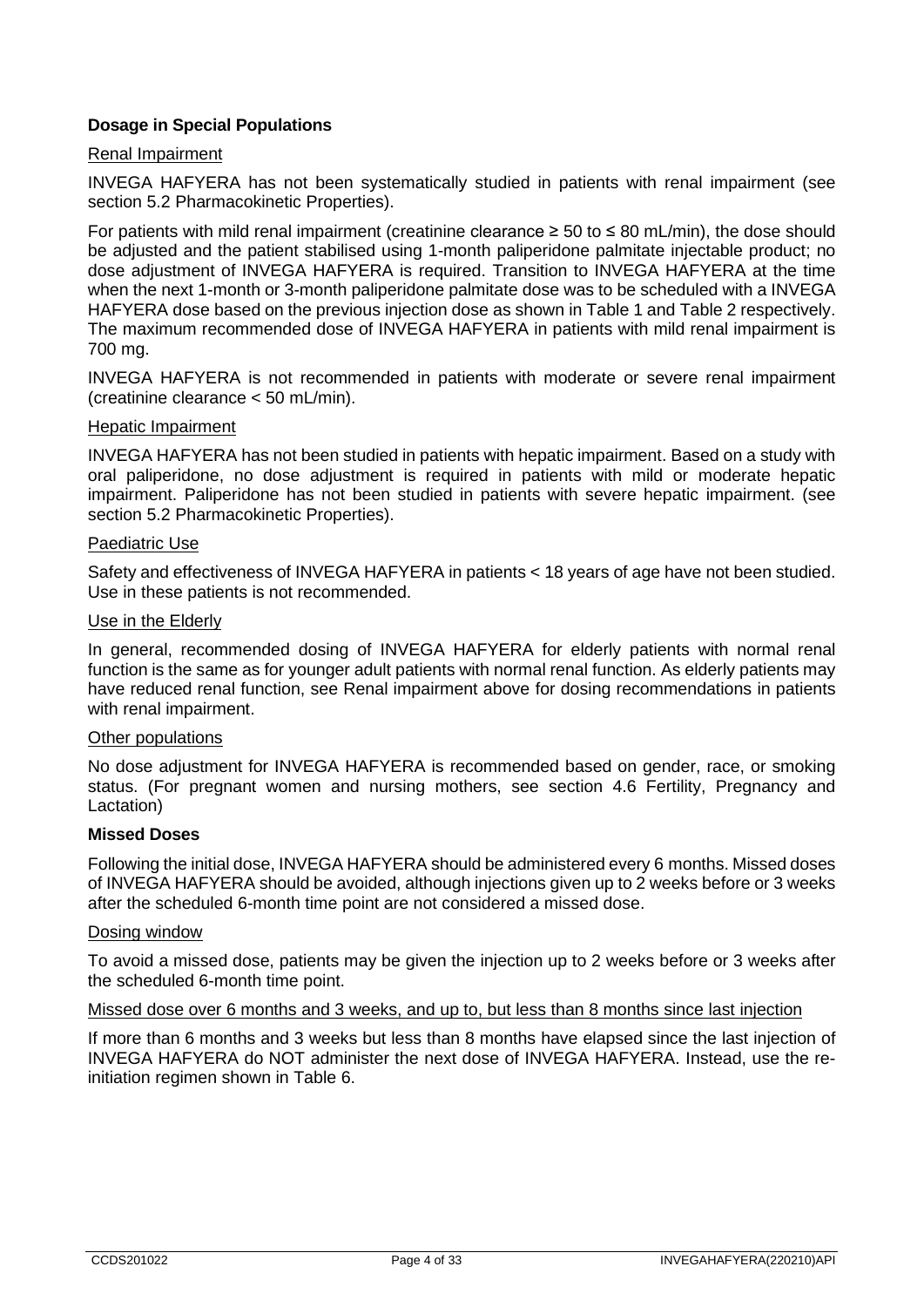**Table 6: Re-initiation regimen after missing over 6 months and 3 weeks, up to but less than 8 months of INVEGA HAFYERA**

**Recommended re-initiation regimen after missing > 6 months and 3 weeks up to < 8 months of INVEGA HAFYERA**

| the last dose of<br>If<br><b>HAFYERA</b><br><b>INVEGA</b><br>was | Administer 1-monthly paliperidone<br>palmitate injectable (into deltoid   (into gluteal muscle)<br>muscle) | Then administer INVEGA HAFYERA |
|------------------------------------------------------------------|------------------------------------------------------------------------------------------------------------|--------------------------------|
|                                                                  | Day 1                                                                                                      | 1 month after Day 1            |
| 700 mg                                                           | $100$ mg                                                                                                   | 700 mg                         |
| 1000 mg                                                          | $150$ mg                                                                                                   | 1000 mg                        |

#### Missed dose over 8 months up to and including 11 months since last injection

If 8 months up to and including 11 months have elapsed since the last injection of INVEGA HAFYERA, do NOT administer the next dose of INVEGA HAFYERA. Instead, use the re-initiation regimen shown in Table 7.

| Table 7:<br><b>INVEGA HAFYERA</b>                                                                                                                                                                                                              | Re-initiation regimen after missing over 8 months up to 11 months of                        |                  |         |  |
|------------------------------------------------------------------------------------------------------------------------------------------------------------------------------------------------------------------------------------------------|---------------------------------------------------------------------------------------------|------------------|---------|--|
|                                                                                                                                                                                                                                                | Recommended re-initiation regimen after missing ≥ 8 months to ≤ 11 months of INVEGA HAFYERA |                  |         |  |
| administer<br>Then<br>Administer 1-monthly paliperidone<br>dose of<br>palmitate<br>Ιf<br>the<br>last<br>injectable (into deltoid muscle)<br><b>INVEGA</b><br><b>INVEGA</b><br><b>HAFYERA</b><br><b>HAFYERA</b><br>(into gluteal muscle)<br>was |                                                                                             |                  |         |  |
| 1 month after Day 8<br>Day 8<br>Day 1                                                                                                                                                                                                          |                                                                                             |                  |         |  |
| 700 mg                                                                                                                                                                                                                                         | 100 mg                                                                                      | $100 \text{ mg}$ | 700 mg  |  |
| $1000 \text{ mg}$                                                                                                                                                                                                                              | $100 \text{ mg}$                                                                            | $100$ mg         | 1000 mg |  |

#### Missed doses over 11 months since last injection

If more than 11 months have elapsed since the last injection of INVEGA HAFYERA, re-initiate treatment with 1-month paliperidone palmitate injection as described in the prescribing information for that product. INVEGA HAFYERA can then be resumed after the patient has been adequately treated with 1-month paliperidone palmitate injection for at least 4 months. To establish a consistent maintenance dose, it is recommended that the last two doses of 1-month paliperidone palmitate injection be the same dosage strength before re-starting INVEGA HAFYERA.

#### **Administration Instructions**

INVEGA HAFYERA is for gluteal intramuscular use only. Do not administer by any other route.

INVEGA HAFYERA should be administered once every 6 months.

Each injection must be administered only by a healthcare professional.

Parenteral drug products should be inspected visually for foreign matter and discoloration prior to administration.

Do not mix with any other product or diluent.

After shaking, INVEGA HAFYERA should appear uniform, thick and milky white.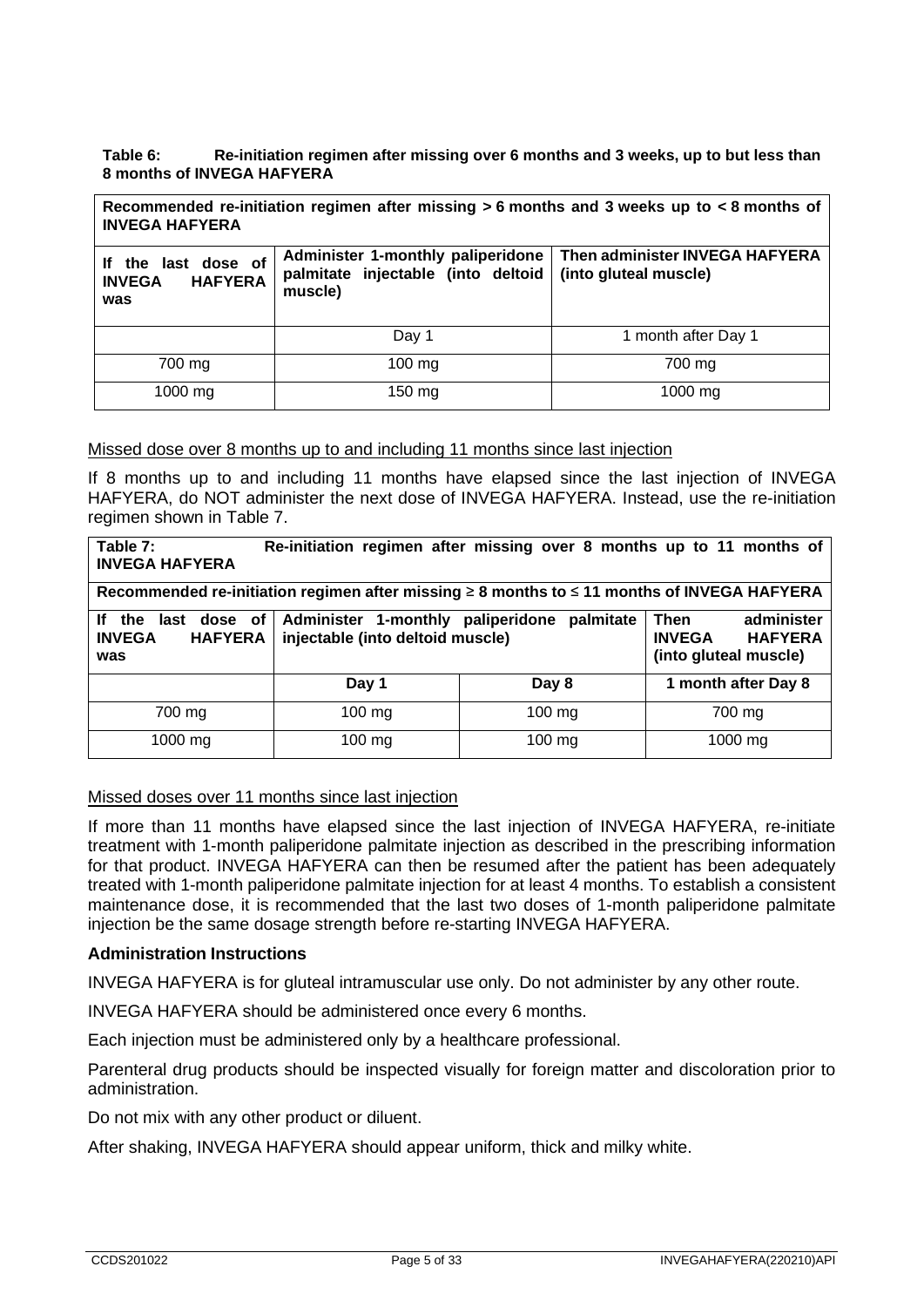**This highly concentrated product requires specific steps to ensure complete resuspension:** 

- Holding the **syringe tip cap pointing up, shake** the syringe using a **very fast** up and down motion with a loose wrist **for at least 15 seconds**
- **Rest briefly,** then **shake** again in the same way, **very fast** up and down motion with a loose wrist **for a further 15 seconds**

**Proceed immediately to inject INVEGA HAFYERA.** If more than **five minutes** passes before the injection is administered, shake the syringe again, as above to resuspend the medication. (See Instructions for Use).

Avoid inadvertent injection into a blood vessel. Each injection must be administered only by a healthcare professional. Product is for single use in one patient only. Discard any residue.

Inject slowly, deep into the upper-outer quadrant of the gluteal muscle Future injections should be alternated between the two gluteal muscles.

Regardless of the patient's weight, INVEGA HAFYERA must be administered using only the thin wall 20 G, 1½-inch needles that is provided in the INVEGA HAFYERA. To reduce the risk of needle blockage, do not use needles from the 1-month or 3-month paliperidone palmitate injectable product packs or other commercially-available needles.

Since paliperidone is the active metabolite of risperidone, caution should be exercised when INVEGA HAFYERA is co administered with risperidone or with oral paliperidone for extended periods of time. Safety data involving concomitant use of INVEGA HAFYERA with other antipsychotics are limited.

#### *Incomplete Administration*

INVEGA HAFYERA is a highly concentrated product that requires specific steps to ensure complete resuspension and prevent clogging of the needle during injection. Proper shaking can reduce the likelihood for an incomplete injection. Shipping and storing the carton in a horizontal orientation improves the ability to resuspend this highly concentrated product. Follow the details in the Instructions for Use to avoid an incomplete injection.

However, in the event of an incompletely administered dose, do not re-inject the dose remaining in the syringe and do not administer another dose of INVEGA HAFYERA. Closely monitor and treat the patient with oral paliperidone supplementation as clinically appropriate until the next scheduled 6-month injection of INVEGA HAFYERA. See the product information of the oral paliperidone product for the recommended dosage of that product.

#### **Instructions for Use**



**Administer every 6 months**

**For Gluteal Intramuscular injection only.**

**Storing the carton in a horizontal orientation improves the ability to resuspend this highly concentrated product.**

**Preparation** INVEGA HAFYERA requires longer and faster shaking than the 1-month and 3-month paliperidone palmitate injectable products.



**Shake syringe with the syringe tip cap pointing up VERY FAST for at least 15 seconds, rest briefly, then shake again for 15 seconds**

INVEGA HAFYERA should be administered by a healthcare professional. Product is for single use in one patient only. Discard any residue.

INVEGA HAFYERA is intended for gluteal intramuscular use only. Inject slowly, deep into the muscle taking care to avoid injection into a blood vessel.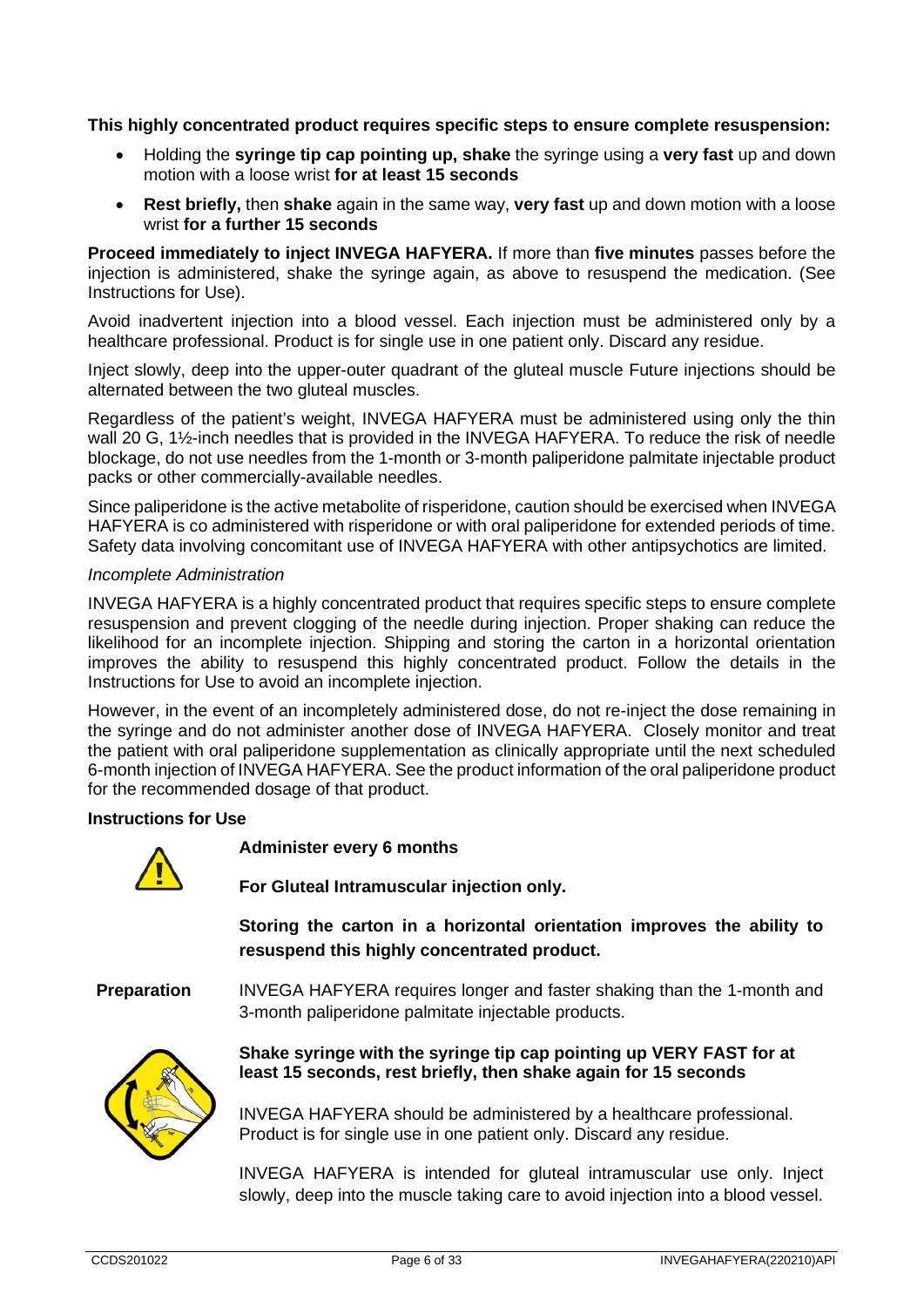

**Prefilled syringe** Syringe Tip Cap Finger Flange Plunger Luer -**Connection** 

**Thin Wall Safety Needle** Thin wall safety needle is designed to be used with INVEGA HAFYERA. Therefore, it is important to only use the needle provided in the INVEGA HAFYERA suspension kit.



Needle sheath Yellow hub -Needle pouch

#### **1. Prepare for the injection: this highly concentrated product requires specific steps to resuspend**

**Hold syringe with the tip cap pointing up**



**Shake syringe VERY FAST for at least 15 seconds, rest briefly, then shake again for 15 seconds** To ensure complete resuspension shake syringe with: • **Short VERY FAST up and down motion** • **Loose wrist If more than 5 minutes pass before injection, shake the syringe VERY FAST with the tip cap pointing up** again for at least 30 seconds to resuspend the medication.

Proceed to the next step immediately after shaking.

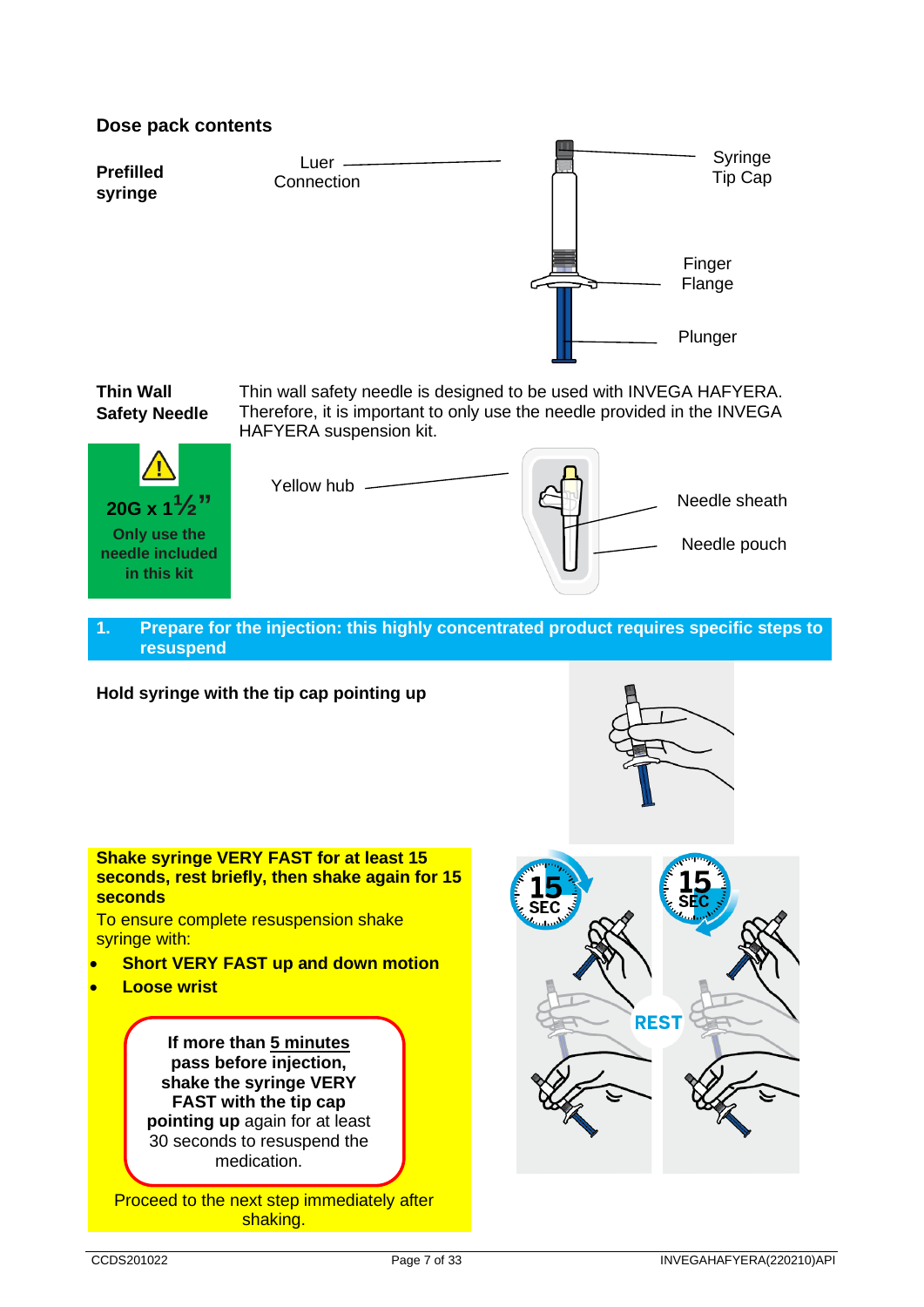**Check suspension for solid product**





- Uniform, thick and milky white
- It is normal to see air bubbles





# **STOP**

- Solid product on the sides and top of syringe
- Uneven mix
- Thin liquid

### **Product may clog.** Shake syringe with

the syringe tip cap pointing up VERY FAST for at least 15 seconds, rest, then shake again for 15 seconds.

#### **Open needle**  Peel off the pouch cover. **pouch** Place pouch with the needle inside on a clean surface.



**Remove syringe tip cap and attach needle** Hold the syringe with the tip cap pointing up. Twist and pull the cap off. Hold the syringe by the luer connection. Twist it into the safety needle with a gentle clockwise twisting motion.





**Pull back plunger** Hold the syringe upright.

**Gently pull back the plunger to clear the syringe tip of any solid product.** This will make pressing the plunger easier during the injection.

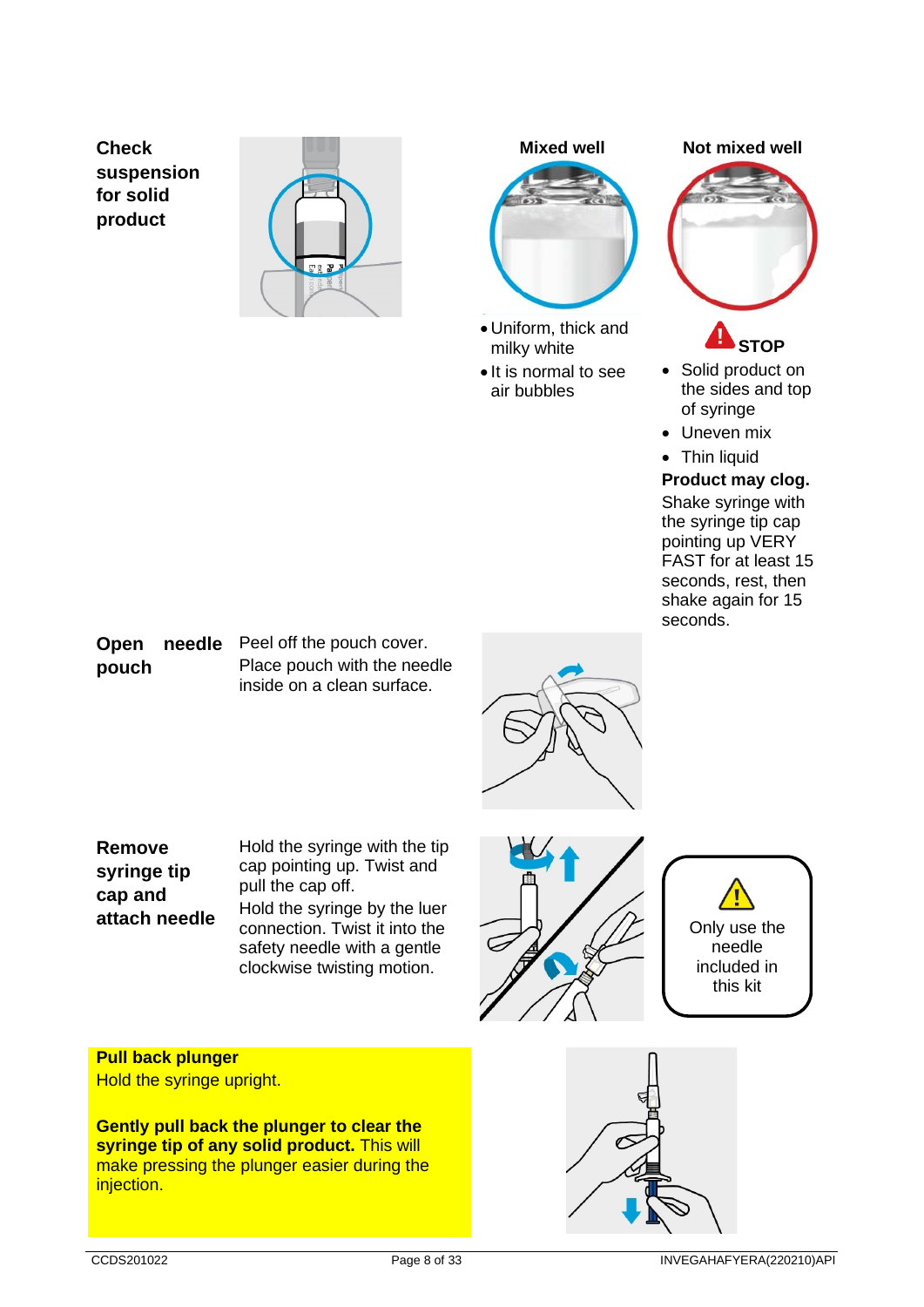#### **Remove air bubbles**

Press the plunger carefully until a drop of liquid comes out of the needle tip.



#### **2. Slowly inject entire content and confirm**

**Select and clean a gluteal injection site**

**Do not** administer by any other route.

Wipe the injection site with an alcohol swab and allow it to dry.

**Do not touch,** fan or blow the injection site after you have cleaned it.



#### **Remove needle sheath**

Pull the needle sheath away from the needle in a straight motion.

**Do not** twist the sheath, as this may loosen the needle from the syringe.





#### **Slowly inject and confirm**

Use slow, firm consistent pressure to press the plunger **completely**. This should take approximately 30 seconds.

**Continue to press the plunger if you feel resistance. This is normal.**

> **While the needle is in the muscle, confirm that the entire content of the syringe has been injected.**

Remove needle from the muscle.

#### **3. After the injection**

#### **Secure needle**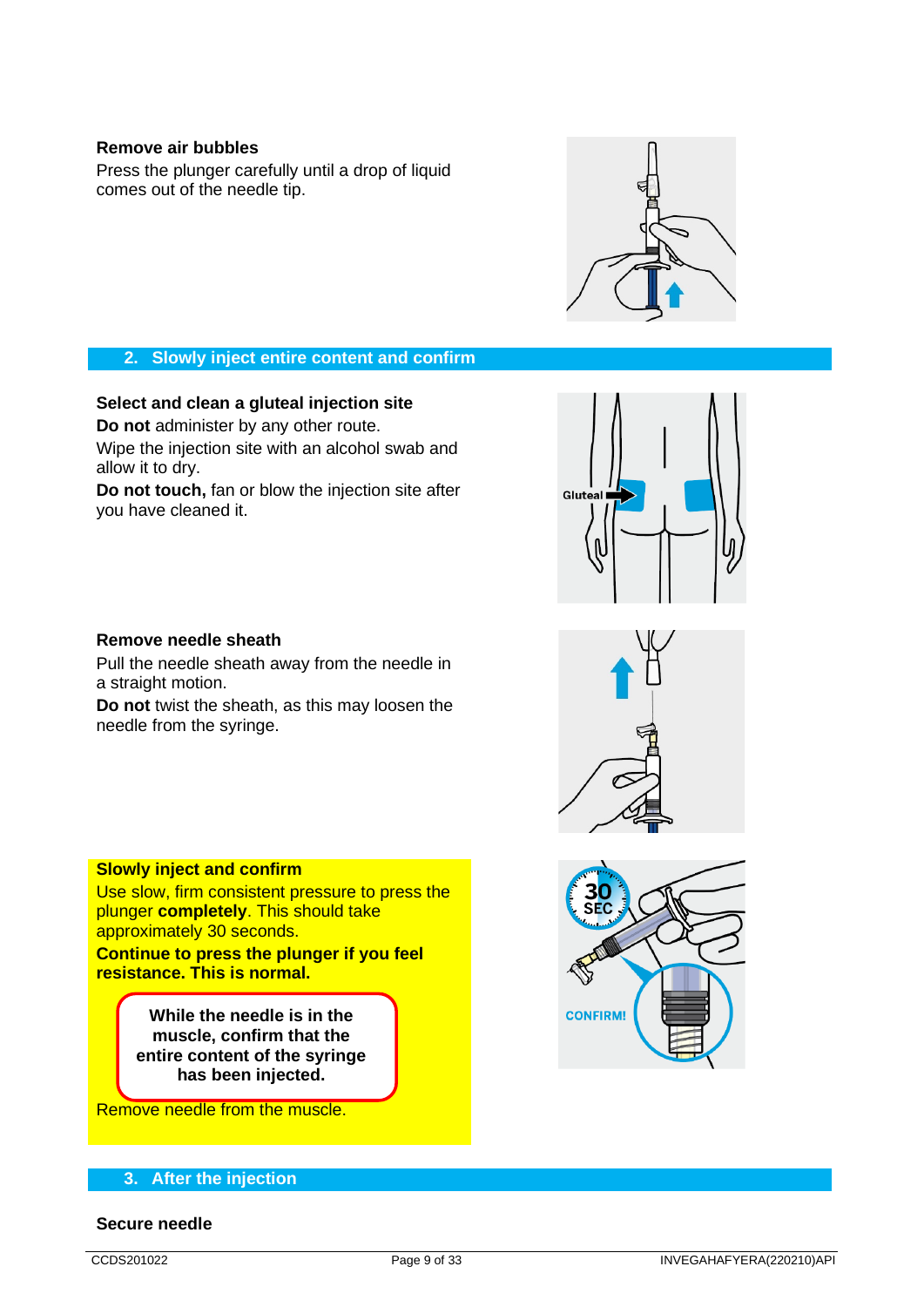After the injection is complete, use your thumb or a flat surface to secure the needle in the safety device.

The needle is secure when you hear a "click" sound.



#### **Dispose of properly and check injection site** Dispose of the syringe in an approved sharps container.

There may be a small amount of blood or liquid at the injection site. Hold pressure over the skin with a cotton ball or gauze pad until any bleeding stops.

Do not rub the injection site.

If needed, cover injection site with a bandage.

# **4.3 CONTRAINDICATIONS**

INVEGA HAFYERA is contraindicated in patients with a known hypersensitivity to paliperidone or to any of the components in the formulation. Since paliperidone is an active metabolite of risperidone, INVEGA HAFYERA is contraindicated in patients with a known hypersensitivity to risperidone.

# **4.4 SPECIAL WARNINGS AND PRECAUTIONS FOR USE**

# **Neuroleptic Malignant Syndrome**

A potentially fatal symptom complex sometimes referred to as Neuroleptic Malignant Syndrome (NMS) has been reported in association with antipsychotic drugs, including paliperidone. Clinical manifestations of NMS are hyperpyrexia, muscle rigidity, altered mental status, and evidence of autonomic instability (irregular pulse or blood pressure, tachycardia, diaphoresis, and cardiac dysrhythmia). Additional signs may include elevated creatine phosphokinase, myoglobinuria (rhabdomyolysis), and acute renal failure.

The diagnostic evaluation of patients with this syndrome is complicated. In arriving at a diagnosis, it is important to identify cases in which the clinical presentation includes both serious medical illness (e.g., pneumonia, systemic infection, etc.) and untreated or inadequately treated extrapyramidal signs and symptoms (EPS). Other important considerations in the differential diagnosis include central anticholinergic toxicity, heat stroke, drug fever, and primary central nervous system pathology.

The management of NMS should include: (1) immediate discontinuation of antipsychotic drugs and other drugs not essential to concurrent therapy; (2) intensive symptomatic treatment and medical monitoring; and (3) treatment of any concomitant serious medical problems for which specific treatments are available. There is no general agreement about specific pharmacological treatment regimens for uncomplicated NMS. Consideration should be given to the long-acting nature of INVEGA HAFYERA.

If a patient appears to require antipsychotic drug treatment after recovery from NMS, reintroduction of drug therapy should be closely monitored, since recurrences of NMS have been reported.

If NMS has occurred with any paliperidone product, INVEGA HAFYERA should not be used.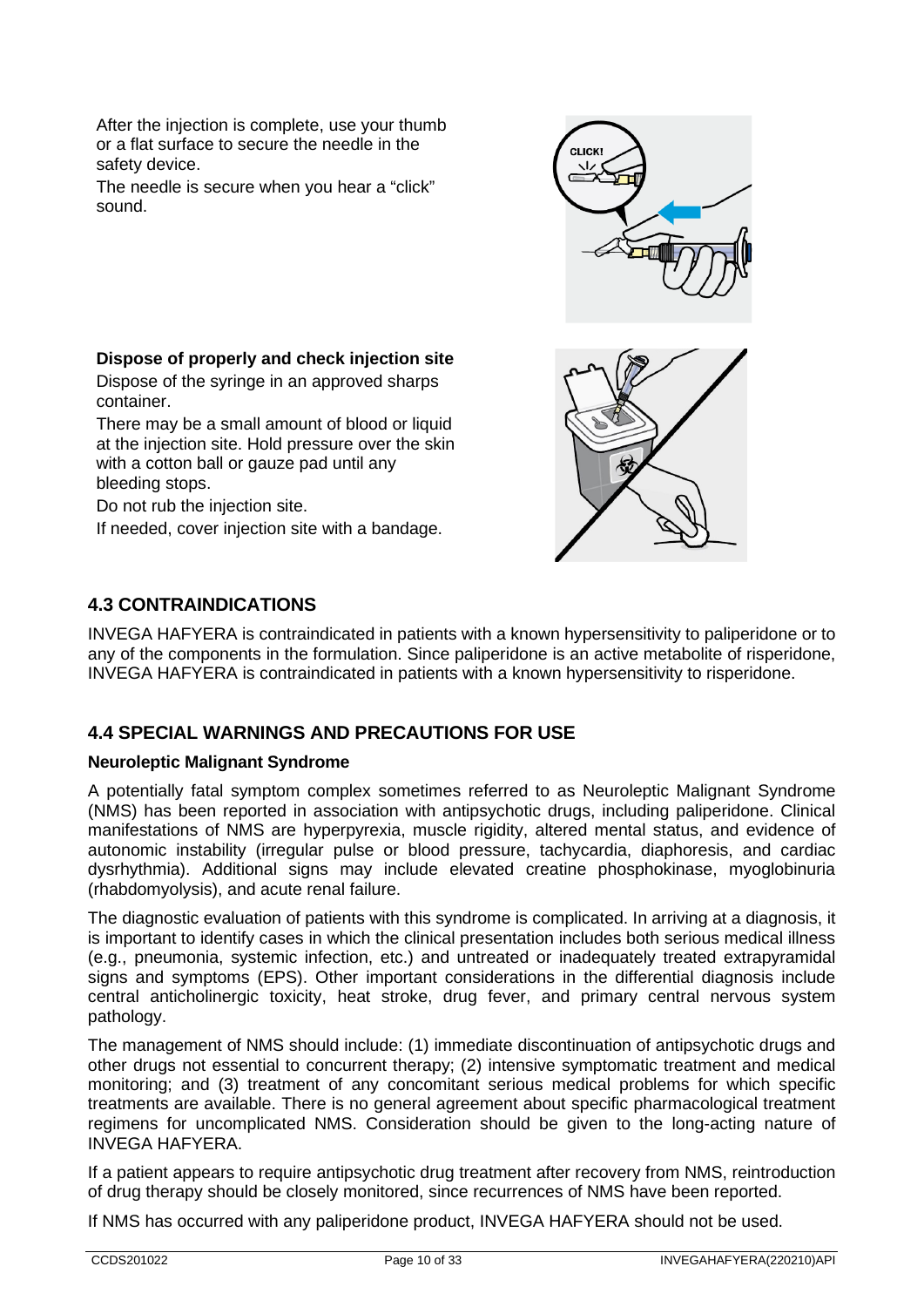### **Tardive dyskinesia**

A syndrome of potentially irreversible, involuntary, dyskinetic, rhythmical movements, including those of the tongue and/or face, may develop in patients treated with antipsychotic drugs. Although the prevalence of the syndrome appears to be highest among the elderly, especially elderly women, it is impossible to predict which patients will develop the syndrome. Whether antipsychotic drug products differ in their potential to cause tardive dyskinesia is unknown.

The risk of developing tardive dyskinesia and the likelihood that it will become irreversible appear to increase as the duration of treatment and the total cumulative dose of antipsychotic drugs administered to the patient increase, but the syndrome can develop after relatively brief treatment periods at low doses, although this is uncommon.

There is no known treatment for established tardive dyskinesia, although the syndrome may remit, partially or completely, if antipsychotic treatment is withdrawn. Antipsychotic treatment itself may suppress (or partially suppress) the signs and symptoms of the syndrome and may thus mask the underlying process. The effect of symptomatic suppression on the long-term course of the syndrome is unknown.

Given these considerations, INVEGA HAFYERA should be prescribed in a manner that is most likely to minimise the occurrence of tardive dyskinesia. Chronic antipsychotic treatment should generally be reserved for patients who suffer from a chronic illness that is known to respond to antipsychotic drugs. In patients who do require chronic treatment, the smallest dose and the shortest duration of treatment producing a satisfactory clinical response should be sought. The need for continued treatment should be reassessed periodically.

If signs and symptoms of tardive dyskinesia appear in a patient treated with INVEGA HAFYERA, drug discontinuation should be considered. Consideration should be given to the long-acting nature of INVEGA HAFYERA. However, some patients may require treatment with INVEGA HAFYERA despite the presence of the syndrome.

#### **Extrapyramidal symptoms**

As with other antipsychotics, EPS including akathisia have been reported (see Section 4.8 Adverse Effects (Undesirable Effects)). The presentation of akathisia may be variable and comprises subjective complaints of restlessness and an overwhelming urge to move and either distress or motor phenomena such as pacing, swinging of the legs while seated, rocking from foot to foot, or both. Particular attention should be paid to the monitoring for such symptoms and signs as, left untreated, akathisia is associated with poor compliance and an increased risk of relapse.

#### **Extrapyramidal symptoms and psychostimulants**

Caution is warranted in patients receiving both psychostimulants (e.g. methylphenidate) and paliperidone concomitantly, as extrapyramidal symptoms could emerge when adjusting one or both medications. Gradual withdrawal of one or both treatments should be considered (see section 4.5 Interactions with Other Medicines and Other Forms of Interactions).

#### **QT Prolongation**

Paliperidone causes a modest increase in the corrected QT (QTc) interval. The use of paliperidone should be avoided in combination with other drugs that are known to prolong QTc including Class 1A (e.g., quinidine, procainamide) or Class III (e.g., amiodarone, sotalol) antiarrhythmic medications, antipsychotic medications (e.g., chlorpromazine, thioridazine), antibiotics (e.g., gatifloxacin, moxifloxacin), or any other class of medications known to prolong the QTc interval. Paliperidone should also be avoided in patients with congenital long QT syndrome and in patients with a history of cardiac arrhythmias.

Certain circumstances may increase the risk of the occurrence of torsade de pointes and/or sudden death in association with the use of drugs that prolong the QTc interval, including (1) bradycardia; (2) hypokalaemia or hypomagnesaemia; (3) concomitant use of other drugs that prolong the QTc interval; and (4) presence of congenital prolongation of the QT interval.

If clinically significant QT prolongation has occurred with any paliperidone product, INVEGA HAFYERA should not be used.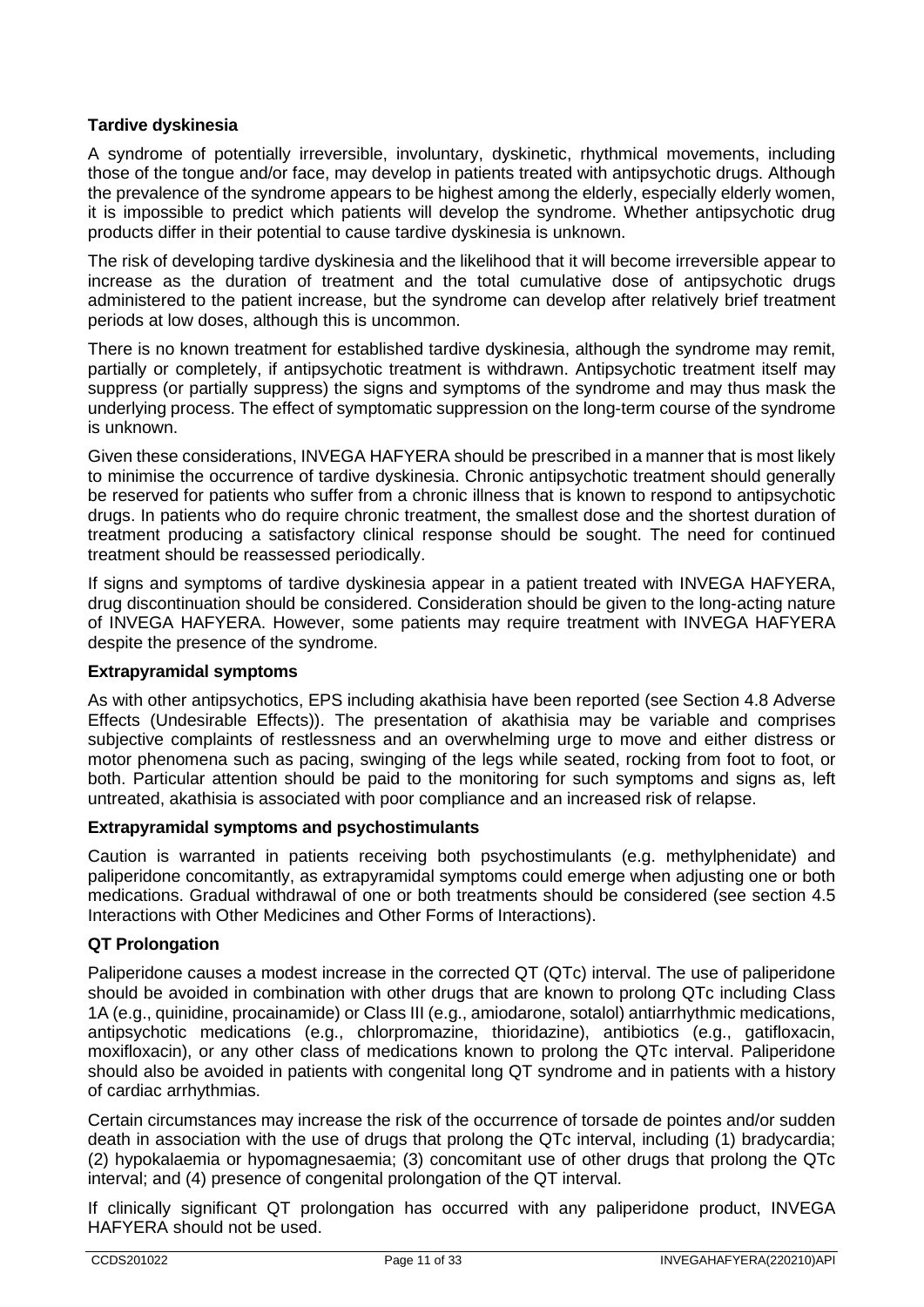# Effect on QT/QTc interval and cardiac electrophysiology

The effects of paliperidone on the QT interval were evaluated in a double-blind, active-controlled (moxifloxacin 400 mg single dose), multicentre QT study with oral paliperidone in adults with schizophrenia and schizoaffective disorder and in four fixed-dose efficacy studies and one maintenance study of the 1-month paliperidone palmitate injectable product.

In the Thorough QT study ( $n = 141$ ), the 8 mg dose of immediate-release oral paliperidone ( $n=50$ ) showed a mean placebo-subtracted increase from baseline in QTcLD (QT interval corrected for heart rate using the population specified linear derived method) of 12.3 msec (90% CI: 8.9; 15.6) on day 8 at 1.5 hours post-dose. The mean steady-state peak plasma concentration for this 8 mg dose of paliperidone immediate release (Cmax ss = 113 ng/mL) was approximately 1.3-fold the exposure with the maximum recommended 1000 mg dose of INVEGA HAFYERA administered in the gluteal muscle (mean  $C_{\text{max md}}$ =89.3 ng/mL).. In this same study, a 4 mg dose of the immediate-release oral formulation of paliperidone, for which Cmax ss = 35 ng/mL, showed an increased placebo-subtracted QTcLD of 6.8 msec (90% CI: 3.6; 10.1) on day 2 at 1.5 hours post-dose.

In the four fixed-dose efficacy studies of the 1-month paliperidone palmitate injectable product, no subject had a change in QTcLD exceeding 60 msec and no subject had a QTcLD value of > 500 msec at any time point. In the long-term recurrence prevention study, no subject had a QTcLD change > 60 msec, and one subject had a QTcLD value of 507 msec (Bazett's QT corrected interval [QTcB] value of 483 msec); this latter subject also had a heart rate of 45 beats per minute.

In the INVEGA HAFYERA randomised double-blind active controlled study in subjects with schizophrenia, during the double-blind Phase, QTcLD exceeding 60 msec was observed in 2 subjects (0.4%) in the INVEGA HAFYERA treatment group and in 2 subjects (0.9%) in the INVEGA TRINZA (3-month paliperidone palmitate injectable product) treatment group. No subject had a QTcLD value of >480 msec at any point in the study.

#### **Hypersensitivity reactions**

Anaphylactic reactions in patients who have previously tolerated oral risperidone or oral paliperidone have been very rarely reported during post marketing experience with the 1-month paliperidone palmitate injectable product (see sections 4.2 Dose and Method of Administration and 4.8 Adverse Effects (Undesirable Effects)).

If hypersensitivity reactions occur, discontinue use of INVEGA HAFYERA; initiate general supportive measures as clinically appropriate and monitor the patient until signs and symptoms resolve. (See sections 4.3 Contraindications and 4.8 Adverse Effects (Undesirable Effects)).

#### **Orthostatic hypotension and Syncope**

Paliperidone may induce orthostatic hypotension and syncope in some patients based on its alphaadrenergic blocking activity.

INVEGA HAFYERA should be used with caution in patients with known cardiovascular disease (e.g., heart failure, myocardial infarction or ischaemia, conduction abnormalities), cerebrovascular disease, or conditions that predispose the patient to hypotension (e.g., dehydration, hypovolaemia, and treatment with antihypertensive medications). Monitoring of orthostatic vital signs should be considered in patients who are vulnerable to hypotension.

In the INVEGA HAFYERA, randomised double-blind active controlled study in subjects with schizophrenia, during the double-blind Phase, treatment-emergent orthostatic hypotension was observed in 6 subjects (1.3%) in the INVEGA HAFYERA treatment group and in 1 subject (0.5%) in the INVEGA TRINZA (3-month paliperidone palmitate injectable product) treatment group.

#### **Seizures**

As with other antipsychotic drugs, INVEGA HAFYERA should be used cautiously in patients with a history of seizures or other conditions that potentially lower the seizure threshold. Conditions that lower the seizure threshold may be more prevalent in patients 65 years or older.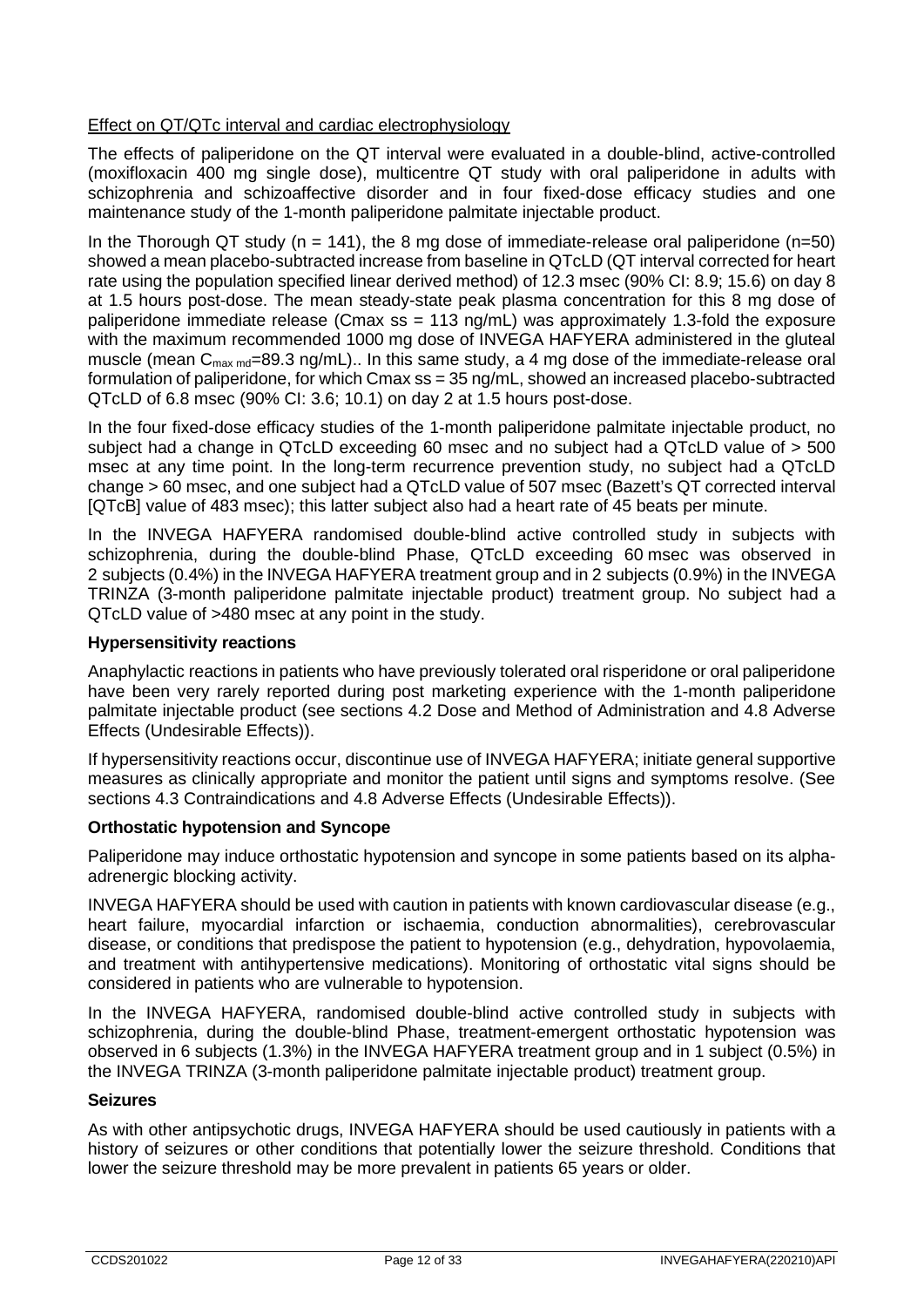# **Dysphagia**

Esophageal dysmotility and aspiration have been associated with antipsychotic drug use. INVEGA HAFYERA and other antipsychotic drugs should be used cautiously in patients at risk of aspiration pneumonia.

### **Suicide**

The possibility of suicide attempt is inherent in psychotic illnesses, and close supervision of high-risk patients should accompany drug therapy.

### **Thrombotic Thrombocytopenic Purpura (TTP)**

No cases of TTP were observed during clinical studies with oral paliperidone, the 1-month, 3-month or 6-month paliperidone palmitate injectable product. Although cases of TTP have been reported in association with risperidone administration, the relationship to risperidone therapy is unknown.

#### **Hyperprolactinaemia**

Like other drugs that antagonise dopamine D2 receptors, paliperidone elevates prolactin levels and the elevation persists during chronic administration (see section 4.8 Adverse Effects (Undesirable Effects)). Paliperidone has a prolactin-elevating effect similar to that seen with risperidone, a drug that is associated with higher levels of prolactin than other antipsychotic drugs.

Hyperprolactinaemia, regardless of aetiology, may suppress hypothalamic GnRH, resulting in reduced pituitary gonadotropin secretion. This, in turn, may inhibit reproductive function by impairing gonadal steroidogenesis in both female and male patients. Galactorrhea, amenorrhea, gynecomastia, and impotence have been reported in patients receiving prolactin-elevating compounds. Long-standing hyperprolactinaemia when associated with hypogonadism may lead to decreased bone density in both female and male subjects.

Tissue culture experiments indicate that approximately one-third of human breast cancers are prolactin dependent in vitro, a factor of potential importance if the prescription of these drugs is considered in a patient with previously detected breast cancer. An increase in the incidence of pituitary gland, mammary gland, and pancreatic islet cell neoplasia (mammary adenocarcinomas, pituitary and pancreatic adenomas) was observed in the risperidone carcinogenicity studies conducted in mice and rats (see section 5.3 Preclinical Safety Data). Neither clinical studies nor epidemiologic studies conducted to date have shown an association between chronic administration of this class of drugs and tumorigenesis in humans, but the available evidence is too limited to be conclusive.

In the randomised double-blind active controlled study, the mean (SD) change in serum prolactin levels from double-blind baseline during the double-blind phase in the INVEGA HAFYERA group was -2.19 (13.61) µg/L for males and -4.83 (34.39) µg/L for females and in the INVEGA TRINZA (3month paliperidone palmitate injectable product) group was 1.56 (19.08) µg/L for males and 9.03 (40.94) µg/L for females.

Median prolactin levels remained relatively stable throughout the open-label and double-blind phases in male subjects, whereas in female subjects, median prolactin levels increased. During the double-blind phase, median prolactin levels continued to increase after dosing in both the INVEGA HAFYERA and INVEGA TRINZA (3-month paliperidone palmitate injectable product) groups, returning to baseline level at Month 6 and at Month 12 (end of double-blind phase).

Prolactin levels relative to reference range from maintenance baseline were noted in a similar percentage of subjects in the INVEGA HAFYERA and INVEGA TRINZA (3-month paliperidone palmitate injectable product) groups in both males (approximately 35%) and females (approximately 30%). In the INVEGA HAFYERA group, 14 females (2.9%) and 4 males (0.8%) experienced potentially prolactin related adverse reactions, while 6 females (2.7%) and 1 male (0.4%) in the PP3M experienced potentially prolactin-related adverse reactions.

#### **Falls**

Somnolence, postural hypotension, motor and sensory instability have been reported with the use of antipsychotics, including paliperidone palmitate, which may lead to falls and, consequently, fractures or other fall-related injuries. For patients, particularly the elderly, with diseases, conditions,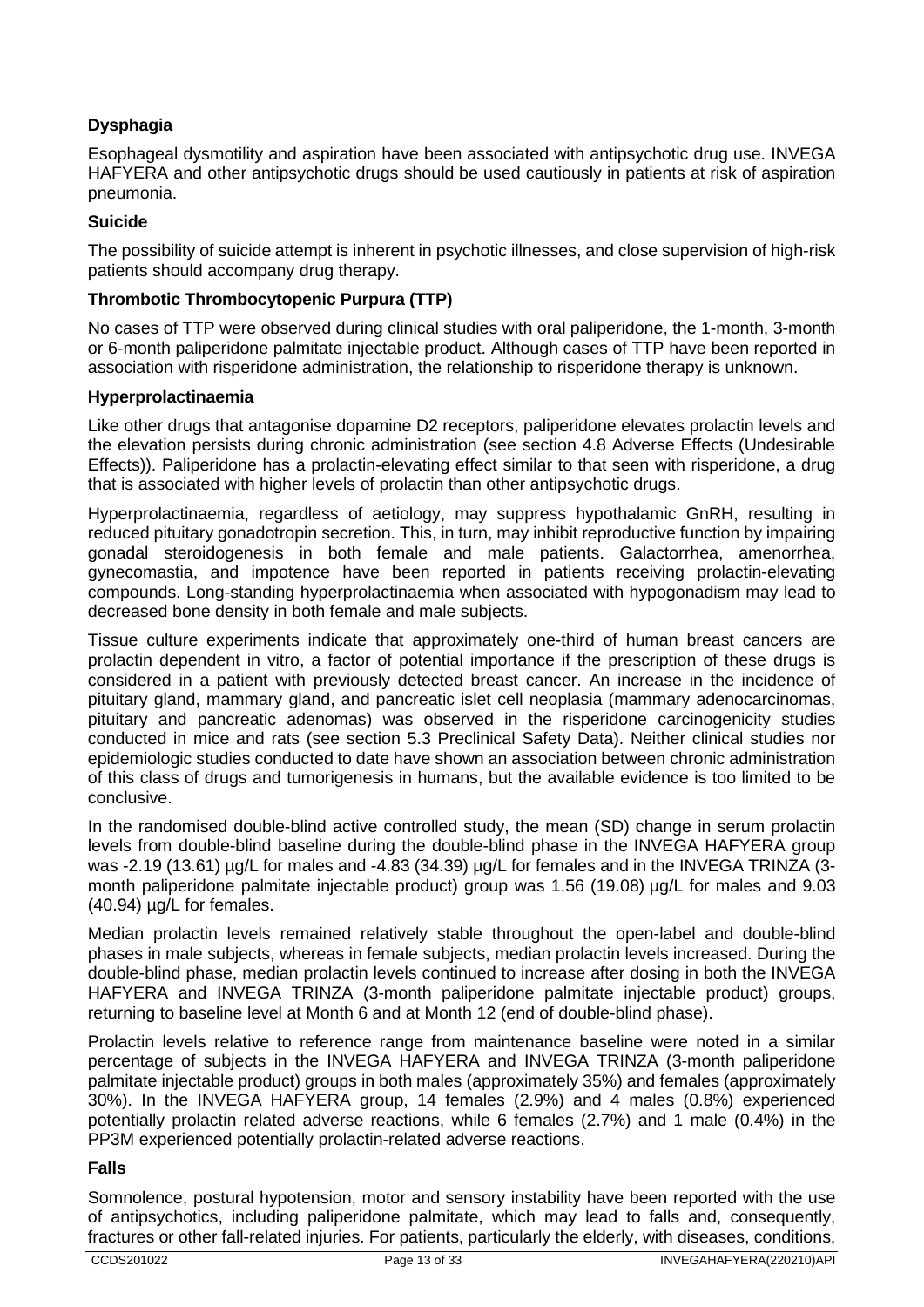or medications that could exacerbate these effects, assess the risk of falls when initiating antipsychotic treatment and recurrently for patients on long-term antipsychotic therapy.

#### **Leukopoenia, neutropoenia, and agranulocytosis**

Events of leukopoenia, neutropoenia, and agranulocytosis have been reported with antipsychotic agents, including paliperidone. Agranulocytosis has been reported very rarely (< 1/10,000 patients) during post-marketing surveillance.

Possible risk factors for leukopoenia/neutropoenia include pre-existing low white blood cell count (WBC) and history of drug-induced leukopoenia/neutropoenia. Patients with a history of a clinically significant low white blood cell count (WBC) or a drug-induced leukopoenia/neutropoenia should be monitored during the first few months of therapy and discontinuation of INVEGA HAFYERA should be considered at the first sign of a clinically significant decline in WBC in the absence of other causative factors.

Patients with clinically significant neutropoenia should be carefully monitored for fever or other symptoms or signs of infection and treated promptly if such symptoms or signs occur. Patients with severe neutropoenia (absolute neutrophil count < 1000/mm3 ) should discontinue INVEGA HAFYERA and have their WBC followed until recovery. Consideration should be given to the longacting nature of INVEGA HAFYERA. If clinically significant drug-induced leukopoenia/neutropoenia has occurred with any paliperidone product, INVEGA HAFYERA should not be used.

#### **Potential for Cognitive and Motor Impairment**

Somnolence, sedation, and dizziness were reported as adverse reactions in subjects treated with INVEGA HAFYERA (see section 4.8 Adverse Effects (Undesirable Effects)). Antipsychotics, including INVEGA HAFYERA, have the potential to impair judgment, thinking, or motor skills. Patients should be cautioned about performing activities requiring mental alertness, such as operating hazardous machinery or operating a motor vehicle, until they are reasonably certain that paliperidone therapy does not adversely affect them.

#### **Venous thromboembolism**

Cases of venous thromboembolism (VTE) have been reported with antipsychotic drugs. Since patients treated with antipsychotics often present with acquired risk factors for VTE, all possible risk factors for VTE should be identified before and during treatment with INVEGA HAFYERA and preventive measures undertaken.

#### **Parkinson's disease and Dementia with Lewy Bodies**

Physicians should weigh the risks versus the benefits when prescribing antipsychotic drugs, including INVEGA HAFYERA, to patients with Parkinson's disease or Dementia with Lewy Bodies (DLB), who may be at increased risk of Neuroleptic Malignant Syndrome as well as having an increased sensitivity to antipsychotic medications. Manifestation of this increased sensitivity can include confusion, obtundation, postural instability with frequent falls, in addition to extrapyramidal symptoms.

#### **Priapism**

A case (0.2%) of priapism was reported in the clinical trial with INVEGA HAFYERA. Drugs with alphaadrenergic blocking effects have been reported to induce priapism. Priapism has been reported with paliperidone during post-marketing surveillance (see section 4.8 Adverse Effects (Undesirable Effects)). Severe priapism may require surgical intervention.

#### **Body temperature regulation**

Disruption of the body's ability to reduce core body temperature has been attributed to antipsychotic agents. Appropriate care is advised when prescribing INVEGA HAFYERA to patients who will be experiencing conditions which may contribute to an elevation in core body temperature, e.g., exercising strenuously, exposure to extreme heat, receiving concomitant medication with anticholinergic activity, or being subject to dehydration.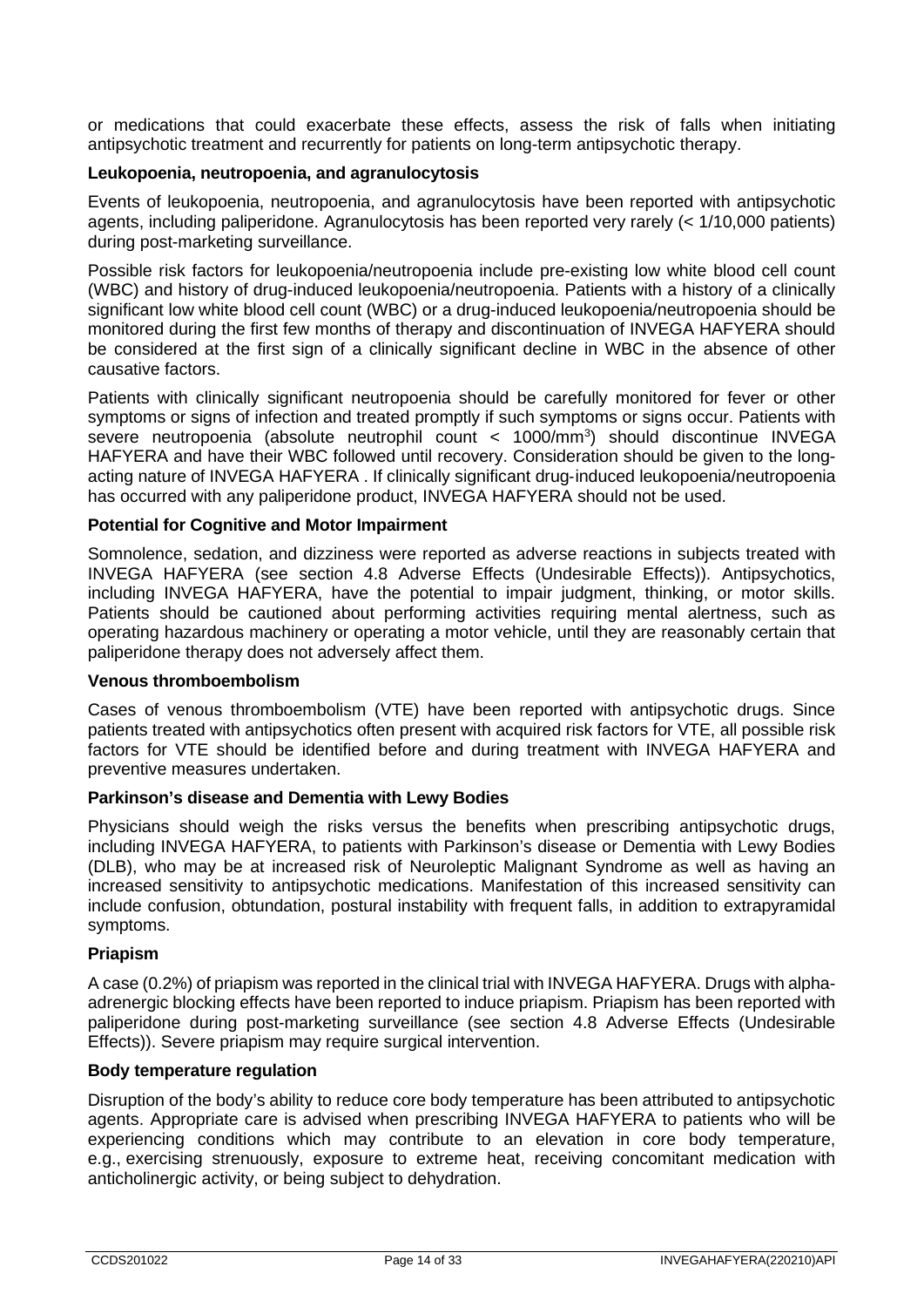### **Antiemetic effect**

An antiemetic effect was observed in preclinical studies with paliperidone. This effect, if it occurs in humans, may mask the signs and symptoms of overdose with certain drugs or of conditions such as intestinal obstruction, Reye's syndrome, and brain tumour.

#### **Administration**

Care must be taken to avoid inadvertent injection of INVEGA HAFYERA into a blood vessel.

#### **Intraoperative floppy iris syndrome**

Intraoperative floppy iris syndrome (IFIS) has been observed during cataract surgery in patients treated with medicines with alpha1a-adrenergic antagonist effect, such as INVEGA HAFYERA (see section 4.8 Adverse Effects (Undesirable Effects)).

IFIS may increase the risk of eye complications during and after the operation. Current or past use of medicines with alpha1a-adrenergic antagonist effect should be made known to the ophthalmic surgeon in advance of surgery. The potential benefit of stopping alpha1 blocking therapy prior to cataract surgery has not been established and must be weighed against the risk of stopping the antipsychotic therapy.

#### **Hyperglycaemia and Diabetes Mellitus**

Hyperglycaemia, in some cases extreme and associated with ketoacidosis or hyperosmolar coma or death, has been reported in patients treated with all atypical antipsychotics. These cases were, for the most part, seen in post-marketing clinical use and epidemiologic studies, not in clinical trials, and there have been few reports of hyperglycaemia or diabetes in trial subjects treated with INVEGA HAFYERA. Assessment of the relationship between atypical antipsychotic use and glucose abnormalities is complicated by the possibility of an increased background risk of diabetes mellitus in patients with schizophrenia and the increasing incidence of diabetes mellitus in the general population. Given these confounders, the relationship between atypical antipsychotic use and hyperglycaemia-related adverse events is not completely understood. However, epidemiological studies suggest an increased risk of treatment-emergent hyperglycaemia-related adverse events in patients treated with the atypical antipsychotics. Because INVEGA HAFYERA was not marketed at the time these studies were performed, it is not known if INVEGA HAFYERA is associated with this increased risk.

Patients with an established diagnosis of diabetes mellitus who are started on atypical antipsychotics should be monitored regularly for worsening of glucose control. Patients with risk factors for diabetes mellitus (e.g., obesity, family history of diabetes) who are starting treatment with atypical antipsychotics should undergo fasting blood glucose testing at the beginning of treatment and periodically during treatment. Any patient treated with atypical antipsychotics should be monitored for symptoms of hyperglycaemia including polydipsia, polyuria, polyphagia, and weakness. Patients who develop symptoms of hyperglycaemia during treatment with atypical antipsychotics should undergo fasting blood glucose testing. In some cases, hyperglycaemia has resolved when the atypical antipsychotic was discontinued; however, some patients required continuation of antidiabetic treatment despite discontinuation of the suspect drug.

Data from the randomized double-blind active controlled study with INVEGA HAFYERA in patients with schizophrenia are presented in Table 8.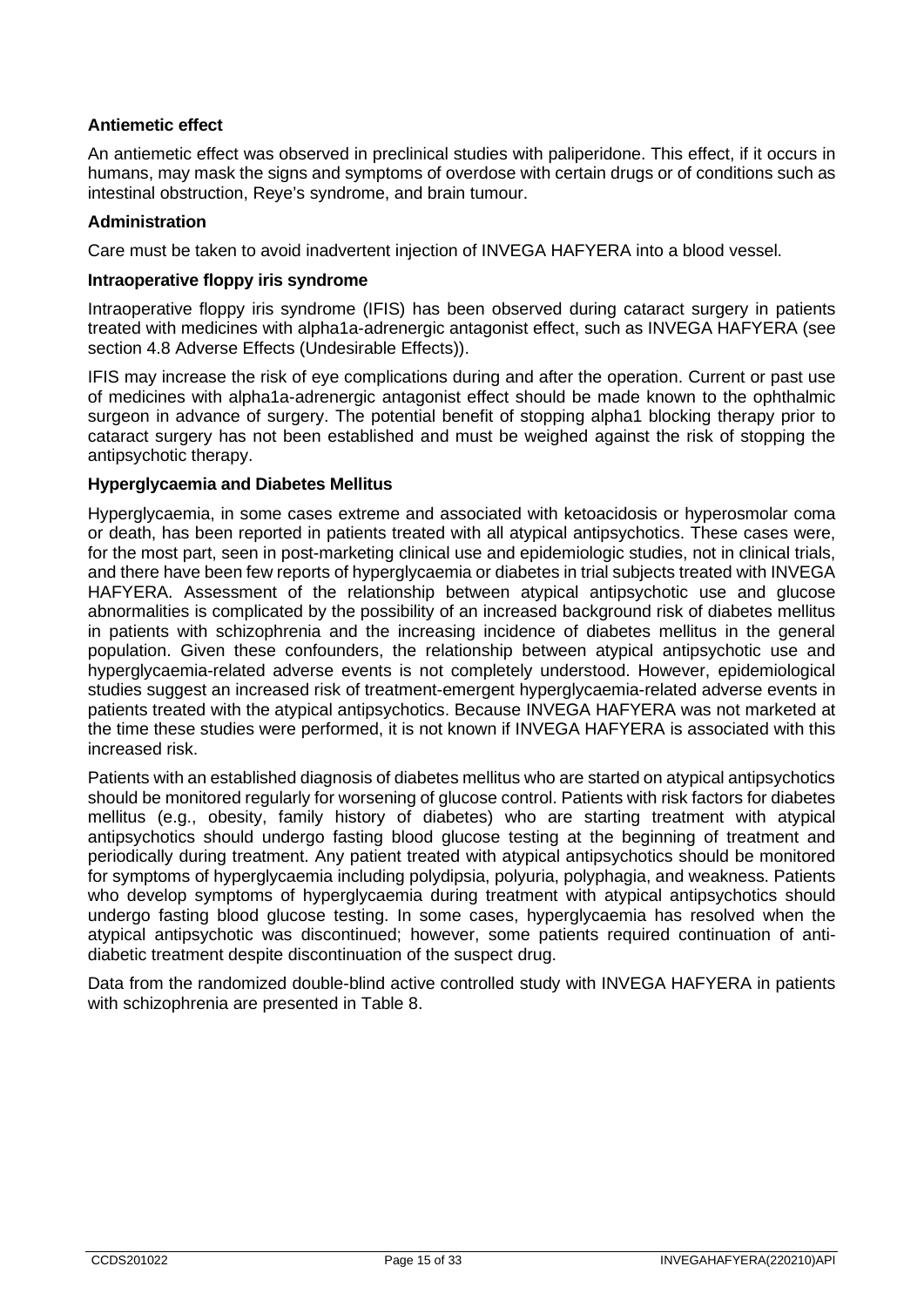Table 8 Change in Fasting Glucose from the randomised double-blind active controlled study with INVEGA HAFYERA in patients with schizophrenia

| Total no. of patients <sup>a</sup>                                                                                                                           | PP3M <sup>1</sup> | <b>INVEGA HAFYERA</b> |
|--------------------------------------------------------------------------------------------------------------------------------------------------------------|-------------------|-----------------------|
|                                                                                                                                                              | $N = 195$         | $N = 423$             |
| Normal to high                                                                                                                                               | 3%                | 4%                    |
| Impaired glucose tolerance to high                                                                                                                           | 4%                | 5%                    |
| Normal/impaired glucose tolerance to high                                                                                                                    | 7%                | 9%                    |
| $< 6.9$ mmol/L to $\geq 7.8$ mmol/L                                                                                                                          | 4%                | 5%                    |
| $<$ 6.9 mmol/L to $\geq$ 11.0 mmol/L                                                                                                                         | $\Omega$          | $1\%$                 |
| $< 6.9$ mmol/L to $\geq 16.7$ mmol/L                                                                                                                         | $\Omega$          | $1\%$                 |
| PP3M - 3-month paliperidone palmitate injection<br><sup>a</sup> The number of subjects with paired fasting data (baseline and any post baseline assessment). |                   |                       |
| The American Diabetes Association (ADA) specified limits are as follows:<br>$\cdots$ $\cdots$ $\cdots$                                                       |                   |                       |

Normal: <5.6 mmol/L

Impaired: ≥5.6 mmol/L to <6.9 mmol/L

High: ≥7.0 mmol/L

### **Dyslipidaemia**

Undesirable alterations in lipids have been observed in patients treated with atypical antipsychotics.

Shifts in lipid parameters from the randomised double-blind active controlled study with INVEGA HAFYERA in patients with schizophrenia are presented in Table 9.

#### **Table 9. Shifts in Fasting Lipids in the Double-Blind Phase from the randomized active controlled study with INVEGA HAFYERA in patients with schizophrenia**

|                                 | PP3M <sup>1</sup> | <b>INVEGA HAFYERA</b> |
|---------------------------------|-------------------|-----------------------|
|                                 | $N = 194$         | $N = 423$             |
| Fasting Cholesterol (mg/dL)     | 2(1%)             | 3(0.7%)               |
| <200 mg/dL to >=240 mg/dL       |                   |                       |
| Fasting HDL Cholesterol (mg/dL) | 28 (14%)          | 55 (13%)              |
| $>=$ 40 mg/dL to $<$ 40 mg/dL   |                   |                       |
| Fasting LDL Cholesterol (mg/dL) | $1(0.5\%)$        | $2(0.5\%)$            |
| <100 mg/dL to >=160 mg/dL       |                   |                       |
| Fasting Triglycerides (mg/dL)   | 22 (11%)          | 22(5%)                |
| $<$ 150 mg/dL to $>=$ 200 mg/dL |                   |                       |

1 PP3M – 3-month paliperidone palmitate injectable suspension.

For each fasting parameter, subjects with both Baseline (DB) record and any post baseline (DB) record during Double-Blind Phase are included in the denominator.

Cholesterol: Using the conversion factor (1 mg/dL=0.02586 mmol/L), the specified limits are as follows:

200 mg/dL = 5.172 mmol/L; 240 mg/dL = 6.206 mmol/L

HDL: Using the conversion factor (1 mg/dL=0.02586 mmol/L), the specified limits are as follows:

40 mg/dL = 1.034 mmol/L;

LDL: Using the conversion factor (1 mg/dL=0.02586 mmol/L), the specified limits are as follows:

100 mg/dL = 2.586 mmol/L; 160 mg/dL = 4.138 mmol/L

Triglycerides: Using the conversion factor (1 mg/dL=0.01129 mmol/L), the specified limits are as follows:

150 mg/dL = 1.694 mmol/L ; 200 mg/dL = 2.258 mmol/L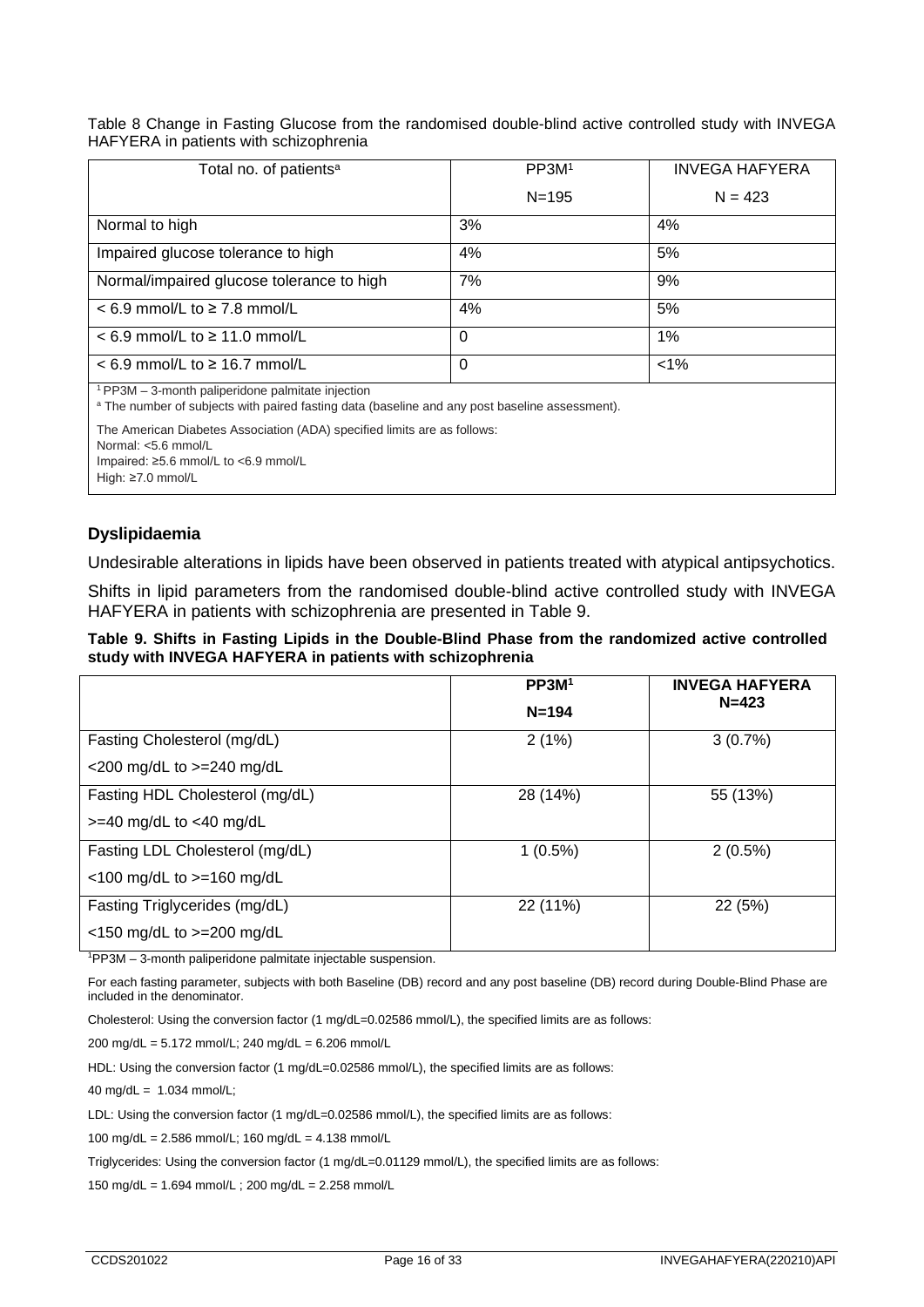## **Body weight change**

Weight gain has been observed with INVEGA HAFYERA and other atypical antipsychotics. Clinical monitoring of weight is recommended.

In the randomised active controlled clinical study of INVEGA HAFYERA the overall mean weight change from double-blind baseline to double-blind end point was +0.10 kg for the INVEGA HAFYERA and +0.96 kg for the INVEGA TRINZA (3-month paliperidone palmitate injectable product) group. In subjects in the 18-25 years group mean (SD) weight change of -0.65 (4.955) kg was observed for INVEGA HAFYERA group; and +4.33 (7.112) kg in the INVEGA TRINZA group. For overweight subjects (BMI 25 to <30) mean weight change of -0.53 kg in the INVEGA HAFYERA group and +1.15 kg in the INVEGA TRINZA group was observed.

#### **Alcohol**

Given the primary CNS effects of paliperidone, patients should be advised to avoid alcohol while taking this medicine.

#### **Use in hepatic impairment**

See sections 4.2 Dose and Method of Administration – Dosage in Special Populations and 5.2 Pharmacokinetic Properties – Special populations.

INVEGA HAFYERAhas not been studied in patients with hepatic impairment. Based on a study with oral paliperidone, no dose adjustment is required in patients with mild or moderate hepatic impairment. Paliperidone has not been studied in patients with severe hepatic impairment.

#### **Use in renal impairment**

See sections 4.2 Dose and Method of Administration – Dosage in Special Populations and 5.2 Pharmacokinetic Properties – Special populations. INVEGA HAFYERA has not been systematically studied in patients with renal impairment (see Section 5 Pharmacological Properties). A reduced dose is recommended in patients with mild renal impairment; INVEGA HAFYERA is not recommended in patients with moderate or severe renal impairment (see section 4.2 Dose and Method of Administration).

#### **Use in elderly**

See sections 4.2 Dose and Method of Administration – Dosage in Special Populations and 5.2 Pharmacokinetic Properties – Special populations.

The clinical study of INVEGA HAFYERA did not include sufficient numbers of subjects aged 65 and over to determine whether they respond differently from younger subjects. Other reported clinical experience has not identified differences in responses between the elderly and younger patients.

This drug is substantially excreted by the kidney and clearance is decreased in patients with renal impairment. Because elderly patients are more likely to have decreased renal function, INVEGA HAFYERA is not recommended to be used in elderly patients with moderate or severe renal impairment.

#### Use in elderly patients with dementia

INVEGA HAFYERA has not been studied in elderly patients with dementia.

#### *Overall mortality*

Elderly patients with dementia, treated with atypical antipsychotic drugs, had an increased risk of mortality compared to placebo. INVEGA HAFYERA (paliperidone palmitate) is not approved for the treatment of dementia-related psychosis.

#### *Cerebrovascular Adverse Events*

In placebo-controlled trials in elderly patients with dementia treated with some atypical antipsychotic drugs, including risperidone, aripiprazole, and olanzapine, there was a higher incidence of cerebrovascular adverse events (cerebrovascular accidents and transient ischemic attacks) including fatalities, compared to placebo. Oral paliperidone and INVEGA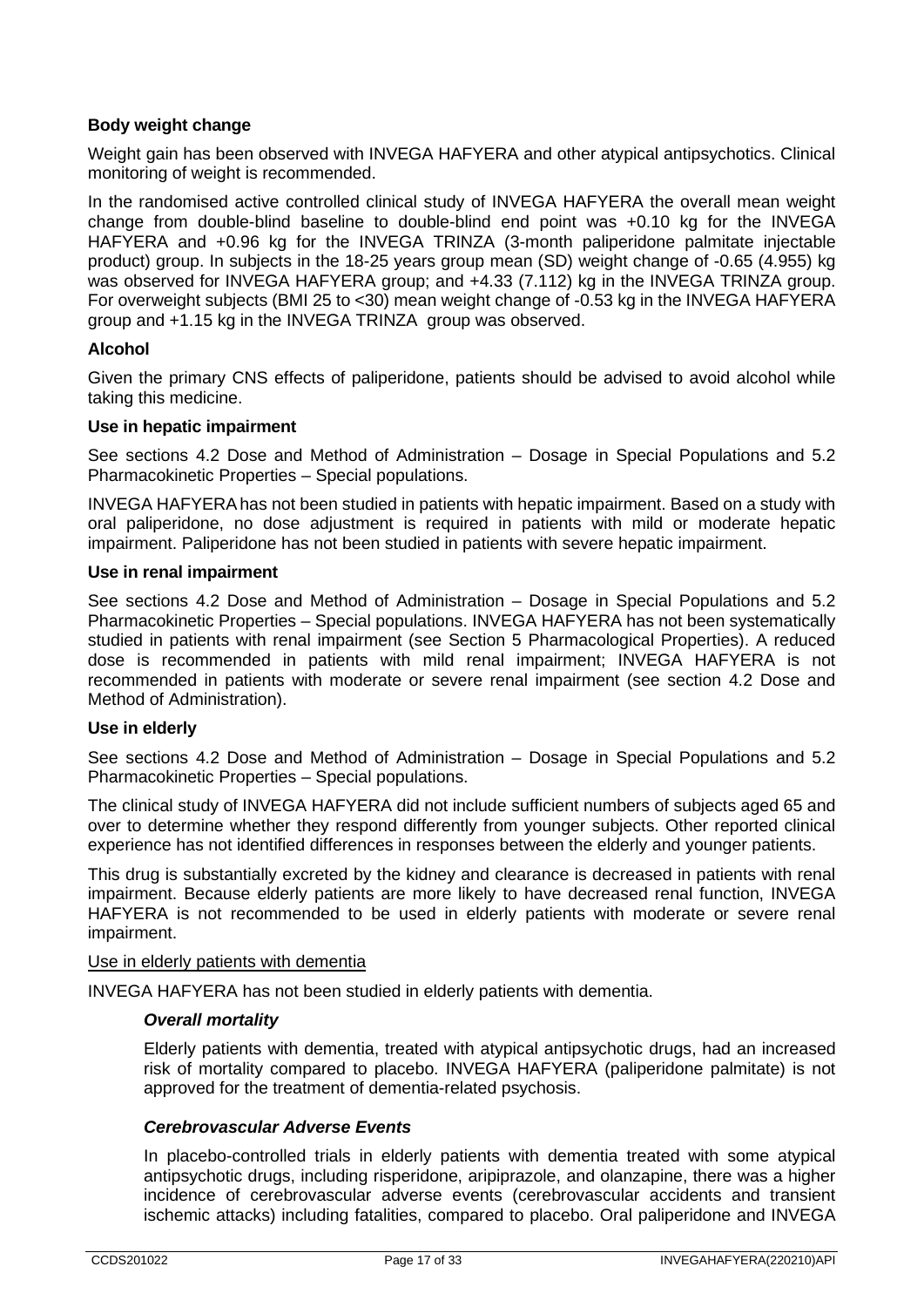HAFYERA were not marketed at the time these studies were performed and are not approved for the treatment of patients with dementia-related psychosis.

### **Paediatric Use**

Safety and effectiveness of INVEGA HAFYERA in patients less than 18 years of age have not been established. Use of INVEGA HAFYERA is not recommended in paediatric patients because of the potential longer duration of an adverse event. In clinical trials of oral paliperidone, there were notably higher incidences of dystonia, hyperkinesia, tremor, and parkinsonism in the adolescent population as compared to the adult studies.

In a 7-week oral toxicity study in juvenile rats with oral paliperidone at doses of 0.16, 0.63, and 2.5 mg/kg/day, no effects on growth, sexual maturation or reproductive performance were observed. Doses up to 2.5 mg/kg/day did not affect neurobehavioural development, except for an impairment of learning and memory in females treated at 2.5 mg/kg/day, which was not observed after discontinuation of treatment. Respective exposures (plasma AUC) at these doses were 0.1, 0.4, and 1.3 times exposure in adolescents at the maximal recommended dose (12 mg/day).

A 39-day oral toxicity study with risperidone (which is extensively converted to paliperidone) in juvenile rats noted increased pup mortality, a delay in physical development and, in a small proportion of animals, impairment of auditory startle, at exposures (plasma AUC) less than that of the maximum recommended paediatric risperidone dose (6 mg/day).

The clinical relevance of these findings for adolescents is uncertain, given the relative immaturity of the rat pups upon commencement of treatment.

A 40-week oral toxicity study with risperidone (which is extensively converted to paliperidone) in juvenile dogs noted delayed sexual maturation, probably secondary to hormonal changes. Long bone growth was slightly reduced at exposures (plasma AUC) of 3-fold and greater than those at the maximum dose in children and adolescents (6 mg/day); exposure at the no-effect dose was similar to human exposure.

#### **Effects of laboratory tests**

No data available.

# **4.5 INTERACTIONS WITH OTHER MEDICINES AND OTHER FORMS OF INTERACTIONS**

Caution is advised when prescribing INVEGA HAFYERA with drugs known to prolong the QT interval.

Since paliperidone palmitate is hydrolysed to paliperidone (see Section 5.2 Pharmacokinetic Properties), results from studies with oral paliperidone should be taken into consideration when assessing drug-drug interaction potential.

#### **Concomitant use of INVEGA HAFYERA with risperidone or with oral paliperidone**

Since paliperidone is the major active metabolite of risperidone, the co-administration of INVEGA HAFYERA with oral risperidone or paliperidone is likely to result in an increase in the paliperidone concentration, within the bloodstream. Caution should be exercised when INVEGA HAFYERA is coadministered with risperidone or with oral paliperidone for extended periods of time. Safety data involving concomitant use of INVEGA HAFYERA with other antipsychotics are limited.

#### **Concomitant use of INVEGA HAFYERA with psychostimulants**

The combined use of psychostimulants (e.g. methylphenidate) with paliperidone can lead to the emergence of extrapyramidal symptoms upon change of either or both treatments (see section 4.4 Special Warnings and Precautions for Use).

#### **Potential for INVEGA HAFYERA to Affect Other Drugs:**

Paliperidone is not expected to cause clinically important pharmacokinetic interactions with drugs that are metabolised by cytochrome P-450 isozymes. In vitro studies in human liver microsomes showed that paliperidone does not substantially inhibit the metabolism of drugs metabolised by cytochrome P450 isozymes, including CYP1A2, CYP2A6, CYP2C8/9/10, CYP2D6, CYP2E1,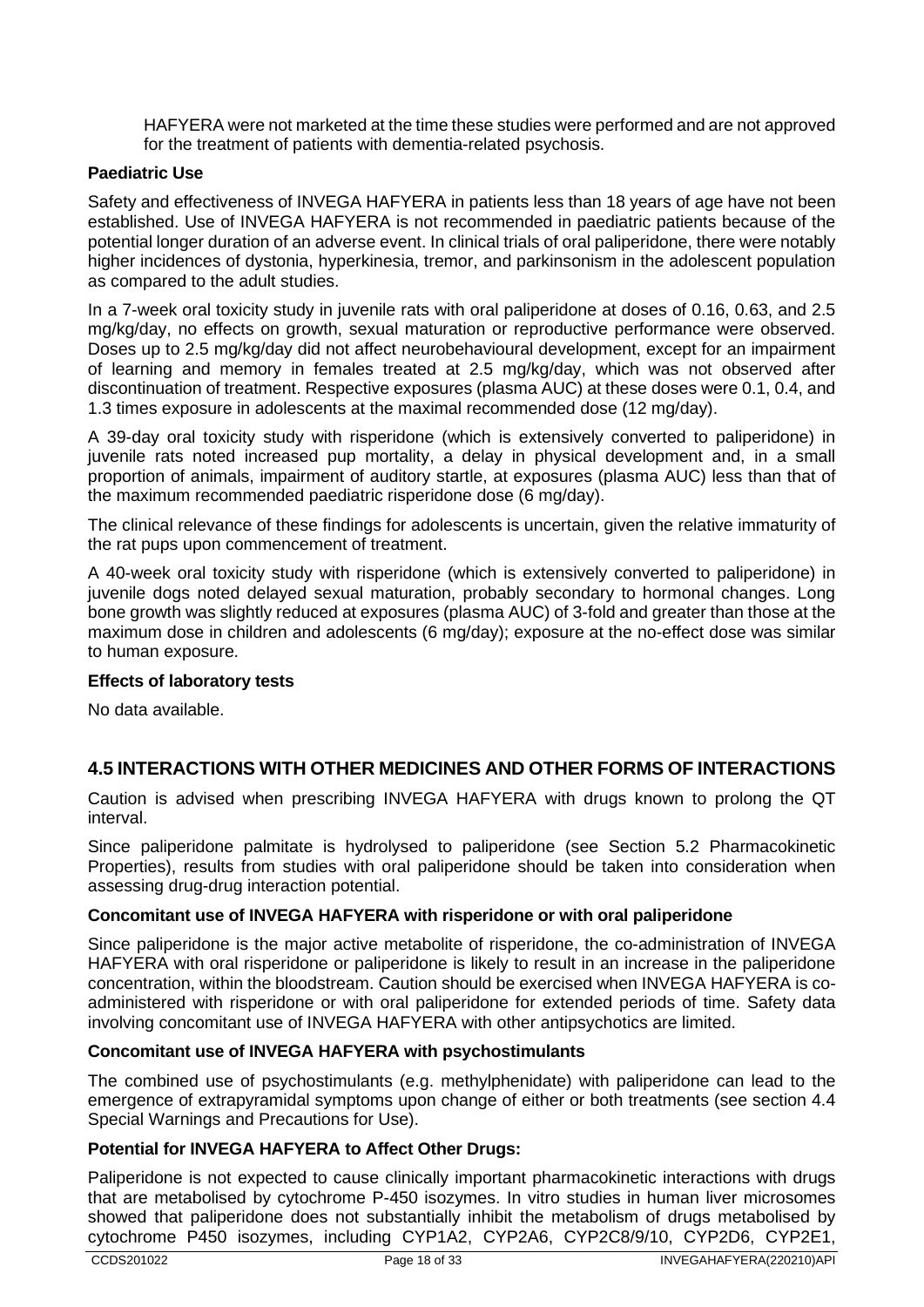CYP3A4, and CYP3A5. Therefore, paliperidone is not expected to inhibit clearance of drugs that are metabolised by these metabolic pathways in a clinically relevant manner. Paliperidone is also not expected to have enzyme inducing properties.

Paliperidone is a weak inhibitor of P-glycoprotein (P-gp) at high concentrations. No in vivo data are available and the clinical relevance is unknown.

Given the primary CNS effects of paliperidone (see section 4.8 Adverse Effects (Undesirable Effects)), INVEGA HAFYERA should be used with caution in combination with other centrally acting drugs and alcohol. Paliperidone may antagonise the effect of levodopa and other dopamine agonists.

Because of its potential for inducing orthostatic hypotension (see section 4.4 Special Warnings and Precautions for Use), an additive effect may be observed when INVEGA HAFYERA is administered with other therapeutic agents that have this potential.

Co-administration of oral paliperidone extended-release tablets at steady-state (12 mg once daily) with divalproex sodium extended-release tablets (500 mg to 2000 mg once daily) did not affect the steady-state pharmacokinetics of valproate.

Pharmacokinetic interaction between INVEGA HAFYERA and lithium is unlikely.

#### **Potential for Other Drugs to Affect INVEGA HAFYERA:**

Paliperidone is not a substrate of CYP1A2, CYP2A6, CYP2C9, and CYP2C19, so that an interaction with inhibitors or inducers of these isozymes is unlikely. While in vitro studies indicate that CYP2D6 and CYP3A4 may be minimally involved in paliperidone metabolism, in vivo studies do not show decreased elimination by these isozymes and they contribute to only a small fraction of total body clearance. In vitro studies have shown that paliperidone is a P-gp substrate.

Paliperidone is metabolised to a limited extent by CYP2D6 (see section 5.2 Pharmacokinetic Properties). In an interaction study in healthy subjects in which a single 3 mg dose of oral paliperidone modified release was administered concomitantly with 20 mg per day of paroxetine (a potent CYP2D6 inhibitor), paliperidone exposures were on average 16% (90% CI: 4, 30) higher in CYP2D6 extensive metabolisers. Higher doses of paroxetine have not been studied. The clinical relevance is unknown.

Co-administration of oral paliperidone extended-release once daily with carbamazepine 200 mg twice daily caused a decrease of approximately 37% in the mean steady-state Cmax and AUC of paliperidone. This decrease is caused, to a substantial degree, by a 35% increase in renal clearance of paliperidone. A minor decrease in the amount of drug excreted unchanged in the urine suggests that there was little effect on the CYP metabolism or bioavailability of paliperidone during carbamazepine co-administration. On initiation of carbamazepine, the dose of INVEGA HAFYERA should be re-evaluated and increased if necessary. Conversely, on discontinuation of carbamazepine, the dose of INVEGA HAFYERA should be re-evaluated and decreased if necessary. Consideration should be given to the long-acting nature of INVEGA HAFYERA.

Paliperidone, a cation under physiological pH, is primarily excreted unchanged by the kidneys, approximately half via filtration and half via active secretion. Concomitant administration of trimethoprim, a drug known to inhibit active renal cation drug transport, did not influence the pharmacokinetics of paliperidone.

Co-administration of a single dose of an oral paliperidone extended-release tablet 12 mg with divalproex sodium extended-release tablets (two 500 mg tablets once daily) resulted in an increase of approximately 50% in the Cmax and AUC of paliperidone. Although this interaction has not been studied with INVEGA HAFYERA, a clinically significant interaction would not be expected between divalproex sodium extended-release tablets and INVEGA HAFYERA intramuscular injection. This interaction has not been studied with INVEGA HAFYERA.

Pharmacokinetic interaction between lithium and INVEGA HAFYERA is unlikely.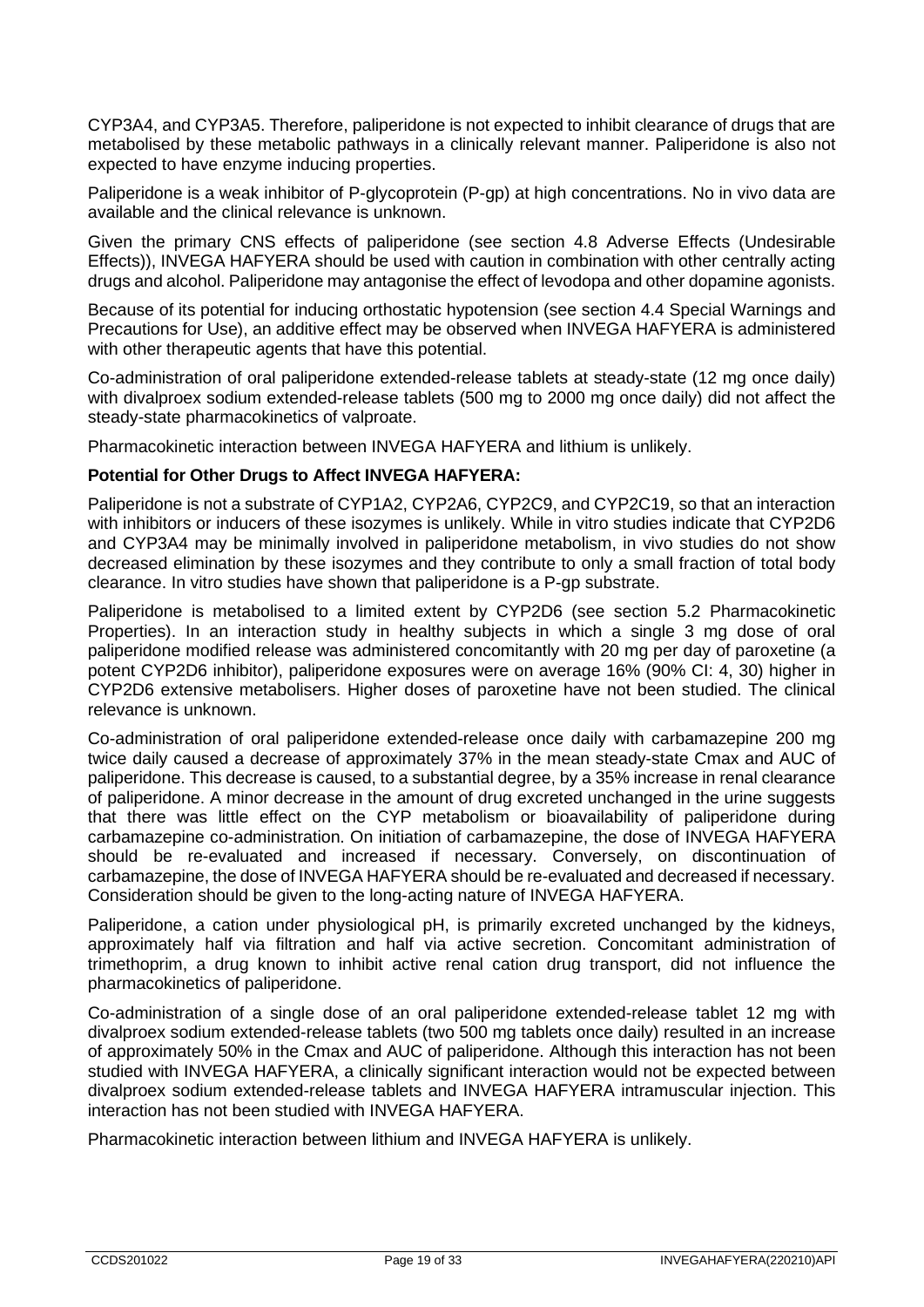# **4.6 FERTILITY, PREGNANCY AND LACTATION**

### **Effects on fertility**

Based on the pharmacologic action of paliperidone ( $D<sub>2</sub>$  receptor antagonism), treatment with INVEGA HAFYERA may result in an increase in serum prolactin levels, which may lead to a reversible reduction in fertility in females of reproductive potential (see section 4.4 Special Warnings and Precautions for use – Hyperprolactinaemia).

Mating and fertility of male and female rats was not affected at oral paliperidone doses up to 2.5 mg/kg/day [twice the maximum recommended oral clinical dose based on body surface area (mg/m2 )]. The 2.5 mg/kg/day dose produced slight maternal toxicity, increased pre-implantation loss and slightly reduced the number of live embryos; the no-effect dose was 0.63 mg/kg/day.

In rat fertility studies with risperidone, which is extensively converted to paliperidone in rats and humans, mating (but not fertility) was impaired at doses 0.2 to 5 times the maximum human dose on a mg/m<sup>2</sup> basis, by an effect on females. In repeat dose toxicity studies in beagle dogs, risperidone at doses of 1 to 17 times the maximum human dose on a mg/m<sup>2</sup> basis was associated with adverse effects on the male reproductive system (inhibited ejaculation, incomplete spermatogenesis, reduced sperm motility and concentration, reduced gonadal and prostatic weight, prostatic immaturity, decreased serum testosterone). Serum testosterone and sperm parameters partially recovered but remained decreased after treatment was discontinued. No-effect doses were not determined in either rat or dog.

#### **Use in pregnancy – Category C**

The safety of intramuscularly-injected paliperidone palmitate or orally-dosed paliperidone during human pregnancy has not been established.

A retrospective observational cohort study based on a US claims database compared the risk of congenital malformations for live births among women with and without antipsychotic use during the first trimester of pregnancy. Paliperidone, the active metabolite of risperidone, was not specifically evaluated in this study. The risk of congenital malformations with risperidone, after adjusting for confounder variables available in the database, was elevated compared to no antipsychotic exposure (relative risk=1.26, 95% CI: 1.02-1.56). No biological mechanism has been identified to explain these findings and teratogenic effects have not been observed in non-clinical studies.

No teratogenicity was observed following a single intramuscular treatment of pregnant rats with paliperidone palmitate in early gestation. The highest dose (160 mg/kg) was maternotoxic and resulted in paliperidone exposure 4-fold the maximal anticipated clinical exposure based on plasma AUC. No teratogenic effect was noted in rats and rabbits following oral administration of paliperidone during the period of organogenesis at respective exposures up to 28- and 17-fold the maximal anticipated clinical exposure, based on plasma AUC. Maternotoxic doses in rabbits were associated with increased fetal mortality. Studies with risperidone also found no teratogenic effects in rats and rabbits following oral administration of risperidone during the period of organogenesis at doses up to nine times the human dose on a mg/m2 basis.

Neonates exposed to antipsychotic drugs (including paliperidone) during the third trimester of pregnancy are at risk for extrapyramidal and/or withdrawal symptoms that may vary in severity following delivery. These symptoms in the neonates may include agitation, hypertonia, hypotonia, tremor, somnolence, respiratory distress, or feeding disorder. Since paliperidone has been detected in plasma up to 18 months after a single-dose administration of INVEGA HAFYERA, consideration should be given to the long-acting nature of INVEGA HAFYERA as maternal exposure to INVEGA HAFYERA before or during pregnancy may lead to adverse reactions in the newborn child. Monitor neonates for extrapyramidal and/or withdrawal symptoms and manage symptoms appropriately. Some neonates recover within hours or days without specific treatment; others may require prolonged hospitalisation.

INVEGA HAFYERA should only be used during pregnancy if the benefits outweigh the risks. The effect of INVEGA HAFYERA on labour and delivery in humans is unknown.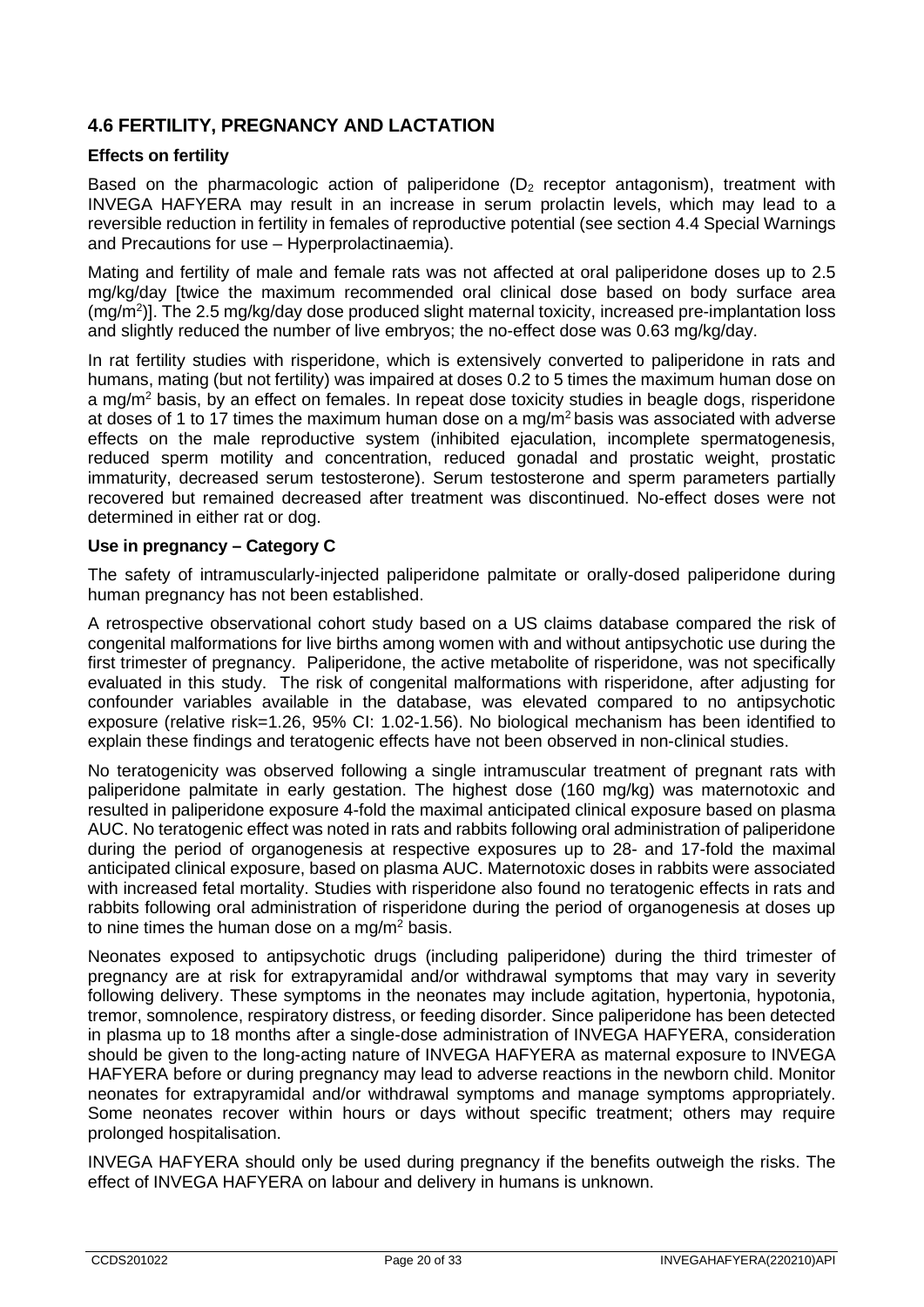#### **Use in lactation**

In animal studies with paliperidone and in human studies with risperidone, paliperidone was excreted in the milk. Therefore, women receiving INVEGA HAFYERA should not breast-feed infants. Since paliperidone has been detected in plasma up to 18 months after a single-dose administration of INVEGA HAFYERA, consideration should be given to the long-acting nature of INVEGA HAFYERAas nursing infants may be at risk even from INVEGA HAFYERA administration long before nursing.

Oral administration of paliperidone to rats from early gestation to lactation was associated with adverse effects in pups (clinical signs, reduced body weight gain and survival, impaired righting reflex) during lactation at doses similar to the maximal recommended clinical dose on a mg/m2 basis; the no-effect dose was less than the clinical dose. In risperidone studies in rats, oral administration of risperidone during late gestation and lactation was associated with increased pup deaths during early lactation at doses 0.2 to 5 times the maximum human dose on a mg/m<sup>2</sup> basis (a no-effect dose was not determined) and with reduced pup weight gain at doses five-fold or greater than the maximal recommended human dose on a mg/m<sup>2</sup> basis. There were also increases in stillborn rat pups at an oral risperidone dose 2.5 to 5 times the maximum human dose on a mg/m2 basis. It is not known whether these effects of risperidone and paliperidone resulted from a direct effect on the foetuses and pups and/or an effect on the dams.

# **4.7 EFFECTS OF ABILITY TO DRIVE AND OPERATE MACHINES**

As INVEGA HAFYERA has the potential to impair judgment, thinking, or motor skills, patients should be cautioned about operating hazardous machinery, including automobiles, until they are reasonably certain that INVEGA HAFYERA therapy does not affect them adversely (see section 4.4 Special Warnings and Precautions for Use).

# **4.8 ADVERSE EFFECTS (UNDESIRABLE EFFECTS)**

Adverse events during exposure to study treatment were obtained by general inquiry and recorded by clinical investigators using their own terminology. Consequently, to provide a meaningful estimate of the proportion of individuals experiencing adverse events, events were grouped in standardised categories using MedDRA terminology.

Throughout this section, adverse reactions are reported. Adverse reactions are adverse events that were considered to be reasonably associated with the use of paliperidone palmitate based on the comprehensive assessment of the available adverse event information. A causal relationship with paliperidone palmitate cannot be reliably established in individual cases. Further, because clinical trials are conducted under widely varying conditions, adverse reaction rates observed in the clinical trials of a drug cannot be directly compared to rates in the clinical trials of another drug and may not reflect the rates observed in clinical practice.

#### **Clinical trial data**

The data presented in the Table 10 are derived from the non-inferiority clinical study of INVEGA HAFYERA. 702 patients stabilised on either 1-month or 3-month paliperidone palmitate were randomised in a 2:1 ratio to receive INVEGA HAFYERA (478 patients) or 3-month paliperidone palmitate (224 patients) over a 12-month duration.

The majority of adverse events were mild to moderate in severity.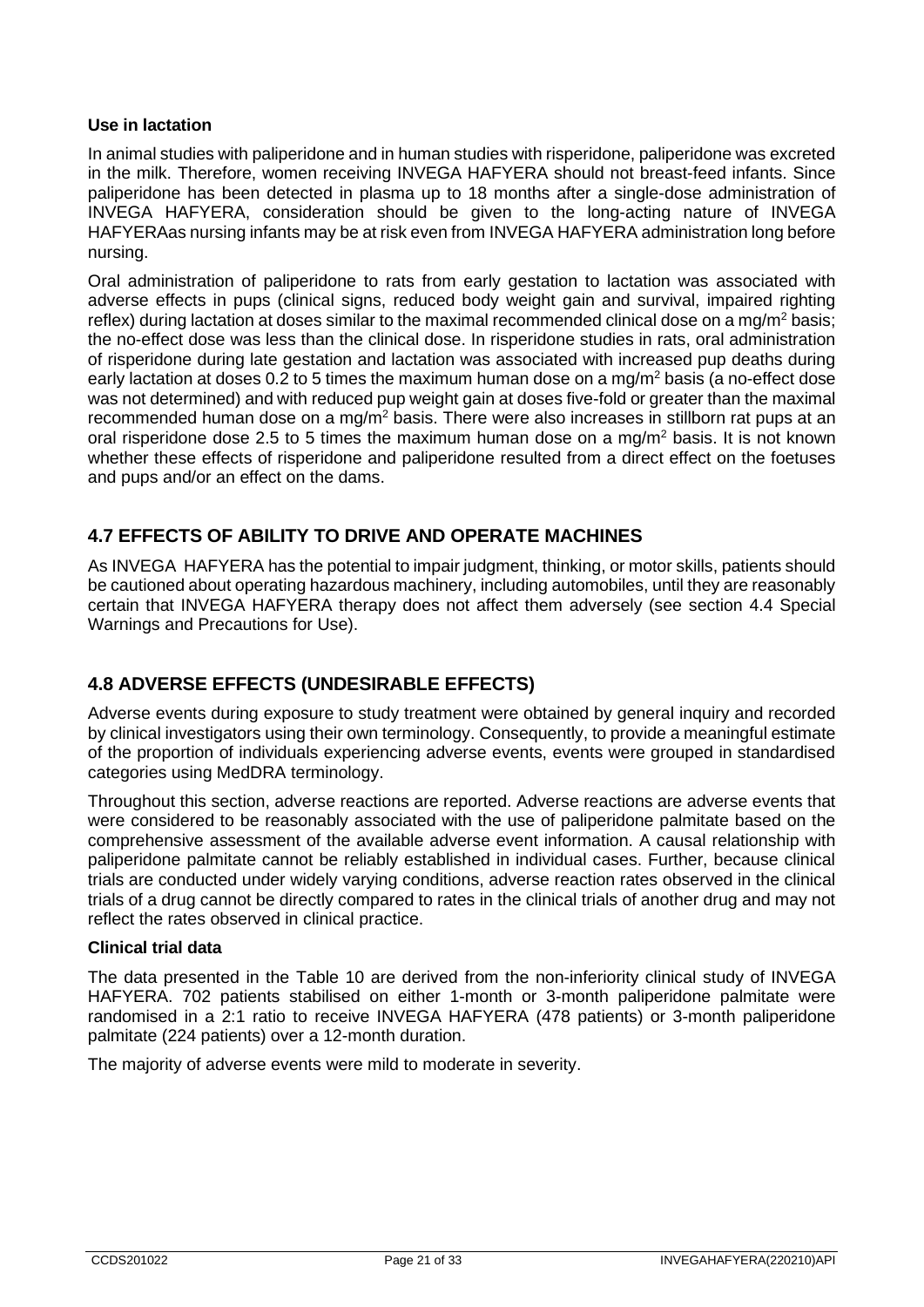|                                                                                       | PP3M        | PP <sub>6</sub> M |
|---------------------------------------------------------------------------------------|-------------|-------------------|
|                                                                                       | (N=224)     | $(N=478)$         |
|                                                                                       |             |                   |
| Subjects with 1 or more TEAEs                                                         | 131 (58.5%) | 297 (62.1%)       |
|                                                                                       |             |                   |
| System organ class                                                                    |             |                   |
| Preferred term                                                                        |             |                   |
|                                                                                       |             |                   |
| Infections and infestations                                                           | 44 (19.6%)  | 107 (22.4%)       |
| Upper respiratory tract infection                                                     | $9(4.0\%)$  | 24 (5.0%)         |
| Nasopharyngitis                                                                       | 13 (5.8%)   | 22 (4.6%)         |
| Influenza                                                                             | $4(1.8\%)$  | 13 (2.7%)         |
| Urinary tract infection                                                               | $2(0.9\%)$  | 13 (2.7%)         |
|                                                                                       |             |                   |
| Nervous system disorders                                                              | 36 (16.1%)  | 87 (18.2%)        |
| Headache                                                                              | $12(5.4\%)$ | 32 (6.7%)         |
| Akathisia                                                                             | $8(3.6\%)$  | 17 (3.6%)         |
|                                                                                       |             |                   |
| Investigations                                                                        | 38 (17.0%)  | 78 (16.3%)        |
| Weight increased                                                                      | 17 (7.6%)   | 40 (8.4%)         |
| Weight decreased                                                                      | $7(3.1\%)$  | 8(1.7%)           |
|                                                                                       |             |                   |
| General disorders and administration site conditions                                  | 19 (8.5%)   | 69 (14.4%)        |
| Injection site pain                                                                   | $9(4.0\%)$  | 37 (7.7%)         |
|                                                                                       |             |                   |
| Psychiatric disorders                                                                 | 20 (8.9%)   | 59 (12.3%)        |
| Anxiety                                                                               | $1(0.4\%)$  | $15(3.1\%)$       |
| Insomnia                                                                              | 5(2.2%)     | $15(3.1\%)$       |
| Schizophrenia                                                                         | 3(1.3%)     | 11(2.3%)          |
| Suicidal ideation                                                                     | 6(2.7%)     | 4(0.8%)           |
| TEAE = treatment-emergent adverse event.                                              |             |                   |
| Note: Subjects are counted only apos for any given ovent, regardless of the number of |             |                   |

| Table 10: Treatment-emergent Adverse Events in at Least 2% of Subjects in Either |
|----------------------------------------------------------------------------------|
| Treatment Group by MedDRA System Organ Class and Preferred Term                  |
| During the Double-blind Phase; DB Safety (Study R092670PSY3015)                  |

Note: Subjects are counted only once for any given event, regardless of the number of times they actually experienced the event. Adverse events are coded using MedDRA Version 22.1.

[TSFAE02B\_AUS.RTF]

# Events of particular interest to the class

#### *Extrapyramidal symptoms (EPS)*

In the clinical trial of INVEGA HAFYERA, akathisia, dyskinesia, dystonia, parkinsonism, and tremor were reported in 3.6%, 1.5%, 0.6%, 5.0%, and 0.2% of subjects, respectively.

Evaluation of extrapyramidal symptoms (EPS) included a pooled analysis of the following terms: parkinsonism (includes extrapyramidal disorder, extrapyramidal symptoms, on and off phenomenon, Parkinson's disease, parkinsonian crisis, salivary hypersecretion, musculoskeletal stiffness, parkinsonism, drooling, cogwheel rigidity, bradykinesia, hypokinesia, masked facies, muscle tightness, akinesia, nuchal rigidity, muscle rigidity, parkinsonian gait, glabellar reflex abnormal, and parkinsonian rest tremor), akathisia (includes akathisia, restlessness, hyperkinesia, and restless leg syndrome), dyskinesia (dyskinesia, chorea, movement disorder, muscle twitching, choreoathetosis, athetosis, and myoclonus), dystonia (includes dystonia, cervical spasm, emprosthotonus, oculogyric crisis, oromandibular dystonia, risus sardonicus, tetany, hypertonia, torticollis, muscle contractions involuntary, muscle contracture, blepharospasm, oculogyration, tongue paralysis, facial spasm, laryngospasm, myotonia, opisthotonus, oropharyngeal spasm, pleurothotonus, tongue spasm, and trismus), and tremor (tremor, action, tremor).

#### *Changes in body weight*

In the randomised double-blind active controlled clinical trial of INVEGA HAFYERA the number of subjects with abnormal weight percent change from double-blind baseline at double-blind end point is presented in the below Table. The overall mean weight change from double-blind baseline to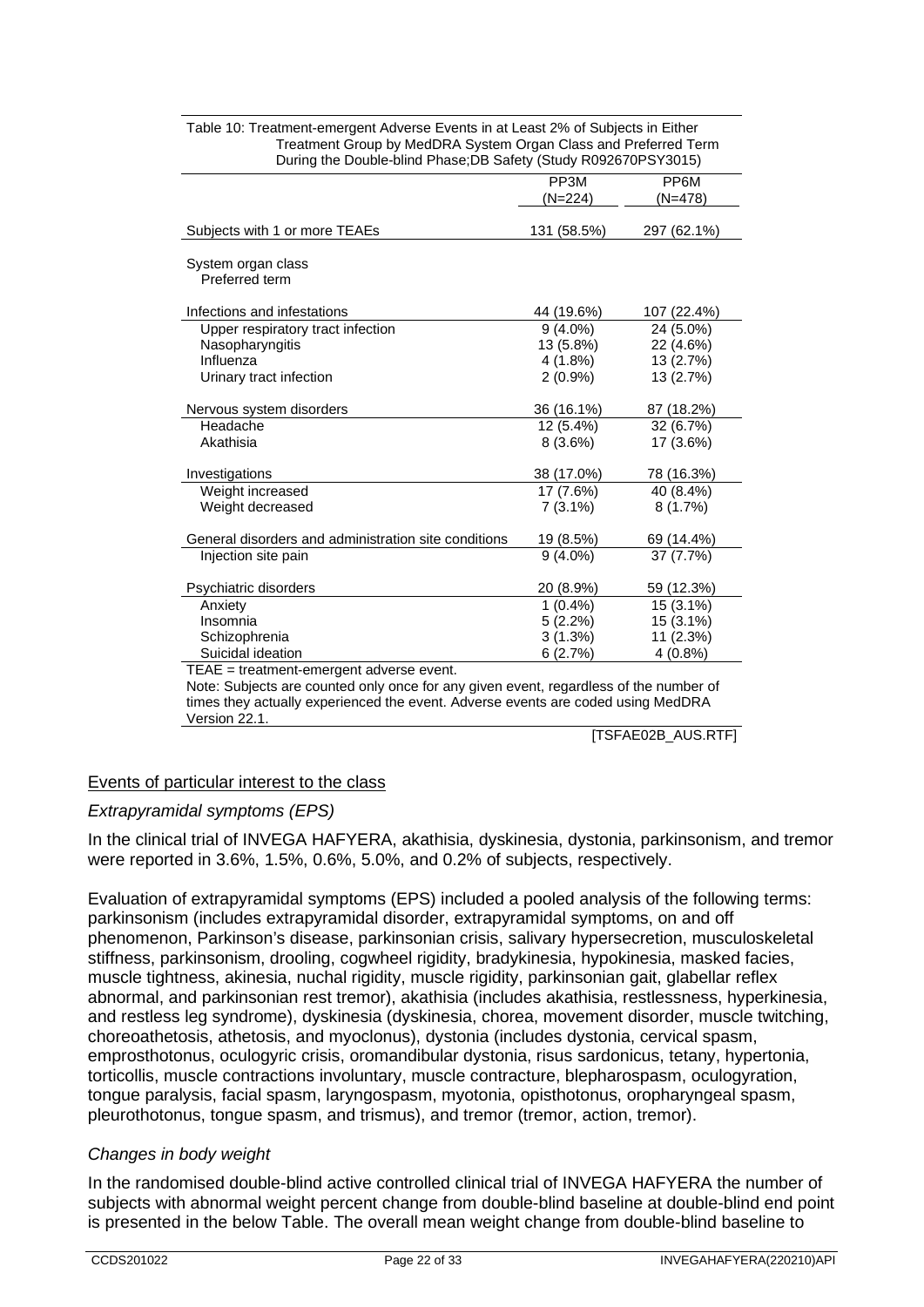double-blind end point were 0.10 kg for the INVEGA HAFYERA group and 0.96 kg for the 3-monthly paliperidone palmitate group. In subjects in the 18-25 years group mean weight change of -0.65 (4.955) kg was observed for the INVEGA HAFYERA group and 4.33 (7.112) kg in the 3-monthly paliperidone palmitate group. For overweight subjects (BMI 25 to < 30) mean weight change of -0.53 kg in the INVEGA HAFYERA group and 1.15 kg in the 3-monthly paliperidone palmitate group.

| Table 11: Number of patients with abnormal weight percent change from baseline (double-<br>blind) at end Point |                   |                       |  |
|----------------------------------------------------------------------------------------------------------------|-------------------|-----------------------|--|
|                                                                                                                | PP3M <sup>1</sup> | <b>INVEGA HAFYERA</b> |  |
| $(N=219)$<br>$(N=473)$                                                                                         |                   |                       |  |
| Weight percent change                                                                                          |                   |                       |  |
| Decrease $\geq 7\%$                                                                                            | 15 (6.8%)         | 43 (9.1%)             |  |
| Increase $\geq 7\%$                                                                                            | 29 (13.2%)        | 50 (10.6%)            |  |
| $1$ PP3M – 3-month paliperidone palmitate injection                                                            |                   |                       |  |

#### *Hyperprolactinaemia*

In the clinical study in the double-blind Phase in the INVEGA HAFYERA group, the mean (SD) change from baseline (DB) over time during the double-blind Phase was -2.19 (13.61) µg/L for males and -4.83 (34.39) µg/L for females. In the 3-monthly paliperidone palmitate group the mean (SD) change from baseline (DB) over time during the double-blind phase was  $1.56(19.08)$  µg/L for males and 9.03 (40.94)  $\mu$ g/L for females. In the double-blind phase, 3 females (4.3%) in the 3-monthly paliperidone palmitate group and 5 females (3.3%) in the 6-monthly paliperidone palmitate group experienced amenorrhoea.

#### *Pain Assessment and Local Injection Site Reactions*

Investigator ratings of injection site. Induration, redness and swelling were observed in 13% in the INVEGA HAFYERA group and 9% in the PP3M group during the double-blind Phase. Investigator evaluation of tenderness was higher for subjects in the INVEGA HAFYERA group versus the PP3M group (31% vs. 19%) during the double-blind Phase. Active INVEGA HAFYERA medication was given at double-blind baseline and Month 6, while placebo medication was given at the other injection times.

Subject ratings of injection site pain. The average score for the subject's evaluation of injection pain on a scale of 0 to 100 was approximately 16 at the open-label Phase end point and approximately 5 in both groups at the double-blind Phase end point.

#### **Other Adverse Reactions Observed During the Clinical Trial Evaluation of Paliperidone and/or Risperidone**

Paliperidone palmitate is hydrolysed to paliperidone. Paliperidone is the active metabolite of risperidone, therefore, the adverse reaction profiles of these compounds (including both the oral and injectable formulations) are relevant to one another. This subsection includes additional adverse reactions reported with paliperidone and/or risperidone in clinical trials. Table 12 lists adverse reactions that were reported with paliperidone and/or risperidone by frequency category estimated from subjects who received at least one injection of INVEGA HAFYERA in Study PSY3015.

The following terms and frequencies are applied: very common ( $\geq 1/10$ ), common ( $\geq 1/100$  to < 1/10), uncommon (≥ 1/1,000 to < 1/100), rare (≥ 1/10,000 to < 1/1,000), very rare (< 1/10,000), and not known (cannot be estimated from the available data).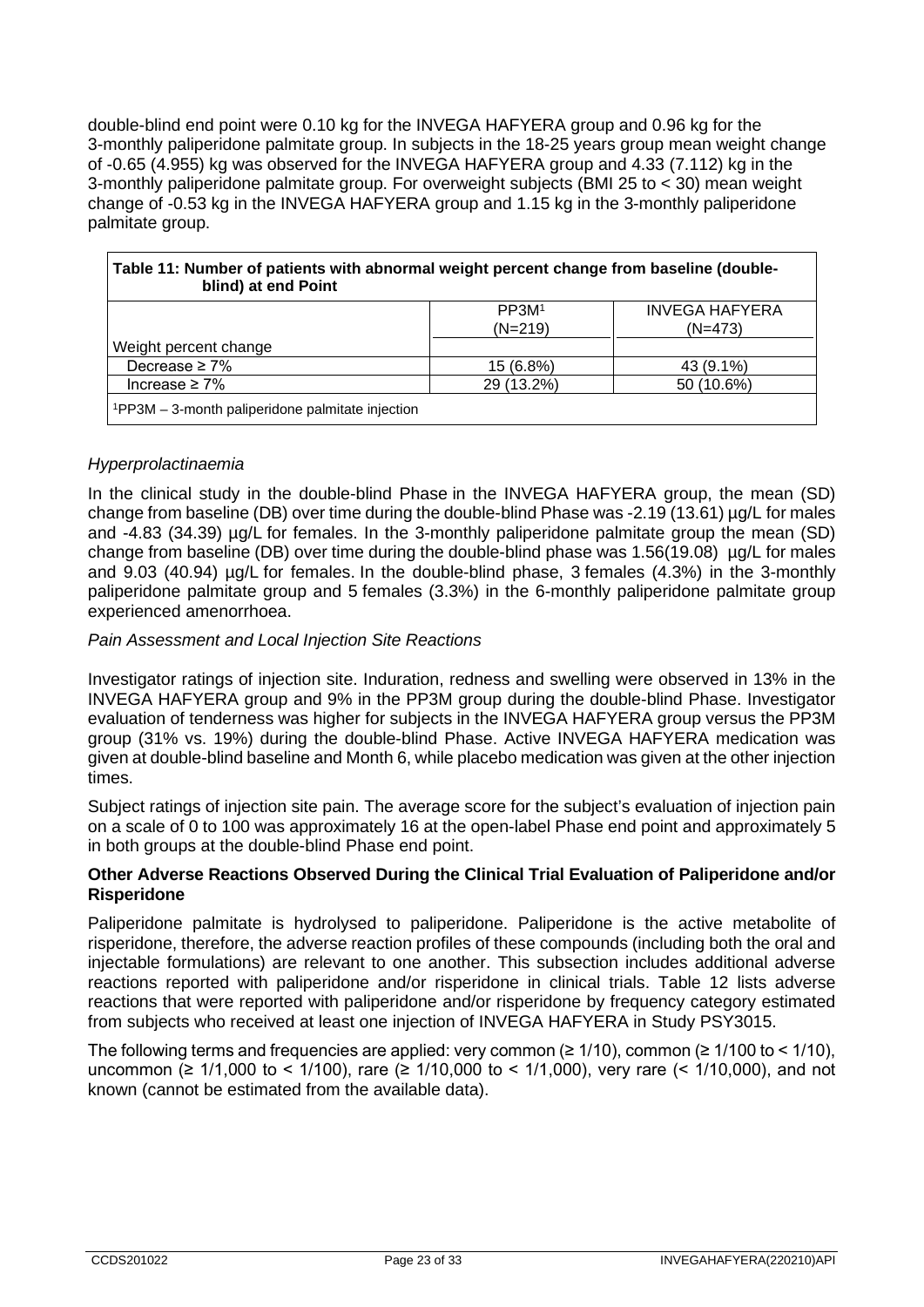#### **Table 12: Adverse Reactions Reported with Paliperidone and/or Risperidone, Reported in Subjects who Received at least One injection of PP6M in Study PSY3015 (Not already Listed in Table 10 or the Postmarketing Data section)**

| Not Known<br>System Organ Class<br>Common<br>Uncommon<br>Infections and<br>Eye infection, Cellulitis,<br>Pneumonia, Bronchitis,<br>infestations<br>Acarodermatitis,<br>Respiratory tract<br>infection, Sinusitis,<br>Subcutaneous abscess<br>Cystitis, Ear infection,<br>Tonsillitis,<br>Onychomycosis<br>Blood and lymphatic<br>Anaemia<br>Neutropenia, White<br>system disorders<br>blood cell count<br>decreased, Eosinophil<br>count increased<br>Anaphylactic reaction,<br>Immune system<br>disorders<br>Hypersensitivity<br>Endocrine disorders<br>Glucose urine present<br>Hyperprolactinaemia<br>Metabolism and nutrition<br>Hyperinsulinaemia,<br>Diabetes mellitus, Blood<br>Hyperglycaemia,<br>triglycerides increased<br>Increased appetite,<br>Polydipsia, Anorexia<br>disorders<br>Decreased appetite,<br><b>Blood cholesterol</b><br>increased<br>Psychiatric disorders<br>Agitation, Depression<br>Sleep disorder,<br>Confusional state,<br>Blunted affect, Libido<br>decreased, Anorgasmia,<br>Nervousness, Nightmare<br>Neuroleptic malignant<br>Tardive dyskinesia,<br>Nervous system<br>Parkinsonism,<br>disorders<br>Sedation/somnolence,<br>Dystonia, Dizziness<br>syndrome, Cerebral<br>Dyskinesia, Headache<br>postural, Dizziness,<br>ischaemia, Unresponsive<br>Head titubation, Tremor<br>to stimuli, Loss of<br>consciousness.<br>Depressed level of<br>consciousness, Diabetic<br>coma, Convulsion,<br>Syncope, Psychomotor<br>hyperactivity, Balance<br>disorder, Coordination<br>abnormal, Disturbance in<br>attention, Dysarthria,<br>Hypoaesthesia,<br>Paraesthesia<br>Vision blurred,<br>Eye disorders<br>Glaucoma, Eye<br>Conjunctivitis<br>movement disorder, Eye<br>rolling, Photophobia, Dry<br>eye, Lacrimation<br>increased, Ocular<br>hyperaemia<br>Vertigo, Ear pain<br>Ear and labyrinth<br><b>Tinnitus</b><br>disorders<br>Cardiac disorders<br>Tachycardia<br>Postural orthostatic<br>Atrioventricular block,<br>Conduction disorder,<br>tachycardia syndrome,<br>Electrocardiogram QT<br>Sinus arrhythmia,<br>prolonged, Bradycardia,<br>Electrocardiogram<br>Palpitations<br>abnormal<br>Vascular disorders<br>Hypertension<br>Hypotension, Ischaemia,<br>Orthostatic hypotension,<br>Flushing, Pulmonary<br>embolism<br>Cough<br>Hyperventilation,<br>Respiratory, thoracic and<br>Dyspnoea,<br>mediastinal disorders<br>Pharyngolaryngeal pain,<br>Pneumonia aspiration,<br>Epistaxis, Nasal<br>Pulmonary congestion,<br>congestion<br>Respiratory tract<br>congestion, Rales, | <b>Adverse Drug Reaction Frequency</b> |  |  |                     |  |
|---------------------------------------------------------------------------------------------------------------------------------------------------------------------------------------------------------------------------------------------------------------------------------------------------------------------------------------------------------------------------------------------------------------------------------------------------------------------------------------------------------------------------------------------------------------------------------------------------------------------------------------------------------------------------------------------------------------------------------------------------------------------------------------------------------------------------------------------------------------------------------------------------------------------------------------------------------------------------------------------------------------------------------------------------------------------------------------------------------------------------------------------------------------------------------------------------------------------------------------------------------------------------------------------------------------------------------------------------------------------------------------------------------------------------------------------------------------------------------------------------------------------------------------------------------------------------------------------------------------------------------------------------------------------------------------------------------------------------------------------------------------------------------------------------------------------------------------------------------------------------------------------------------------------------------------------------------------------------------------------------------------------------------------------------------------------------------------------------------------------------------------------------------------------------------------------------------------------------------------------------------------------------------------------------------------------------------------------------------------------------------------------------------------------------------------------------------------------------------------------------------------------------------|----------------------------------------|--|--|---------------------|--|
|                                                                                                                                                                                                                                                                                                                                                                                                                                                                                                                                                                                                                                                                                                                                                                                                                                                                                                                                                                                                                                                                                                                                                                                                                                                                                                                                                                                                                                                                                                                                                                                                                                                                                                                                                                                                                                                                                                                                                                                                                                                                                                                                                                                                                                                                                                                                                                                                                                                                                                                                 |                                        |  |  |                     |  |
|                                                                                                                                                                                                                                                                                                                                                                                                                                                                                                                                                                                                                                                                                                                                                                                                                                                                                                                                                                                                                                                                                                                                                                                                                                                                                                                                                                                                                                                                                                                                                                                                                                                                                                                                                                                                                                                                                                                                                                                                                                                                                                                                                                                                                                                                                                                                                                                                                                                                                                                                 |                                        |  |  |                     |  |
|                                                                                                                                                                                                                                                                                                                                                                                                                                                                                                                                                                                                                                                                                                                                                                                                                                                                                                                                                                                                                                                                                                                                                                                                                                                                                                                                                                                                                                                                                                                                                                                                                                                                                                                                                                                                                                                                                                                                                                                                                                                                                                                                                                                                                                                                                                                                                                                                                                                                                                                                 |                                        |  |  |                     |  |
|                                                                                                                                                                                                                                                                                                                                                                                                                                                                                                                                                                                                                                                                                                                                                                                                                                                                                                                                                                                                                                                                                                                                                                                                                                                                                                                                                                                                                                                                                                                                                                                                                                                                                                                                                                                                                                                                                                                                                                                                                                                                                                                                                                                                                                                                                                                                                                                                                                                                                                                                 |                                        |  |  |                     |  |
|                                                                                                                                                                                                                                                                                                                                                                                                                                                                                                                                                                                                                                                                                                                                                                                                                                                                                                                                                                                                                                                                                                                                                                                                                                                                                                                                                                                                                                                                                                                                                                                                                                                                                                                                                                                                                                                                                                                                                                                                                                                                                                                                                                                                                                                                                                                                                                                                                                                                                                                                 |                                        |  |  |                     |  |
|                                                                                                                                                                                                                                                                                                                                                                                                                                                                                                                                                                                                                                                                                                                                                                                                                                                                                                                                                                                                                                                                                                                                                                                                                                                                                                                                                                                                                                                                                                                                                                                                                                                                                                                                                                                                                                                                                                                                                                                                                                                                                                                                                                                                                                                                                                                                                                                                                                                                                                                                 |                                        |  |  |                     |  |
|                                                                                                                                                                                                                                                                                                                                                                                                                                                                                                                                                                                                                                                                                                                                                                                                                                                                                                                                                                                                                                                                                                                                                                                                                                                                                                                                                                                                                                                                                                                                                                                                                                                                                                                                                                                                                                                                                                                                                                                                                                                                                                                                                                                                                                                                                                                                                                                                                                                                                                                                 |                                        |  |  |                     |  |
|                                                                                                                                                                                                                                                                                                                                                                                                                                                                                                                                                                                                                                                                                                                                                                                                                                                                                                                                                                                                                                                                                                                                                                                                                                                                                                                                                                                                                                                                                                                                                                                                                                                                                                                                                                                                                                                                                                                                                                                                                                                                                                                                                                                                                                                                                                                                                                                                                                                                                                                                 |                                        |  |  |                     |  |
|                                                                                                                                                                                                                                                                                                                                                                                                                                                                                                                                                                                                                                                                                                                                                                                                                                                                                                                                                                                                                                                                                                                                                                                                                                                                                                                                                                                                                                                                                                                                                                                                                                                                                                                                                                                                                                                                                                                                                                                                                                                                                                                                                                                                                                                                                                                                                                                                                                                                                                                                 |                                        |  |  |                     |  |
|                                                                                                                                                                                                                                                                                                                                                                                                                                                                                                                                                                                                                                                                                                                                                                                                                                                                                                                                                                                                                                                                                                                                                                                                                                                                                                                                                                                                                                                                                                                                                                                                                                                                                                                                                                                                                                                                                                                                                                                                                                                                                                                                                                                                                                                                                                                                                                                                                                                                                                                                 |                                        |  |  |                     |  |
|                                                                                                                                                                                                                                                                                                                                                                                                                                                                                                                                                                                                                                                                                                                                                                                                                                                                                                                                                                                                                                                                                                                                                                                                                                                                                                                                                                                                                                                                                                                                                                                                                                                                                                                                                                                                                                                                                                                                                                                                                                                                                                                                                                                                                                                                                                                                                                                                                                                                                                                                 |                                        |  |  |                     |  |
|                                                                                                                                                                                                                                                                                                                                                                                                                                                                                                                                                                                                                                                                                                                                                                                                                                                                                                                                                                                                                                                                                                                                                                                                                                                                                                                                                                                                                                                                                                                                                                                                                                                                                                                                                                                                                                                                                                                                                                                                                                                                                                                                                                                                                                                                                                                                                                                                                                                                                                                                 |                                        |  |  |                     |  |
|                                                                                                                                                                                                                                                                                                                                                                                                                                                                                                                                                                                                                                                                                                                                                                                                                                                                                                                                                                                                                                                                                                                                                                                                                                                                                                                                                                                                                                                                                                                                                                                                                                                                                                                                                                                                                                                                                                                                                                                                                                                                                                                                                                                                                                                                                                                                                                                                                                                                                                                                 |                                        |  |  |                     |  |
|                                                                                                                                                                                                                                                                                                                                                                                                                                                                                                                                                                                                                                                                                                                                                                                                                                                                                                                                                                                                                                                                                                                                                                                                                                                                                                                                                                                                                                                                                                                                                                                                                                                                                                                                                                                                                                                                                                                                                                                                                                                                                                                                                                                                                                                                                                                                                                                                                                                                                                                                 |                                        |  |  |                     |  |
|                                                                                                                                                                                                                                                                                                                                                                                                                                                                                                                                                                                                                                                                                                                                                                                                                                                                                                                                                                                                                                                                                                                                                                                                                                                                                                                                                                                                                                                                                                                                                                                                                                                                                                                                                                                                                                                                                                                                                                                                                                                                                                                                                                                                                                                                                                                                                                                                                                                                                                                                 |                                        |  |  |                     |  |
|                                                                                                                                                                                                                                                                                                                                                                                                                                                                                                                                                                                                                                                                                                                                                                                                                                                                                                                                                                                                                                                                                                                                                                                                                                                                                                                                                                                                                                                                                                                                                                                                                                                                                                                                                                                                                                                                                                                                                                                                                                                                                                                                                                                                                                                                                                                                                                                                                                                                                                                                 |                                        |  |  |                     |  |
|                                                                                                                                                                                                                                                                                                                                                                                                                                                                                                                                                                                                                                                                                                                                                                                                                                                                                                                                                                                                                                                                                                                                                                                                                                                                                                                                                                                                                                                                                                                                                                                                                                                                                                                                                                                                                                                                                                                                                                                                                                                                                                                                                                                                                                                                                                                                                                                                                                                                                                                                 |                                        |  |  |                     |  |
|                                                                                                                                                                                                                                                                                                                                                                                                                                                                                                                                                                                                                                                                                                                                                                                                                                                                                                                                                                                                                                                                                                                                                                                                                                                                                                                                                                                                                                                                                                                                                                                                                                                                                                                                                                                                                                                                                                                                                                                                                                                                                                                                                                                                                                                                                                                                                                                                                                                                                                                                 |                                        |  |  |                     |  |
|                                                                                                                                                                                                                                                                                                                                                                                                                                                                                                                                                                                                                                                                                                                                                                                                                                                                                                                                                                                                                                                                                                                                                                                                                                                                                                                                                                                                                                                                                                                                                                                                                                                                                                                                                                                                                                                                                                                                                                                                                                                                                                                                                                                                                                                                                                                                                                                                                                                                                                                                 |                                        |  |  |                     |  |
|                                                                                                                                                                                                                                                                                                                                                                                                                                                                                                                                                                                                                                                                                                                                                                                                                                                                                                                                                                                                                                                                                                                                                                                                                                                                                                                                                                                                                                                                                                                                                                                                                                                                                                                                                                                                                                                                                                                                                                                                                                                                                                                                                                                                                                                                                                                                                                                                                                                                                                                                 |                                        |  |  |                     |  |
|                                                                                                                                                                                                                                                                                                                                                                                                                                                                                                                                                                                                                                                                                                                                                                                                                                                                                                                                                                                                                                                                                                                                                                                                                                                                                                                                                                                                                                                                                                                                                                                                                                                                                                                                                                                                                                                                                                                                                                                                                                                                                                                                                                                                                                                                                                                                                                                                                                                                                                                                 |                                        |  |  |                     |  |
|                                                                                                                                                                                                                                                                                                                                                                                                                                                                                                                                                                                                                                                                                                                                                                                                                                                                                                                                                                                                                                                                                                                                                                                                                                                                                                                                                                                                                                                                                                                                                                                                                                                                                                                                                                                                                                                                                                                                                                                                                                                                                                                                                                                                                                                                                                                                                                                                                                                                                                                                 |                                        |  |  |                     |  |
|                                                                                                                                                                                                                                                                                                                                                                                                                                                                                                                                                                                                                                                                                                                                                                                                                                                                                                                                                                                                                                                                                                                                                                                                                                                                                                                                                                                                                                                                                                                                                                                                                                                                                                                                                                                                                                                                                                                                                                                                                                                                                                                                                                                                                                                                                                                                                                                                                                                                                                                                 |                                        |  |  |                     |  |
|                                                                                                                                                                                                                                                                                                                                                                                                                                                                                                                                                                                                                                                                                                                                                                                                                                                                                                                                                                                                                                                                                                                                                                                                                                                                                                                                                                                                                                                                                                                                                                                                                                                                                                                                                                                                                                                                                                                                                                                                                                                                                                                                                                                                                                                                                                                                                                                                                                                                                                                                 |                                        |  |  |                     |  |
|                                                                                                                                                                                                                                                                                                                                                                                                                                                                                                                                                                                                                                                                                                                                                                                                                                                                                                                                                                                                                                                                                                                                                                                                                                                                                                                                                                                                                                                                                                                                                                                                                                                                                                                                                                                                                                                                                                                                                                                                                                                                                                                                                                                                                                                                                                                                                                                                                                                                                                                                 |                                        |  |  |                     |  |
|                                                                                                                                                                                                                                                                                                                                                                                                                                                                                                                                                                                                                                                                                                                                                                                                                                                                                                                                                                                                                                                                                                                                                                                                                                                                                                                                                                                                                                                                                                                                                                                                                                                                                                                                                                                                                                                                                                                                                                                                                                                                                                                                                                                                                                                                                                                                                                                                                                                                                                                                 |                                        |  |  |                     |  |
|                                                                                                                                                                                                                                                                                                                                                                                                                                                                                                                                                                                                                                                                                                                                                                                                                                                                                                                                                                                                                                                                                                                                                                                                                                                                                                                                                                                                                                                                                                                                                                                                                                                                                                                                                                                                                                                                                                                                                                                                                                                                                                                                                                                                                                                                                                                                                                                                                                                                                                                                 |                                        |  |  |                     |  |
|                                                                                                                                                                                                                                                                                                                                                                                                                                                                                                                                                                                                                                                                                                                                                                                                                                                                                                                                                                                                                                                                                                                                                                                                                                                                                                                                                                                                                                                                                                                                                                                                                                                                                                                                                                                                                                                                                                                                                                                                                                                                                                                                                                                                                                                                                                                                                                                                                                                                                                                                 |                                        |  |  |                     |  |
|                                                                                                                                                                                                                                                                                                                                                                                                                                                                                                                                                                                                                                                                                                                                                                                                                                                                                                                                                                                                                                                                                                                                                                                                                                                                                                                                                                                                                                                                                                                                                                                                                                                                                                                                                                                                                                                                                                                                                                                                                                                                                                                                                                                                                                                                                                                                                                                                                                                                                                                                 |                                        |  |  |                     |  |
|                                                                                                                                                                                                                                                                                                                                                                                                                                                                                                                                                                                                                                                                                                                                                                                                                                                                                                                                                                                                                                                                                                                                                                                                                                                                                                                                                                                                                                                                                                                                                                                                                                                                                                                                                                                                                                                                                                                                                                                                                                                                                                                                                                                                                                                                                                                                                                                                                                                                                                                                 |                                        |  |  |                     |  |
|                                                                                                                                                                                                                                                                                                                                                                                                                                                                                                                                                                                                                                                                                                                                                                                                                                                                                                                                                                                                                                                                                                                                                                                                                                                                                                                                                                                                                                                                                                                                                                                                                                                                                                                                                                                                                                                                                                                                                                                                                                                                                                                                                                                                                                                                                                                                                                                                                                                                                                                                 |                                        |  |  |                     |  |
|                                                                                                                                                                                                                                                                                                                                                                                                                                                                                                                                                                                                                                                                                                                                                                                                                                                                                                                                                                                                                                                                                                                                                                                                                                                                                                                                                                                                                                                                                                                                                                                                                                                                                                                                                                                                                                                                                                                                                                                                                                                                                                                                                                                                                                                                                                                                                                                                                                                                                                                                 |                                        |  |  |                     |  |
|                                                                                                                                                                                                                                                                                                                                                                                                                                                                                                                                                                                                                                                                                                                                                                                                                                                                                                                                                                                                                                                                                                                                                                                                                                                                                                                                                                                                                                                                                                                                                                                                                                                                                                                                                                                                                                                                                                                                                                                                                                                                                                                                                                                                                                                                                                                                                                                                                                                                                                                                 |                                        |  |  |                     |  |
|                                                                                                                                                                                                                                                                                                                                                                                                                                                                                                                                                                                                                                                                                                                                                                                                                                                                                                                                                                                                                                                                                                                                                                                                                                                                                                                                                                                                                                                                                                                                                                                                                                                                                                                                                                                                                                                                                                                                                                                                                                                                                                                                                                                                                                                                                                                                                                                                                                                                                                                                 |                                        |  |  |                     |  |
|                                                                                                                                                                                                                                                                                                                                                                                                                                                                                                                                                                                                                                                                                                                                                                                                                                                                                                                                                                                                                                                                                                                                                                                                                                                                                                                                                                                                                                                                                                                                                                                                                                                                                                                                                                                                                                                                                                                                                                                                                                                                                                                                                                                                                                                                                                                                                                                                                                                                                                                                 |                                        |  |  |                     |  |
|                                                                                                                                                                                                                                                                                                                                                                                                                                                                                                                                                                                                                                                                                                                                                                                                                                                                                                                                                                                                                                                                                                                                                                                                                                                                                                                                                                                                                                                                                                                                                                                                                                                                                                                                                                                                                                                                                                                                                                                                                                                                                                                                                                                                                                                                                                                                                                                                                                                                                                                                 |                                        |  |  |                     |  |
|                                                                                                                                                                                                                                                                                                                                                                                                                                                                                                                                                                                                                                                                                                                                                                                                                                                                                                                                                                                                                                                                                                                                                                                                                                                                                                                                                                                                                                                                                                                                                                                                                                                                                                                                                                                                                                                                                                                                                                                                                                                                                                                                                                                                                                                                                                                                                                                                                                                                                                                                 |                                        |  |  |                     |  |
|                                                                                                                                                                                                                                                                                                                                                                                                                                                                                                                                                                                                                                                                                                                                                                                                                                                                                                                                                                                                                                                                                                                                                                                                                                                                                                                                                                                                                                                                                                                                                                                                                                                                                                                                                                                                                                                                                                                                                                                                                                                                                                                                                                                                                                                                                                                                                                                                                                                                                                                                 |                                        |  |  |                     |  |
|                                                                                                                                                                                                                                                                                                                                                                                                                                                                                                                                                                                                                                                                                                                                                                                                                                                                                                                                                                                                                                                                                                                                                                                                                                                                                                                                                                                                                                                                                                                                                                                                                                                                                                                                                                                                                                                                                                                                                                                                                                                                                                                                                                                                                                                                                                                                                                                                                                                                                                                                 |                                        |  |  |                     |  |
|                                                                                                                                                                                                                                                                                                                                                                                                                                                                                                                                                                                                                                                                                                                                                                                                                                                                                                                                                                                                                                                                                                                                                                                                                                                                                                                                                                                                                                                                                                                                                                                                                                                                                                                                                                                                                                                                                                                                                                                                                                                                                                                                                                                                                                                                                                                                                                                                                                                                                                                                 |                                        |  |  |                     |  |
|                                                                                                                                                                                                                                                                                                                                                                                                                                                                                                                                                                                                                                                                                                                                                                                                                                                                                                                                                                                                                                                                                                                                                                                                                                                                                                                                                                                                                                                                                                                                                                                                                                                                                                                                                                                                                                                                                                                                                                                                                                                                                                                                                                                                                                                                                                                                                                                                                                                                                                                                 |                                        |  |  |                     |  |
|                                                                                                                                                                                                                                                                                                                                                                                                                                                                                                                                                                                                                                                                                                                                                                                                                                                                                                                                                                                                                                                                                                                                                                                                                                                                                                                                                                                                                                                                                                                                                                                                                                                                                                                                                                                                                                                                                                                                                                                                                                                                                                                                                                                                                                                                                                                                                                                                                                                                                                                                 |                                        |  |  |                     |  |
|                                                                                                                                                                                                                                                                                                                                                                                                                                                                                                                                                                                                                                                                                                                                                                                                                                                                                                                                                                                                                                                                                                                                                                                                                                                                                                                                                                                                                                                                                                                                                                                                                                                                                                                                                                                                                                                                                                                                                                                                                                                                                                                                                                                                                                                                                                                                                                                                                                                                                                                                 |                                        |  |  |                     |  |
|                                                                                                                                                                                                                                                                                                                                                                                                                                                                                                                                                                                                                                                                                                                                                                                                                                                                                                                                                                                                                                                                                                                                                                                                                                                                                                                                                                                                                                                                                                                                                                                                                                                                                                                                                                                                                                                                                                                                                                                                                                                                                                                                                                                                                                                                                                                                                                                                                                                                                                                                 |                                        |  |  |                     |  |
|                                                                                                                                                                                                                                                                                                                                                                                                                                                                                                                                                                                                                                                                                                                                                                                                                                                                                                                                                                                                                                                                                                                                                                                                                                                                                                                                                                                                                                                                                                                                                                                                                                                                                                                                                                                                                                                                                                                                                                                                                                                                                                                                                                                                                                                                                                                                                                                                                                                                                                                                 |                                        |  |  |                     |  |
|                                                                                                                                                                                                                                                                                                                                                                                                                                                                                                                                                                                                                                                                                                                                                                                                                                                                                                                                                                                                                                                                                                                                                                                                                                                                                                                                                                                                                                                                                                                                                                                                                                                                                                                                                                                                                                                                                                                                                                                                                                                                                                                                                                                                                                                                                                                                                                                                                                                                                                                                 |                                        |  |  |                     |  |
|                                                                                                                                                                                                                                                                                                                                                                                                                                                                                                                                                                                                                                                                                                                                                                                                                                                                                                                                                                                                                                                                                                                                                                                                                                                                                                                                                                                                                                                                                                                                                                                                                                                                                                                                                                                                                                                                                                                                                                                                                                                                                                                                                                                                                                                                                                                                                                                                                                                                                                                                 |                                        |  |  |                     |  |
|                                                                                                                                                                                                                                                                                                                                                                                                                                                                                                                                                                                                                                                                                                                                                                                                                                                                                                                                                                                                                                                                                                                                                                                                                                                                                                                                                                                                                                                                                                                                                                                                                                                                                                                                                                                                                                                                                                                                                                                                                                                                                                                                                                                                                                                                                                                                                                                                                                                                                                                                 |                                        |  |  |                     |  |
|                                                                                                                                                                                                                                                                                                                                                                                                                                                                                                                                                                                                                                                                                                                                                                                                                                                                                                                                                                                                                                                                                                                                                                                                                                                                                                                                                                                                                                                                                                                                                                                                                                                                                                                                                                                                                                                                                                                                                                                                                                                                                                                                                                                                                                                                                                                                                                                                                                                                                                                                 |                                        |  |  |                     |  |
|                                                                                                                                                                                                                                                                                                                                                                                                                                                                                                                                                                                                                                                                                                                                                                                                                                                                                                                                                                                                                                                                                                                                                                                                                                                                                                                                                                                                                                                                                                                                                                                                                                                                                                                                                                                                                                                                                                                                                                                                                                                                                                                                                                                                                                                                                                                                                                                                                                                                                                                                 |                                        |  |  |                     |  |
|                                                                                                                                                                                                                                                                                                                                                                                                                                                                                                                                                                                                                                                                                                                                                                                                                                                                                                                                                                                                                                                                                                                                                                                                                                                                                                                                                                                                                                                                                                                                                                                                                                                                                                                                                                                                                                                                                                                                                                                                                                                                                                                                                                                                                                                                                                                                                                                                                                                                                                                                 |                                        |  |  |                     |  |
|                                                                                                                                                                                                                                                                                                                                                                                                                                                                                                                                                                                                                                                                                                                                                                                                                                                                                                                                                                                                                                                                                                                                                                                                                                                                                                                                                                                                                                                                                                                                                                                                                                                                                                                                                                                                                                                                                                                                                                                                                                                                                                                                                                                                                                                                                                                                                                                                                                                                                                                                 |                                        |  |  |                     |  |
|                                                                                                                                                                                                                                                                                                                                                                                                                                                                                                                                                                                                                                                                                                                                                                                                                                                                                                                                                                                                                                                                                                                                                                                                                                                                                                                                                                                                                                                                                                                                                                                                                                                                                                                                                                                                                                                                                                                                                                                                                                                                                                                                                                                                                                                                                                                                                                                                                                                                                                                                 |                                        |  |  |                     |  |
|                                                                                                                                                                                                                                                                                                                                                                                                                                                                                                                                                                                                                                                                                                                                                                                                                                                                                                                                                                                                                                                                                                                                                                                                                                                                                                                                                                                                                                                                                                                                                                                                                                                                                                                                                                                                                                                                                                                                                                                                                                                                                                                                                                                                                                                                                                                                                                                                                                                                                                                                 |                                        |  |  |                     |  |
|                                                                                                                                                                                                                                                                                                                                                                                                                                                                                                                                                                                                                                                                                                                                                                                                                                                                                                                                                                                                                                                                                                                                                                                                                                                                                                                                                                                                                                                                                                                                                                                                                                                                                                                                                                                                                                                                                                                                                                                                                                                                                                                                                                                                                                                                                                                                                                                                                                                                                                                                 |                                        |  |  |                     |  |
|                                                                                                                                                                                                                                                                                                                                                                                                                                                                                                                                                                                                                                                                                                                                                                                                                                                                                                                                                                                                                                                                                                                                                                                                                                                                                                                                                                                                                                                                                                                                                                                                                                                                                                                                                                                                                                                                                                                                                                                                                                                                                                                                                                                                                                                                                                                                                                                                                                                                                                                                 |                                        |  |  |                     |  |
|                                                                                                                                                                                                                                                                                                                                                                                                                                                                                                                                                                                                                                                                                                                                                                                                                                                                                                                                                                                                                                                                                                                                                                                                                                                                                                                                                                                                                                                                                                                                                                                                                                                                                                                                                                                                                                                                                                                                                                                                                                                                                                                                                                                                                                                                                                                                                                                                                                                                                                                                 |                                        |  |  |                     |  |
|                                                                                                                                                                                                                                                                                                                                                                                                                                                                                                                                                                                                                                                                                                                                                                                                                                                                                                                                                                                                                                                                                                                                                                                                                                                                                                                                                                                                                                                                                                                                                                                                                                                                                                                                                                                                                                                                                                                                                                                                                                                                                                                                                                                                                                                                                                                                                                                                                                                                                                                                 |                                        |  |  |                     |  |
|                                                                                                                                                                                                                                                                                                                                                                                                                                                                                                                                                                                                                                                                                                                                                                                                                                                                                                                                                                                                                                                                                                                                                                                                                                                                                                                                                                                                                                                                                                                                                                                                                                                                                                                                                                                                                                                                                                                                                                                                                                                                                                                                                                                                                                                                                                                                                                                                                                                                                                                                 |                                        |  |  |                     |  |
|                                                                                                                                                                                                                                                                                                                                                                                                                                                                                                                                                                                                                                                                                                                                                                                                                                                                                                                                                                                                                                                                                                                                                                                                                                                                                                                                                                                                                                                                                                                                                                                                                                                                                                                                                                                                                                                                                                                                                                                                                                                                                                                                                                                                                                                                                                                                                                                                                                                                                                                                 |                                        |  |  |                     |  |
|                                                                                                                                                                                                                                                                                                                                                                                                                                                                                                                                                                                                                                                                                                                                                                                                                                                                                                                                                                                                                                                                                                                                                                                                                                                                                                                                                                                                                                                                                                                                                                                                                                                                                                                                                                                                                                                                                                                                                                                                                                                                                                                                                                                                                                                                                                                                                                                                                                                                                                                                 |                                        |  |  |                     |  |
|                                                                                                                                                                                                                                                                                                                                                                                                                                                                                                                                                                                                                                                                                                                                                                                                                                                                                                                                                                                                                                                                                                                                                                                                                                                                                                                                                                                                                                                                                                                                                                                                                                                                                                                                                                                                                                                                                                                                                                                                                                                                                                                                                                                                                                                                                                                                                                                                                                                                                                                                 |                                        |  |  | Wheezing, Dysphonia |  |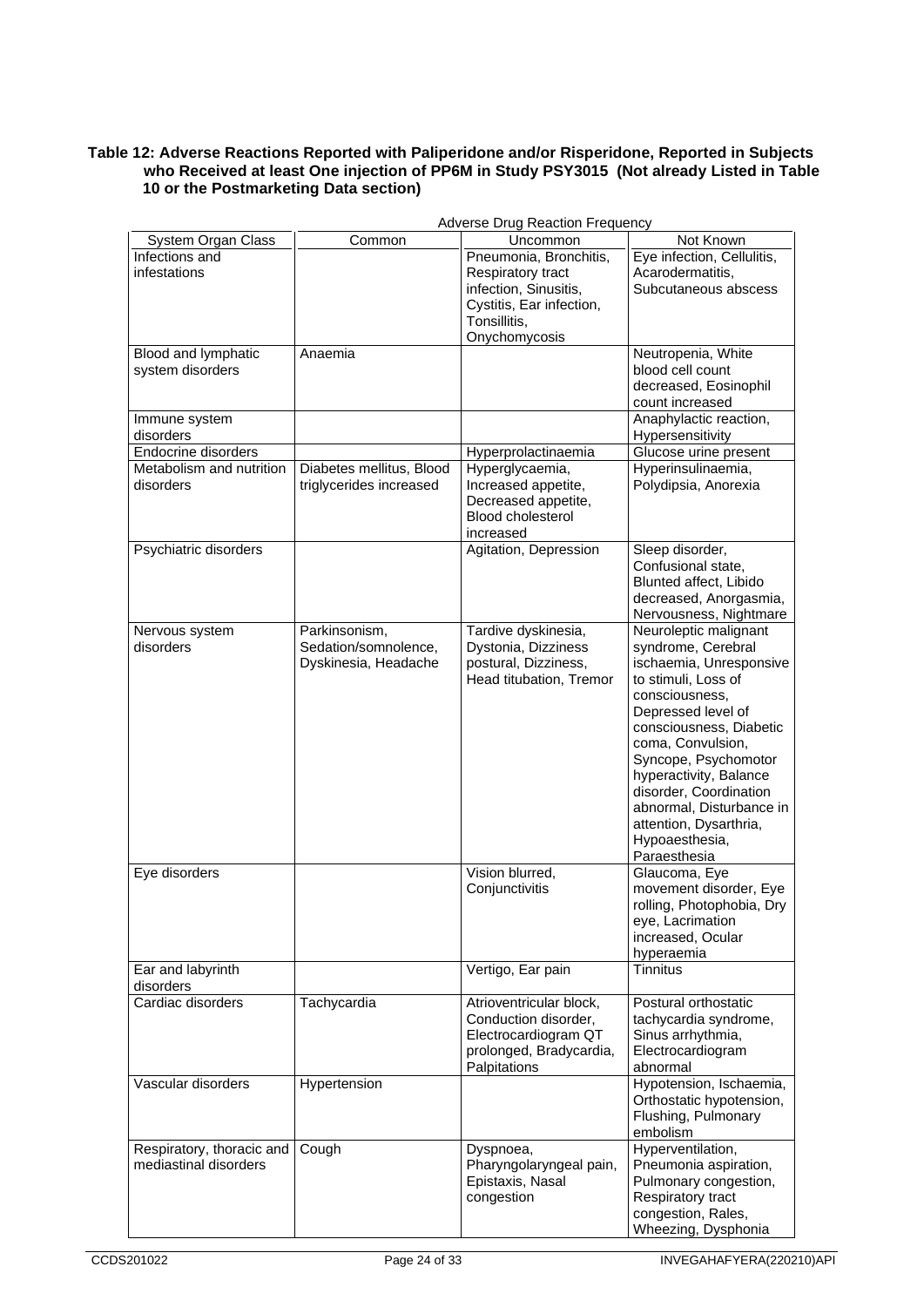|                                                            | <b>Adverse Drug Reaction Frequency</b>                                                                 |                                                                                        |                                                                                                                                               |
|------------------------------------------------------------|--------------------------------------------------------------------------------------------------------|----------------------------------------------------------------------------------------|-----------------------------------------------------------------------------------------------------------------------------------------------|
| System Organ Class                                         | Common                                                                                                 | Uncommon                                                                               | Not Known                                                                                                                                     |
| Gastrointestinal<br>disorders                              | Abdominal pain,<br>Vomiting, Nausea,<br>Constipation,<br>Gastroenteritis,<br>Diarrhoea, Toothache      | Intestinal obstruction,<br>Abdominal discomfort,<br>Dysphagia, Dyspepsia,<br>Dry mouth | Swollen tongue, Faecal<br>incontinence,<br>Faecaloma, Cheilitis,<br>Flatulence                                                                |
| Hepatobiliary disorders                                    | Transaminases<br>increased                                                                             | Gamma-<br>glutamyltransferase<br>increased, Hepatic<br>enzyme increased                |                                                                                                                                               |
| Skin and subcutaneous<br>tissue disorders                  |                                                                                                        | Urticaria, Pruritus, Rash,<br>Erythema, Seborrhoeic<br>dermatitis                      | Drug eruption,<br>Hyperkeratosis, Eczema,<br>Dry skin, Skin<br>discolouration, Acne,<br>Dandruff                                              |
| Musculoskeletal and<br>connective tissue<br>disorders      | <b>Blood creatine</b><br>phosphokinase<br>increased,<br>Musculoskeletal pain,<br>Back pain, Arthralgia | Muscle spasms, Joint<br>stiffness, Joint swelling,<br>Muscular weakness                | Rhabdomyolysis,<br>Posture abnormal, Neck<br>pain                                                                                             |
| Renal and urinary<br>disorders                             |                                                                                                        | Urinary incontinence,<br>Pollakiuria                                                   | Dysuria                                                                                                                                       |
| Reproductive system<br>and breast disorders                | Amenorrhoea, Menstrual<br>disorder                                                                     | Erectile dysfunction,<br>Galactorrhoea, Breast<br>pain, Breast enlargement             | Ejaculation disorder,<br>Gynaecomastia, Sexual<br>dysfunction, Breast<br>discomfort, Breast<br>engorgement, Vaginal<br>discharge              |
| General disorders and<br>administration site<br>conditions | Pyrexia, Fatigue                                                                                       | Oedema, Body<br>temperature increased,<br>Chest pain, Asthenia,<br>Malaise             | Face oedema, Body<br>temperature decreased,<br>Chills, Gait abnormal,<br>Thirst, Chest discomfort,<br>Drug withdrawal<br>syndrome, Induration |
| Injury, poisoning and<br>procedural complications          |                                                                                                        | Fall                                                                                   |                                                                                                                                               |

Note:

• The incidence category is based on all subjects who received at least one dose of PP6M (N=478)

• No adverse reactions fell within the category of '*rare'*

• *'Not known'* adverse reactions include adverse reactions reported with paliperidone and/or risperidone in other clinical trials but not reported by INVEGA HAFYERA-treated subjects during PSY3015.

#### **Post-Marketing data**

In addition to the adverse reactions reported during clinical studies and listed in Table 12, the following adverse reactions have been reported during post-marketing experience with paliperidone and/or risperidone (Table 13). In each table, the frequencies are provided according to the following convention:

| Very common $\geq 1/10$ |                                             |
|-------------------------|---------------------------------------------|
| Common                  | $\geq 1/100$ and $\lt 1/10$                 |
| Uncommon                | $\geq 1/1000$ and $\lt 1/100$               |
| Rare                    | $\geq 1/10000$ and $\lt 1/1000$             |
| Very rare               | < 1/10000, including isolated reports.      |
| Unknown                 | cannot be estimated from the available data |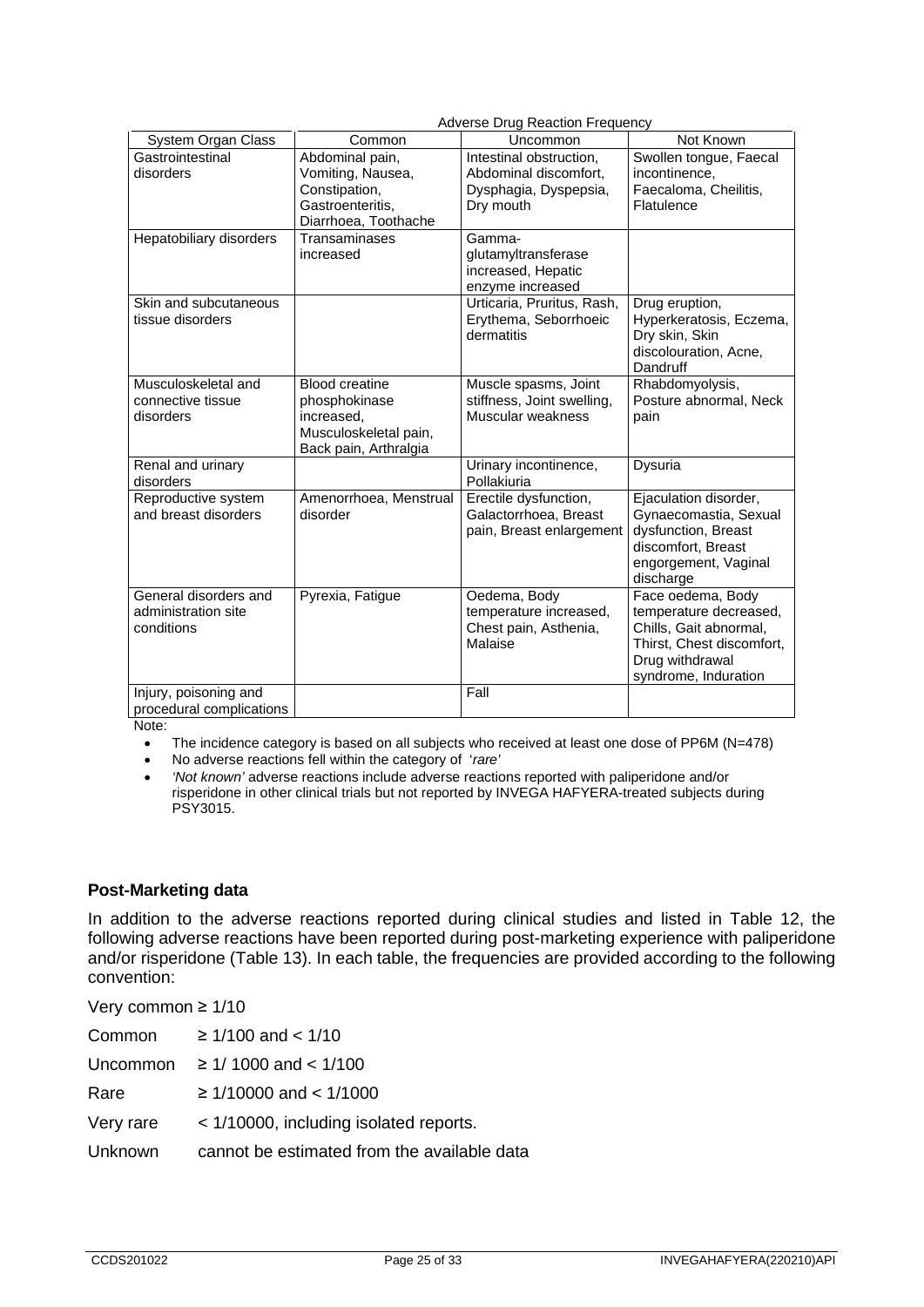In Table 13, adverse reactions are presented by frequency category based on spontaneous reporting rates.

#### **Table 13. Adverse Reactions Identified During Post-Marketing Experience with Paliperidone and/or Risperidone by Frequency Category Estimated from Spontaneous Reporting Rates with Paliperidone**

| <b>Blood and lymphatic system disorders</b>          |                                                                    |  |
|------------------------------------------------------|--------------------------------------------------------------------|--|
| Very rare                                            | Agranulocytosis, Thrombocytopaenia                                 |  |
| <b>Endocrine disorders</b>                           |                                                                    |  |
| Not known                                            | Inappropriate antidiuretic hormone secretion                       |  |
| <b>Metabolism and nutrition disorders</b>            |                                                                    |  |
| Very rare                                            | Diabetic ketoacidosis, Hypoglycaemia                               |  |
| Not known                                            | Water intoxication                                                 |  |
| <b>Psychiatric disorders</b>                         |                                                                    |  |
| Very rare                                            | Catatonia, Mania, Somnambulism                                     |  |
| Not Known                                            | Sleep-related eating disorder                                      |  |
| <b>Nervous system disorders</b>                      |                                                                    |  |
| Very rare                                            | Dysgeusia                                                          |  |
| Eye disorders                                        |                                                                    |  |
| Not known                                            | Floppy iris syndrome (intraoperative)                              |  |
| <b>Cardiac disorders</b>                             |                                                                    |  |
| Very rare                                            | Atrial fibrillation                                                |  |
| Vascular disorder                                    |                                                                    |  |
| Very rare                                            | Venous thrombosis, Pulmonary embolism                              |  |
| Respiratory, thoracic and mediastinal disorders      |                                                                    |  |
| Very rare                                            | Sleep apnoea syndrome                                              |  |
| <b>Gastrointestinal disorders</b>                    |                                                                    |  |
| Very rare                                            | Pancreatitis                                                       |  |
| Very rare                                            | <b>lleus</b>                                                       |  |
| <b>Hepatobiliary disorders</b>                       |                                                                    |  |
| Not known                                            | Jaundice                                                           |  |
| Skin and subcutaneous tissue disorders               |                                                                    |  |
| Rare                                                 | Angioedema                                                         |  |
| Very rare                                            | Alopecia                                                           |  |
| Not known                                            | Stevens-Johnson syndrome/Toxic epidermal necrolysis                |  |
| <b>Renal and urinary disorders</b>                   |                                                                    |  |
| Very rare                                            | Urinary retention                                                  |  |
| Pregnancy, puerperium and perinatal conditions       |                                                                    |  |
| Very rare                                            | Drug withdrawal syndrome neonatal                                  |  |
| Reproductive system and breast disorders             |                                                                    |  |
| Very rare                                            | Priapism                                                           |  |
| General disorders and administration site conditions |                                                                    |  |
| Very rare                                            | Hypothermia, Injection site abscess, Injection site cellulitis,    |  |
|                                                      | Injection site hematoma                                            |  |
| Not known                                            | Injection site cyst, Injection site necrosis, Injection site ulcer |  |

Very rarely, cases of anaphylactic reaction after administration of the 1-month paliperidone palmitate injectable product have been reported during post-marketing experience in patients who have previously tolerated oral risperidone or oral paliperidone.

#### **Reporting suspected adverse effects**

Reporting suspected adverse reactions after registration of the medicinal product is important. It allows continued monitoring of the benefit-risk balance of the medicinal product. Healthcare<br>professionals are asked to report any suspected adverse reactions professionals at [https://www.tga.gov.au/reporting-problems.](https://www.tga.gov.au/reporting-problems)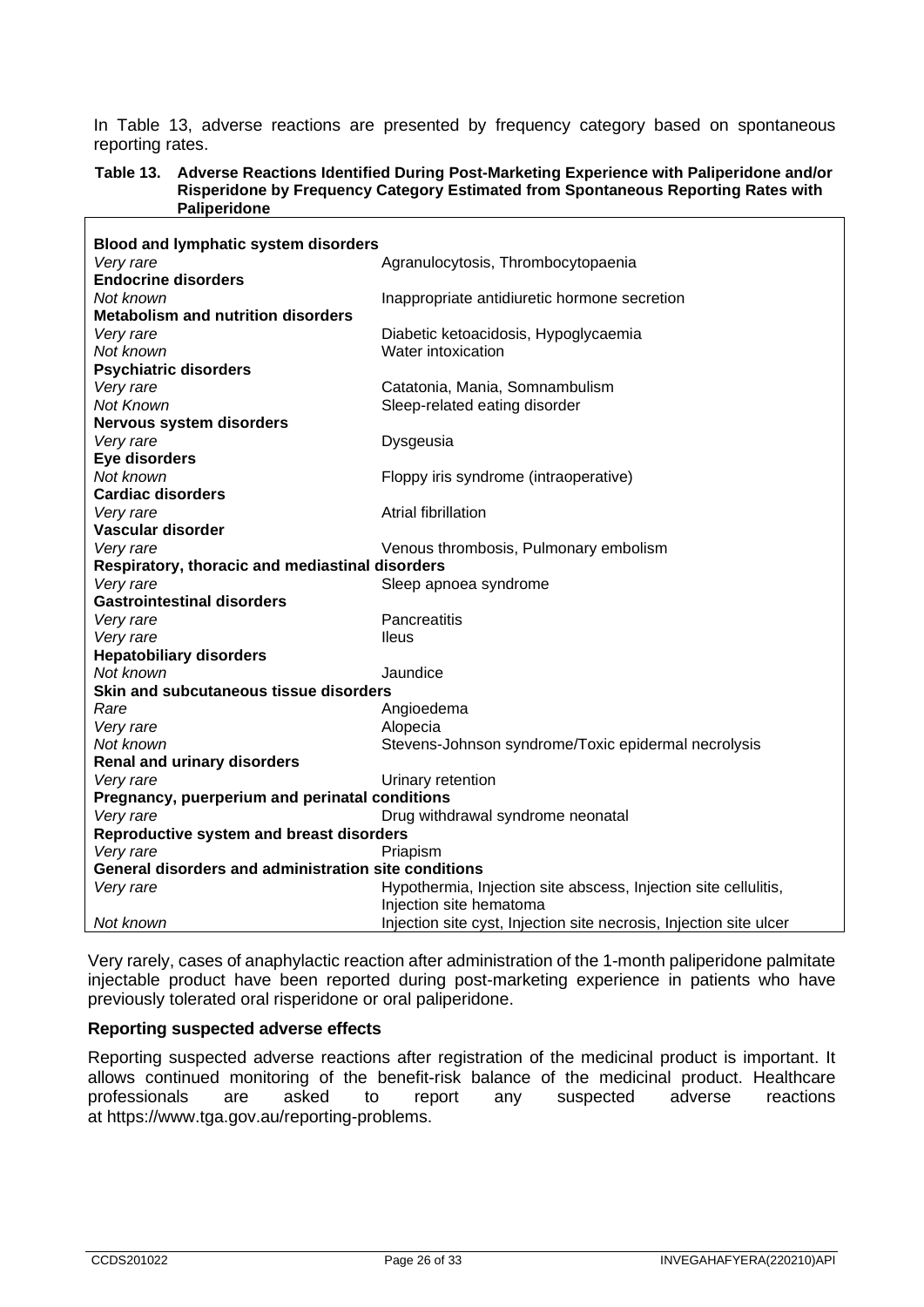# **4.9 OVERDOSE**

Because INVEGA HAFYERA is to be administered by healthcare professionals, the potential for overdose by patients is low.

### **Symptoms and signs**

While experience with paliperidone overdose is limited, among the few cases of overdose reported in premarketing trials with oral paliperidone, the highest estimated ingestion was 405 mg.

Observed signs and symptoms included extrapyramidal symptoms and gait unsteadiness. Other potential signs and symptoms include those resulting from an exaggeration of paliperidone's known pharmacological effects, i.e., drowsiness and sedation, tachycardia and hypotension, and QT prolongation. Torsade de pointes and ventricular fibrillation have been reported in a patient in the setting of overdose with oral paliperidone.

Paliperidone is the major active metabolite of risperidone. Overdose experience reported with risperidone can be found in the Overdose section of the risperidone Product Information.

The possibility of multiple drug involvement should be considered.

#### **Treatment**

Consideration should be given to the extended-release nature of INVEGA HAFYERA and the long apparent half-life of paliperidone when assessing treatment needs and recovery. There is no specific antidote to paliperidone. General supportive measures should be employed. Establish and maintain a clear airway and ensure adequate oxygenation and ventilation. Cardiovascular monitoring should commence immediately and should include continuous electrocardiographic monitoring for possible arrhythmias.

Hypotension and circulatory collapse should be treated with appropriate measures such as intravenous fluid and/or sympathomimetic agents.

In case of severe extrapyramidal symptoms, anticholinergic agents should be administered. Close supervision and monitoring should continue until the patient recovers.

For information on the management of overdose, contact the Poisons Information Centre on 131126 (Australia).

# **5. PHARMACOLOGICAL PROPERTIES**

# **5.1 PHARMACODYNAMIC PROPERTIES**

Pharmacotherapeutic group: Other antipsychotics, ATC code: N05AX13.

#### **Mechanism of Action**

Paliperidone palmitate, the active ingredient in INVEGA HAFYERA, is a psychotropic agent belonging to the chemical class of benzisoxazole derivatives (atypical neuroleptic antipsychotic). INVEGA HAFYERA contains a racemic mixture of (+)- and (-)-paliperidone.

Paliperidone palmitate is hydrolysed to paliperidone (see Section 5.2 Pharmacokinetic Properties). Paliperidone is the major active metabolite of risperidone. The mechanism of action of paliperidoneis unclear. However the drug's therapeutic effect in schizophrenia could be mediated through a combination of central dopamine Type 2 ( $D_2$ ) and serotonin Type 2 ( $5HT_{2A}$ ) receptor antagonism.

Paliperidone is a centrally active dopamine Type 2  $(D_2)$  receptor antagonist and a serotonin Type 2 (5HT<sub>2A</sub>) receptor antagonist. Paliperidone is also active as an antagonist at  $\alpha_1$  and  $\alpha_2$  adrenergic receptors and  $H_1$  histaminergic receptors, which may explain some of the other effects of the drug. Paliperidone has no affinity for cholinergic muscarinic or  $\beta_1$ - and  $\beta_2$ -adrenergic receptors. The pharmacological activity of the (+)- and (-)- paliperidone enantiomers is qualitatively and quantitatively similar *in vitro.*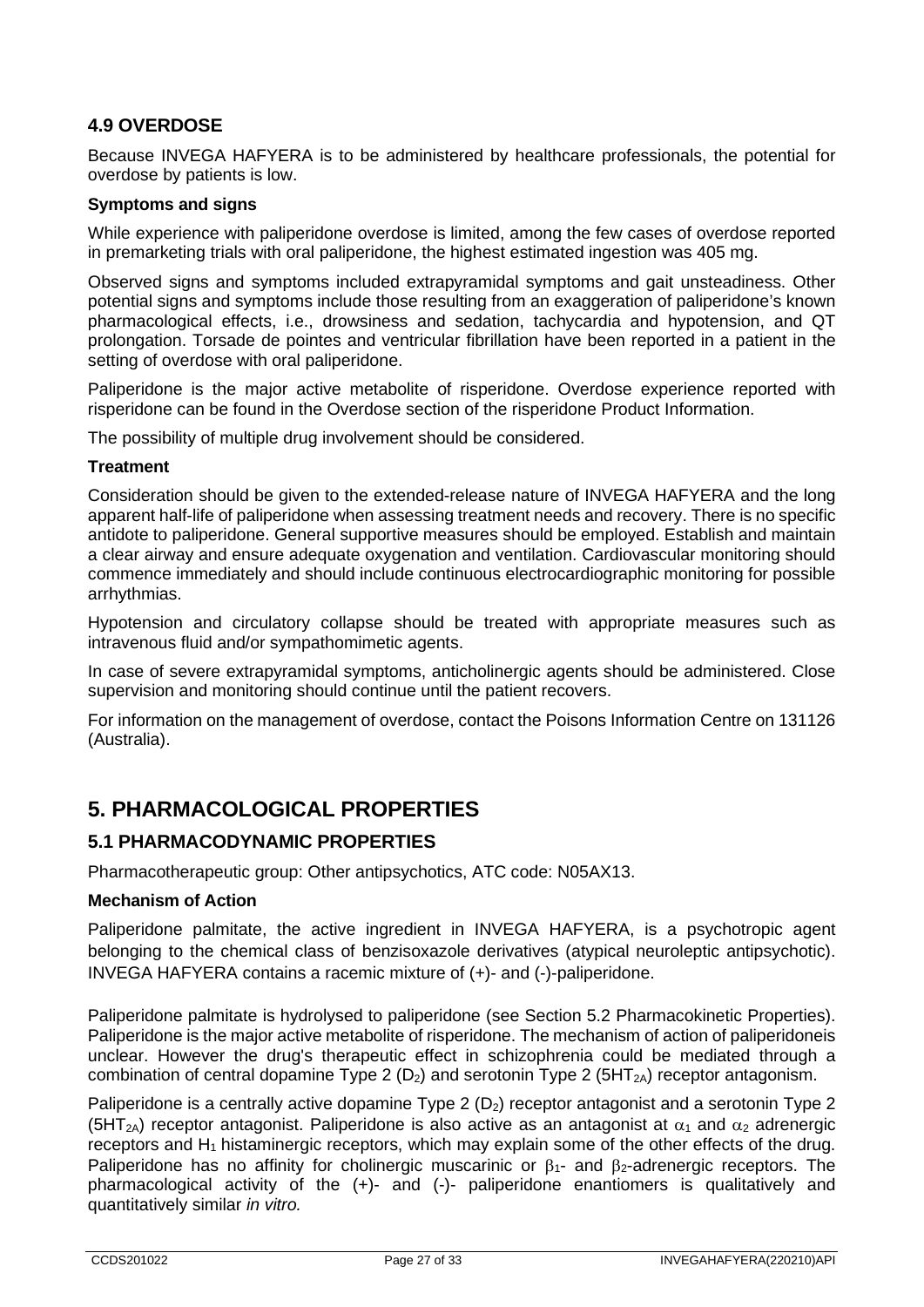## **Clinical trials**

The efficacy of INVEGA HAFYERA for the treatment of schizophrenia in patients who had previously been stably treated with either 1-month paliperidone palmitate injectable for at least 4 months or 3 month paliperidone palmitate injectable for at least one 3-month injection cycle was evaluated in a Phase 3, randomised, double-blind, active-controlled, interventional, parallel-group, multicenter, non-inferiority study in adult patients. The study evaluated time to relapse and determined that the efficacy of INVEGA HAFYERA was noninferior to the efficacy of 3-month paliperidone palmitate in adults with a DSM-5 diagnosis of schizophrenia.

Patients could enter the study if previously treated with 1-month paliperidone palmitate injectable product (at dosages of 100 or 150 mg), 3-month paliperidone palmitate injectable product (at dosages of 350 or 525 mg), injectable risperidone (at dosages of 50 mg), or any oral antipsychotic with a reason to change (e.g. efficacy, safety, tolerability, or a preference for a long-acting injectable medication) and with a PANSS total score of <70 points. The PANSS is a 30-item scale that measures positive symptoms of schizophrenia (7 items), negative symptoms of schizophrenia (7 items), and general psychopathology (16 items), each rated on a scale of 1 (absent) to 7 (extreme); total PANSS scores range from 30-210.

After establishing tolerability with PP1M (at dosages of 100 or 150 mg) or PP3M (at dosages of 350 or 525 mg) and clinical stability, defined by having a PANSS total score of <70 points for the previous 2 assessments prior to the double-blind phase, patients were randomised in a 2:1 ratio to receive INVEGA HAFYERA (478 patients) or PP3M (224 patients).

The primary efficacy variable was time to first relapse in the double-blind phase. The primary efficacy analysis was based on the difference in Kaplan-Meier 12 month estimates of survival (i.e. percentage of subjects remaining relapse-free) between INVEGA HAFYERA and 3-month paliperidone palmitate injectable product. Relapse was pre-defined as emergence of one or more of the following: psychiatric hospitalization,  $\geq 25\%$  increase (if the baseline score was  $> 40$ ) or a 10-point increase (if the baseline score was ≤ 40) in total PANSS score on two consecutive assessments, deliberate selfinjury, violent behavior, suicidal/homicidal ideation:a score of ≥ 5 (if the maximum baseline score was  $\le$  3) or  $\ge$  6 (if the maximum baseline score was 4) on two consecutive assessments of the specific PANSS items.

A relapse event was experienced by 7.5% and 4.9% of patients in the INVEGA HAFYERA and PP3M treatment groups, respectively, with the Kaplan-Meier estimated difference (INVEGA HAFYERA – PP3M) of 2.9% (95% CI: -1.1 to 6.8). The upper bound of the 95% CI (6.8%) was less than 10%, the prespecified non-inferiority margin. The study demonstrated non-inferiority of INVEGA HAFYERA to PP3M. A Kalpan-Meier plot of time to relapse by treatment group is shown in Figure 1.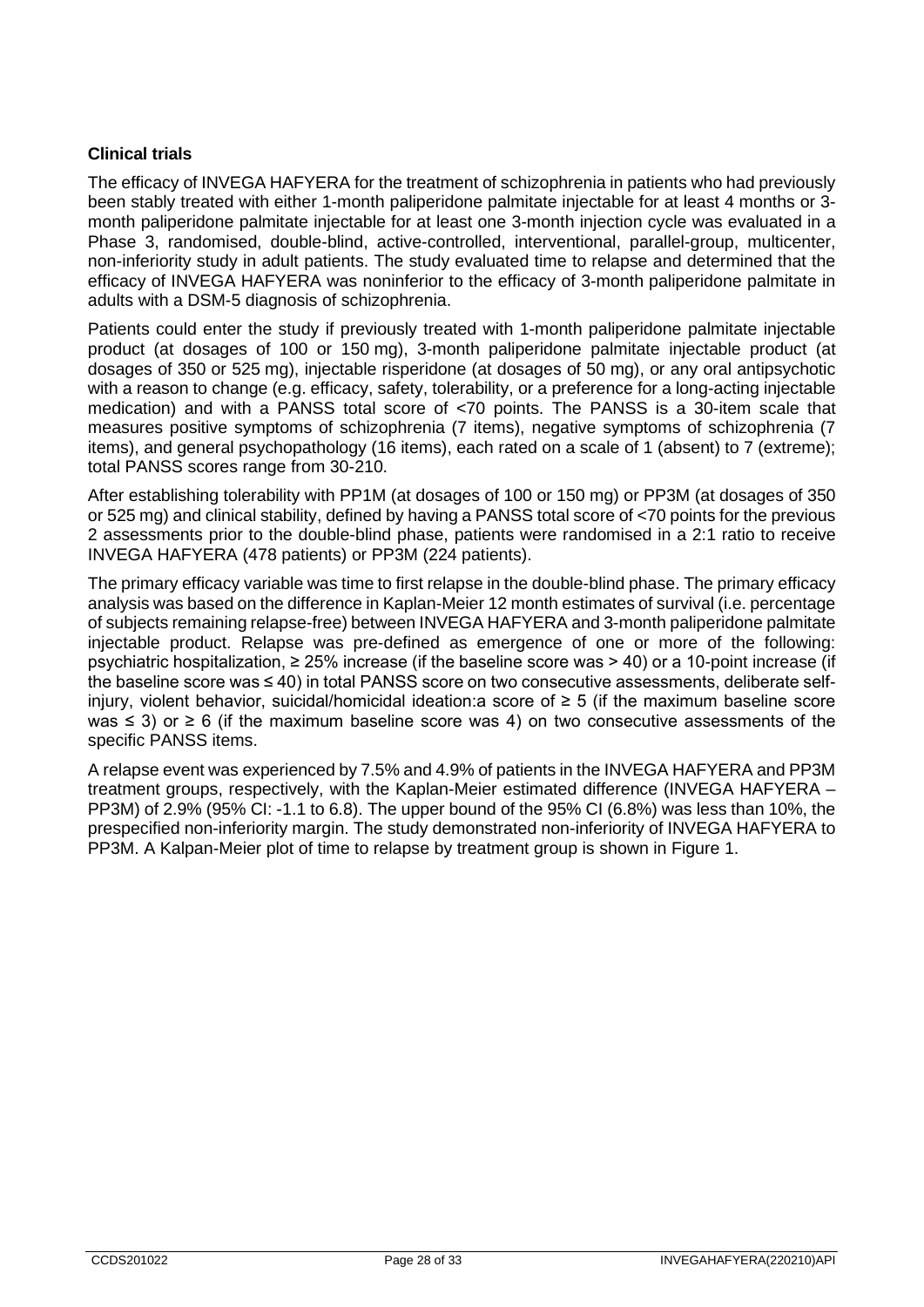



An evaluation of population subgroups did not reveal any clinically significant differences in responsiveness on the basis of gender, age or race.

# **5.2 PHARMACOKINETIC PROPERTIES**

The pharmacokinetics for INVEGA HAFYERA presented below are based on gluteal administration only.

#### **Absorption and Distribution**

Due to its extremely low water solubility, the 6-month formulation of paliperidone palmitate dissolves slowly after intramuscular injection before being hydrolysed to paliperidone and absorbed into the systemic circulation.

The release of the drug starts as early as day 1 and is predicted to last longer than 18 months.

Following a single injection of INVEGA HAFYERA at doses of 700 and 1000 mg, the plasma concentrations of paliperidone gradually rise to reach maximum plasma concentrations predicted on day 33 and 35, respectively. The release profile and dosing regimen of INVEGA HAFYERA results in sustained therapeutic concentrations over 6 months. The total and peak dose normalised exposures of paliperidone following INVEGA HAFYERA administration were comparable between 700 mg and 1000 mg dose levels. The median steady-state peak:trough ratio for an INVEGA HAFYERA dose is 3.1 and 3.0 following gluteal administration of 700 and 1000 mg respectively. Following administration of INVEGA HAFYERA, the apparent volume of distribution of paliperidone is 1960 L.

The plasma protein binding of racemic paliperidone is 74%.

#### **Metabolism and Excretion**

In a study with oral immediate-release 14C-paliperidone, one week following administration of a single oral dose of 1 mg immediate-release 14C-paliperidone, 59% of the dose was excreted unchanged into urine, indicating that paliperidone is not extensively metabolised in the liver. Approximately 80% of the administered radioactivity was recovered in urine and 11% in the faeces. Four metabolic pathways have been identified *in vivo*, none of which accounted for more than 10% of the dose: dealkylation, hydroxylation, dehydrogenation, and benzisoxazole scission.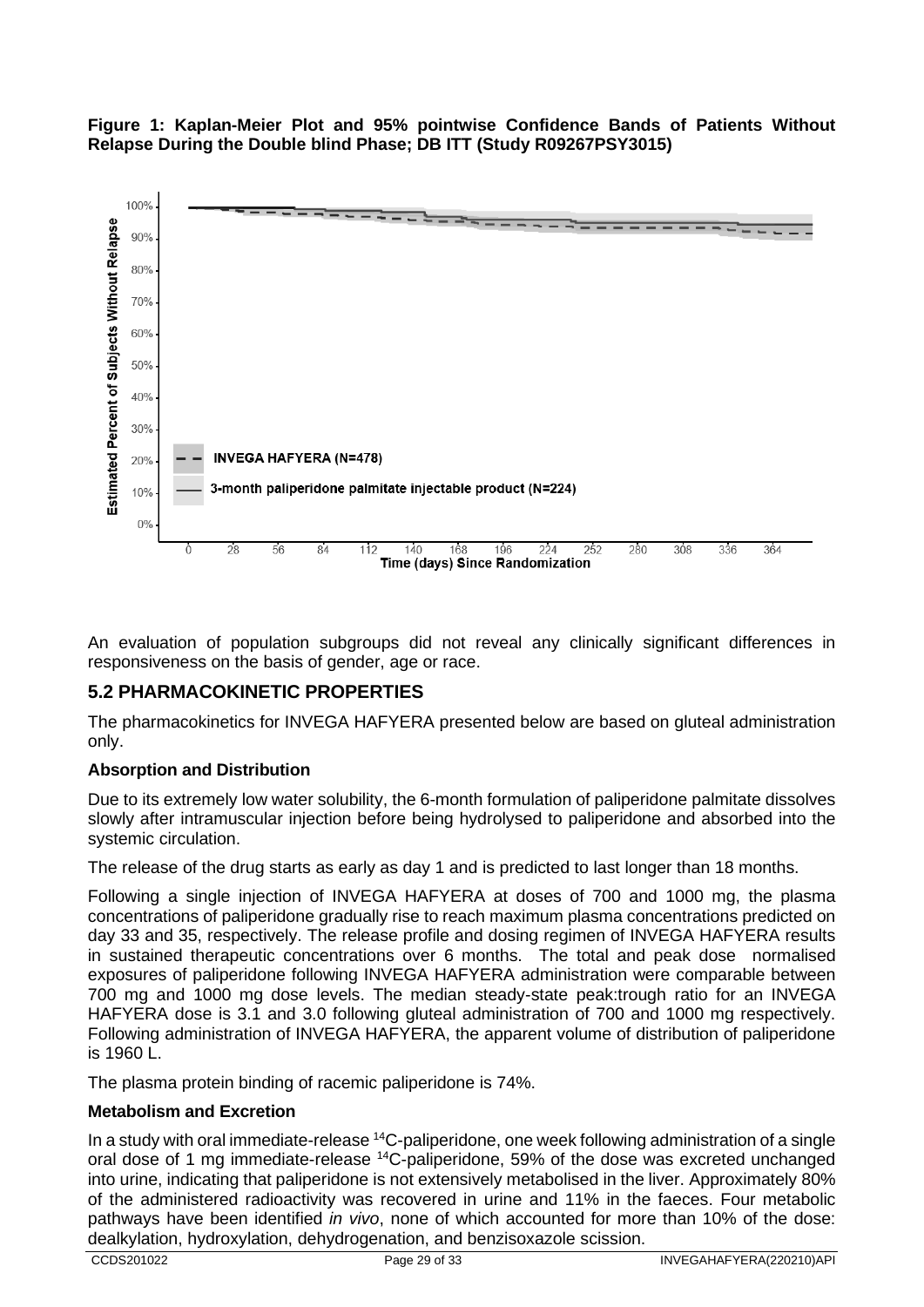Although *in vitro* studies suggested a role for CYP2D6 and CYP3A4 in the metabolism of paliperidone, there is no evidence *in vivo* that these isozymes play a significant role in the metabolism of paliperidone. Population pharmacokinetics analyses indicated no discernible difference on the apparent clearance of paliperidone after administration of oral paliperidone between extensive metabolisers and poor metabolisers of CYP2D6 substrates.

*In vitro* studies in human liver microsomes showed that paliperidone does not substantially inhibit the metabolism of medicines metabolised by cytochrome P450 isozymes, including CYP1A2, CYP2A6, CYP2C8/9/10, CYP2D6, CYP2E1, CYP3A4, and CYP3A5.

*In vitro* studies have shown that paliperidone is a P-gp substrate and a weak inhibitor of P-gp at high concentrations. No *in vivo* data are available and the clinical relevance is unknown.

The median apparent half-life of paliperidone following a single INVEGA HAFYERA of either 700 or 1000 mg was 148 and 159 days respectively. the concentration of paliperidone remaining in the circulation 18 months after dosing of 1000 mg 6 month paliperidone palmitate injectable product stopped is estimated to be 18% of the average steady-state levels.

#### **Long-acting 6-month paliperidone palmitate injection versus other paliperidone formulations**

INVEGA HAFYERA is designed to deliver paliperidone over a 6-month period, compared to the 1-month or 3-month products which are administered every month or every three months respectively. INVEGA HAFYERA doses of 700 and 1000 mg result in a range of paliperidone exposures that are comparable to those obtained with corresponding doses of 1-month paliperidone palmitate injections (100 mg and 150 mg) or corresponding doses of 3-month paliperidone palmitate injections (350 mg and 525 mg, respectively) or to corresponding once daily doses of paliperidone extended release tablets.

Intersubject variability in paliperidone PK parameters for INVEGA HAFYERA was estimated by noncompartmental analysis in the randomised double-blind active controlled study. The variability in AUC<sub>6months</sub> after up to two administrations of 700 and 1000 mg doses of INVEGA HAFYERA was moderate and ranged from 43 to 48%. The variability in  $C_{\text{max}}$  was higher and ranged from 56 to 103% across the two injected dose levels and each of the two administrations of INVEGA HAFYERA. For comparison, the inter-subject variability in AUC<sub>3month</sub> and C<sub>max</sub> observed after 3-month paliperidone palmitate injection administrations, ranged from 41-56% and 48-82%, respectively. Because of the difference in pharmacokinetic profiles among the four paliperidone products, caution should be exercised when making a direct comparison of their pharmacokinetic properties.

# **Special Populations**

#### Renal Impairment

INVEGA HAFYERA has not been systematically studied in patients with renal impairment. The disposition of a single oral dose of a paliperidone 3 mg extended-release tablet was studied in subjects with varying degrees of renal function. Elimination of paliperidone decreased with decreasing estimated creatinine clearance. Total clearance of paliperidone was reduced in subjects with impaired renal function by 32% on average in mild (CrCl = 50 to < 80 mL/min), 64% in moderate (CrCl = 30 to < 50 mL/min), and 71% in severe (CrCl = 10 to < 30 mL/min) renal impairment, corresponding to an average increase in exposure (AUC<sub>inf</sub>) of 1.5, 2.6, and 4.8-fold, respectively, compared to healthy subjects. Based on a limited number of observations with INVEGA TRINZA in subjects with mild renal impairment and pharmacokinetic simulations, the initiation and maintenance dose of 1-month paliperidone palmitate injection should be reduced in patients with mild renal impairment.

INVEGA HAFYERA is not recommended for patients with moderate or severe renal impairment (see section 4.2 Dose and Method of Administration**)**.

#### Hepatic Impairment

Paliperidone is not extensively metabolised in the liver. Although INVEGA HAFYERA has not been studied in patients with hepatic impairment, no dose adjustment is required in patients with mild or moderate hepatic impairment (see section 4.2 Dose and Method of Administration).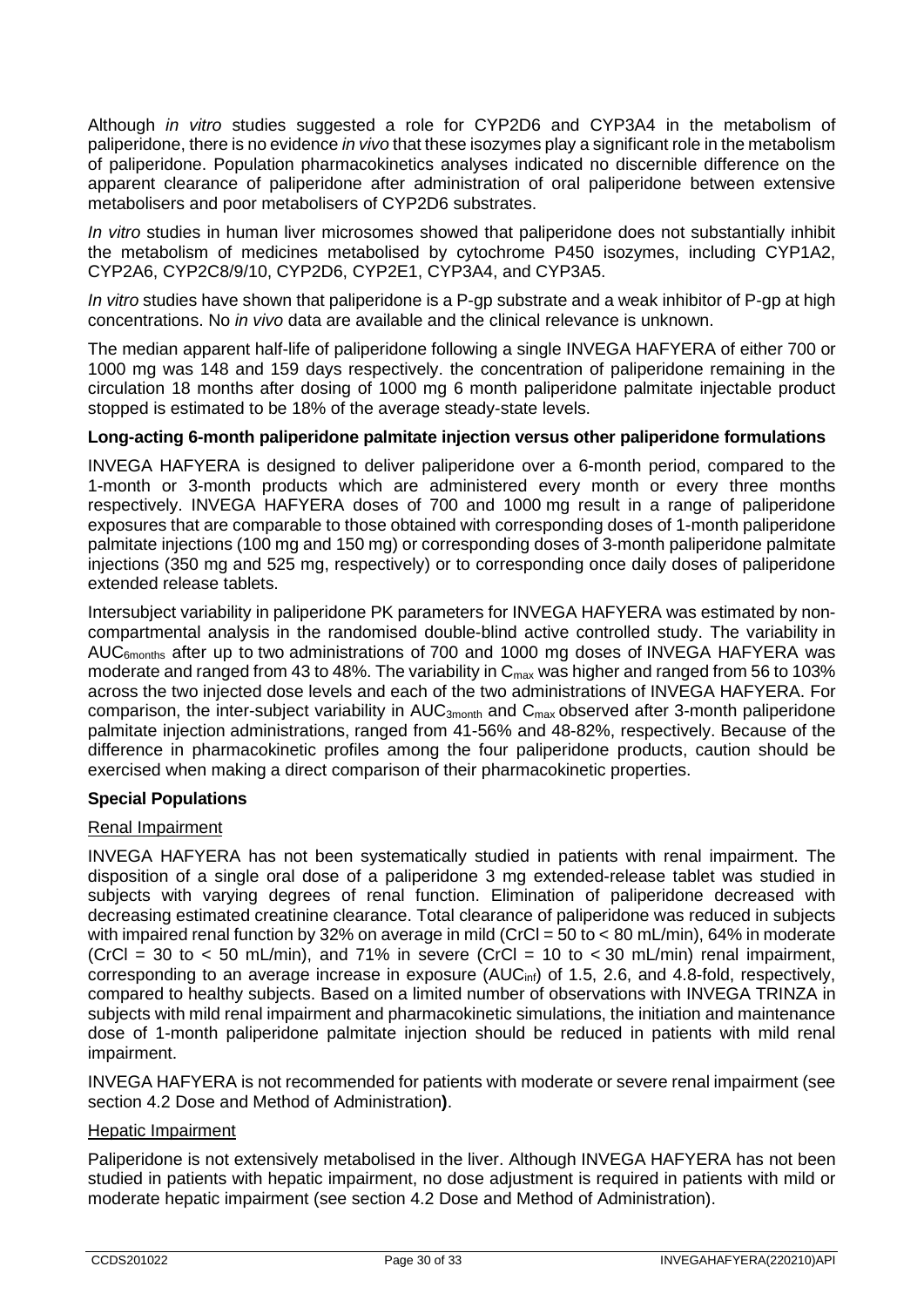In the study with oral paliperidone in subjects with moderate hepatic impairment (Child-Pugh class B), the plasma concentrations of free paliperidone were similar to those of healthy subjects, although total paliperidone exposure decreased because of a decrease in protein binding. Paliperidone has not been studied in patients with severe hepatic impairment.

### Elderly (65 years of age and older)

After oral administration of paliperidone in elderly subjects, the Cmax and AUC increased 1.2 fold compared to young subjects. This may be attributable to age-related decreases in creatinine clearance (see section 4.2 Dose and Method of Administration).

#### Race

Pharmacokinetic analysis showed no evidence of clinically relevant difference in pharmacokinetics between races.

#### Gender

Population pharmacokinetics analysis showed no evidence of gender related pharmacokinetics differences.

#### Smoking Status

No dosage adjustment is recommended based on smoking status. Based on *in vitro* studies utilising human liver enzymes, paliperidone is not a substrate for CYP1A2; smoking should, therefore, not have an effect on the pharmacokinetics of paliperidone. Effect of smoking on the pharmacokinetics of paliperidone was not studied with INVEGA HAFYERA.

#### Body Mass Index (BMI)/Body Weight

Lower  $C_{\text{max}}$  was observed in overweight and obese subjects. At apparent steady state with INVEGA HAFYERA, the trough concentrations were similar among normal, overweight, and obese subjects.

# **5.3 PRECLINICAL SAFETY DATA**

#### **Genotoxicity**

Paliperidone palmitate was not genotoxic in in vitro tests for bacterial reverse gene mutation and forward mutation in mammalian cells (mouse lymphoma). Paliperidone was also not genotoxic in these tests, or in an in vivo test for clastogenicity (rat micronucleus assay).

#### **Carcinogenicity**

No carcinogenicity studies have been conducted with the 6-month paliperidone palmitate extendedrelease injection.

The carcinogenic potential of the 1-month intramuscular paliperidone palmitate injection was assessed in a long-term study in rats. There was an increase in mammary gland adenocarcinomas in female rats at 10, 30, and 60 mg/kg/month, which is 0.5, 1.6 and 3.3 times, respectively, the MRHD of 1000 mg of INVEGA HAFYERA based on mg/m2 body surface area. A no-effect dose was not established. Male rats showed an increase in total mammary gland tumours at 30 and 60 mg/kg/month. A carcinogenicity study in mice has not been conducted with paliperidone palmitate.

Carcinogenicity studies of risperidone, which is extensively converted to paliperidone in rats, mice and humans, were conducted in Swiss albino mice and Wistar rats. Risperidone was administered in the diet at daily doses of 0.63, 2.5, and 10 mg/kg for 18 months to mice and for 25 months to rats, equivalent to 0.3, 1.3 and 5 times (mice) and 0.6, 2.5 and 10 times (rats) the maximum human dose on a mg/m2 basis. There were statistically significant increases in pituitary gland adenomas in female mice and endocrine pancreas adenomas in male rats at the two highest dose levels, and in mammary gland adenocarcinomas at all dose levels in female mice and female rats and at the highest dose in male rats. An increase in mammary, pituitary, and endocrine pancreas neoplasms has been found in rodents after chronic administration of other antipsychotic drugs and is considered to be mediated by prolonged dopamine D2-receptor antagonism and hyperprolactinaemia. The relevance of these tumour findings in rodents in terms of human risk is unknown (see section 4.4 Special Warnings and Precautions for Use).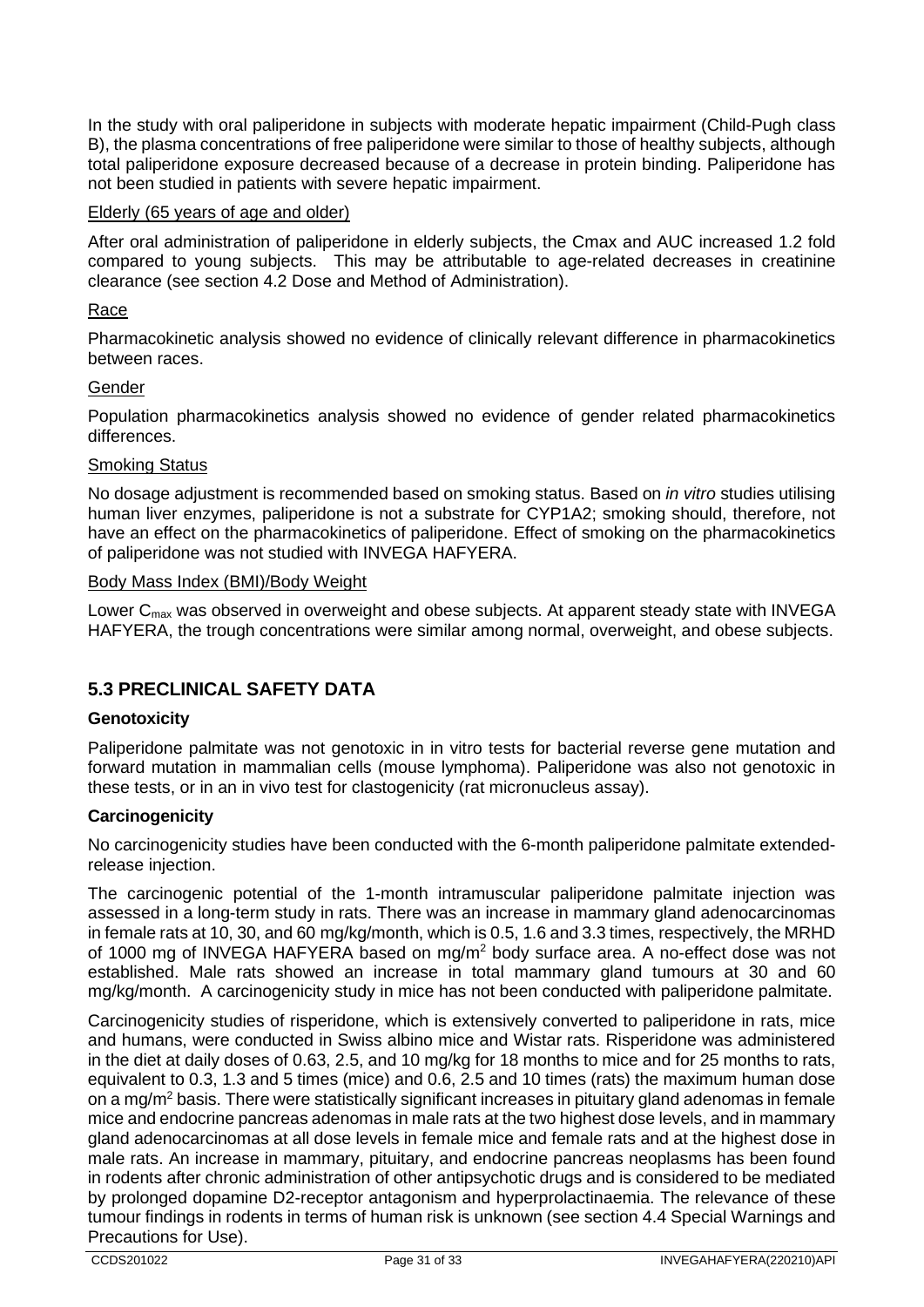# **6. PHARMACEUTICAL PARTICULARS**

# **6.1 LIST OF EXCIPIENTS**

The inactive ingredients are citric acid monohydrate, macrogol 4000, polysorbate 20, monobasic sodium phosphate monohydrate , sodium hydroxide, water for injections.

### **6.2 INCOMPATIBILITIES**

INVEGA HAFYERA should not be mixed with any other product or diluent and is intended for intramuscular administration directly from the syringe in which it is packaged.

# **6.3 SHELF LIFE**

In Australia, information on the shelf life can be found on the public summary of the Australian Register of Therapeutic Goods (ARTG). The expiry date can be found on the packaging.

# **6.4 SPECIAL PRECAUTIONS FOR STORAGE**

Store below 25°C.

Store in a horizontal position. See arrows on product carton for proper orientation.

### **6.5 NATURE AND CONTENTS OF CONTAINER**

INVEGA HAFYERA is provided in a prefilled syringe (cyclic-olefin-copolymer) prefilled with either 700 mg (3.5 mL), or 1000 mg (5.0 mL) paliperidone (as 1092 mg, or 1560 mg paliperidone palmitate respectively) suspension with a tip cap (bromobutyl rubber), plunger rod, backstop and a thin walled 20G, 1 ½ inch safety needle.

INVEGA HAFYERA is available in cartons containing a single pre-filled syringe.

### **6.6 SPECIAL PRECAUTIONS FOR DISPOSAL**

In Australia, any unused medicine or waste material should be disposed of in accordance with local requirements.

#### **6.7 PHYSICOCHEMICAL PROPERTIES**

#### **Chemical structure**



 $C_{39}H_{57}FN_4O_4$  MW=664.89

The chemical name is (±)-3-[2-[4-(6-fluoro-1,2-benzisoxazol-3-yl)-1-piperidinyl]ethyl]-6,7,8,9 tetrahydro-2-methyl-4-oxo-4*H*-pyrido[1,2-*a*]pyrimidin-9-yl hexadecanoate.

#### **CAS number**

199739-10-1

# **7. MEDICINE SCHEDULE (POISON STANDARD)**

S4 - Prescription Only Medicine